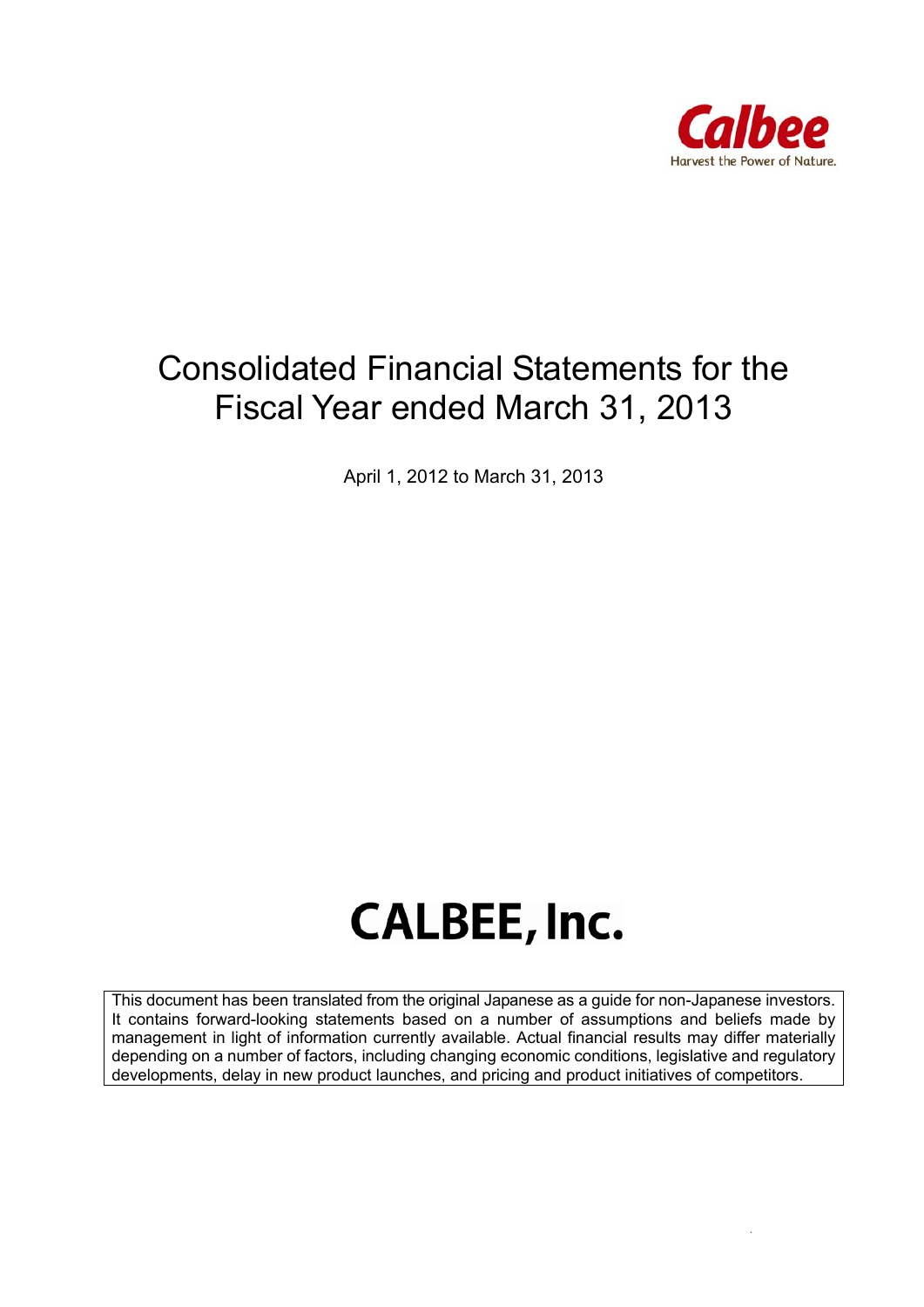## **SUMMARY OF FINANCIAL STATEMENTS (consolidated)**

Full Year Results for the Fiscal Year Ended March 31, 2013

**CALBEE, Inc.** May 10, 2013 Stock exchange listings: Tokyo 1<sup>st</sup> section, code number 2229<br>Contact: Koichi Kikuchi http://www.calbee.co.jp/english/ Executive Officer Finance and Accounting Group Telephone: +81-3-5220-6222

Representative: Shuji Ito, President & COO, Representative Director Scheduled date for the General Meeting of Shareholders: June 26, 2013 Scheduled date for distribution of dividends: June 27, 2013 Scheduled date for submission of the full year financial report: June 26, 2013 Availability of supplementary explanatory material: Available Results presentation meeting: Yes (for institutional investors and analysts)

#### **1) Consolidated results for the fiscal year ended March 31, 2013 (April 1, 2012 to March 31, 2013)**

| (1) Consolidated Operating Results        |                         |          | Millions of yen, rounded down |          |
|-------------------------------------------|-------------------------|----------|-------------------------------|----------|
|                                           | FY ended March 31, 2013 |          | FY ended March 31, 2012       |          |
|                                           |                         | % change |                               | % change |
| Net sales                                 | 179.411                 | 9.9      | 163,268                       | 5.0      |
| Operating income                          | 15.790                  | 28.9     | 12.247                        | 14.3     |
| Ordinary income                           | 17.127                  | 37.2     | 12.486                        | 18.1     |
| Net income                                | 9,440                   | 33.0     | 7.096                         | 66.8     |
| Earnings per share (¥)                    | 288.73                  |          | 220.29                        |          |
| Earnings per share (diluted) (¥)          | 283.65                  |          | 215.91                        |          |
| Return on equity (%)                      | 11.4                    |          | 9.6                           |          |
| Ordinary income to total assets ratio (%) | 14.7                    |          | 12.0                          |          |
| Operating income to sales ratio (%)       | 8.8                     |          | 7.5                           |          |

Notes: 1. The percentages shown above are a comparison with the same period in the previous fiscal year.

2. Comprehensive income: FY ended March 31, 2013: ¥11,541 million (52.4%)

FY ended March 31, 2012: ¥7,571 million (85.5%)

Reference: Income (loss) from equity method investments: FY ended March 31, 2013: ¥-- million

FY ended March 31, 2012: ¥-- million

#### (2) Consolidated Financial Position *Millions of yen, rounded down*

|                                       |                      | willions will controlled about |
|---------------------------------------|----------------------|--------------------------------|
|                                       | As of March 31, 2013 | As of March 31, 2012           |
| Total assets                          | 124.793              | 108.474                        |
| Net assets                            | 92,685               | 80.417                         |
| Shareholders' equity/total assets (%) | 70.2                 | 71.6                           |
| Net assets per share $(\frac{1}{2})$  | 2.658.22             | 2.386.63                       |
|                                       |                      |                                |

Shareholders' equity: As of March 31, 2013: ¥87,554 million As of March 31, 2012: ¥77,663 million

#### (3) Consolidated cash flows *Millions of yen, rounded down*

|                                            | FY ended       | FY ended       |
|--------------------------------------------|----------------|----------------|
|                                            | March 31, 2013 | March 31, 2012 |
| Cash flows from operating activities       | 17.328         | 7.049          |
| Cash flows from investing activities       | (12,999)       | (5,347)        |
| Cash flows from financing activities       | 607            | (411)          |
| Cash and cash equivalents at end of period | 25,331         | 19.448         |

#### **2) Dividends per share**

|                                          | FY ended<br>March 31, 2012 | FY ended<br>March 31, 2013 | FY ending<br>March 31, 2014 |
|------------------------------------------|----------------------------|----------------------------|-----------------------------|
| Interim dividend per share $(*)$         | 0.00                       | 0.00                       | 0.00                        |
| Year-end dividend per share (¥)          | 42.00                      | 62.00                      | 72.00                       |
| Annual dividend per share (¥)            | 42.00                      | 62.00                      | 72.00                       |
| Total dividend amount (millions of yen)  | 1.366                      | 2.042                      |                             |
| Dividend payout ratio (consolidated) (%) | 19.1                       | 21.5                       | 22.8                        |
| Net assets to dividends ratio (%)        | 1.8                        | 2.5                        |                             |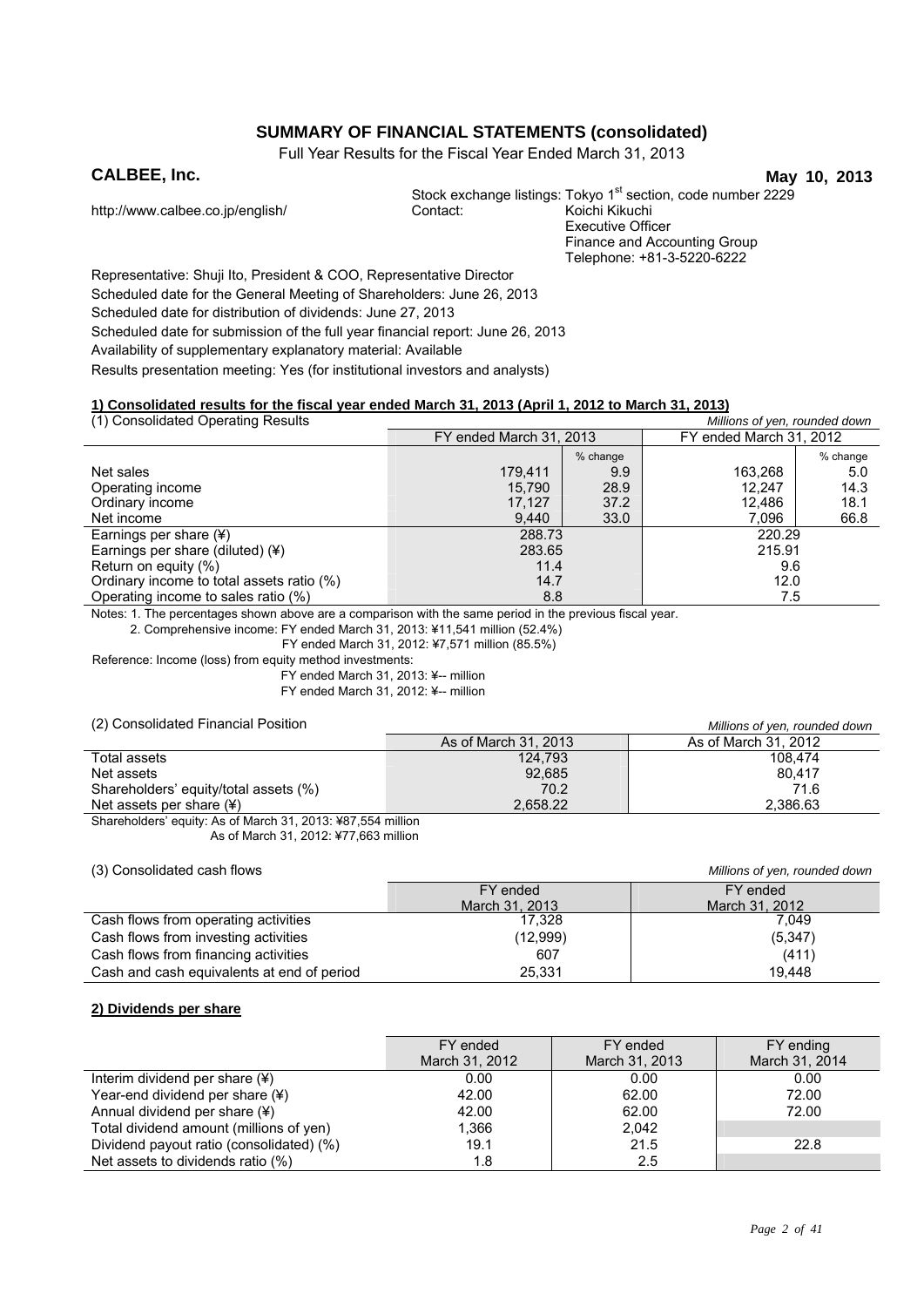#### **3) Consolidated forecasts for the fiscal year ending March 31, 2014 (April 1, 2013 to March 31, 2014)**

|                        |           | Millions of yen |
|------------------------|-----------|-----------------|
|                        | Full year |                 |
|                        |           | % change        |
| Net sales              | 190,000   | 5.9             |
| Operating income       | 18,000    | 14.0            |
| Ordinary income        | 18,000    | 5.1             |
| Net income             | 10.400    | 10.2            |
| Earnings per share (¥) | 315.75    |                 |

Note: The percentages shown above are a comparison with the full year period of the previous fiscal year.

#### **Notes:**

#### **(1) Transfer of important subsidiaries during the period (transfers of specified subsidiaries resulting in changes in the scope of consolidation):** Yes

One company added to scope of consolidation: Calbee (HangZhou) Foods Co., Ltd.

Note: For further details, please see page 24, 4. Consolidated financial statements (5) Notes to consolidated financial statements.

#### **(2) Changes in accounting policy, changes in accounting estimates, and restatements:**

- 1. Changes following revisions to accounting standards: Yes
- 2. Other changes: None
- 3. Changes in accounting estimates: Yes
- 4. Restatements: None
- Note: From this fiscal year we have made changes to the method of depreciation. This corresponds to changes in accounting policy for cases where it is difficult to distinguish between changes in accounting policy and changes in accounting estimates. For further detail, please see page 24, 4. Consolidated financial statements (5) Notes to consolidated financial statements.

#### **(3) Number of outstanding shares (common stock)**

|                                            | March 31, 2013:   | March 31, 2012:   |
|--------------------------------------------|-------------------|-------------------|
| Number of shares outstanding               | 32,937,450 shares | 32,540,950 shares |
| (including treasury shares)                |                   |                   |
| Number of treasury shares                  | -- shares         | -- shares         |
|                                            | Fiscal year to    | Fiscal year to    |
|                                            | March 31, 2013    | March 31, 2012    |
| Average number of shares during the period | 32.696.673 shares | 32,215,557 shares |

(Reference)

- 1. Non-Consolidated Results for the Fiscal Year Ended March 31, 2013
- (1) Non-Consolidated Operating Results *Millions of yen, rounded down*

| i i i iuli-consolidated Operating i tesuits  |                         |            | <u>MINUTS OF YELL FOULIGED GOWN</u> |          |
|----------------------------------------------|-------------------------|------------|-------------------------------------|----------|
|                                              | FY ended March 31, 2013 |            | FY ended March 31, 2012             |          |
|                                              |                         | $%$ change |                                     | % change |
| Net sales                                    | 141.684                 | 11.0       | 127.592                             | 4.1      |
| Operating income                             | 12.321                  | 27.1       | 9.693                               | 19.9     |
| Ordinary income                              | 14,082                  | 34.0       | 10.510                              | 21.6     |
| Net income                                   | 7.987                   | 31.4       | 6.079                               | 34.8     |
| Earnings per share $(*)$                     | 244.30                  |            |                                     | 188.73   |
| Earnings per share (diluted) $(\frac{4}{3})$ | 240.00                  |            |                                     | 184.98   |

(2) Non-consolidated Financial Position *Millions of yen, rounded down*

|                                       | As of March 31, 2013 | As of March 31, 2012 |
|---------------------------------------|----------------------|----------------------|
| Total assets                          | 106.674              | 95.102               |
| Net assets                            | 79.473               | 72.127               |
| Shareholders' equity/total assets (%) | 74.5                 | 75.8                 |
| Net assets per share $(*)$            | 2.411.33             | 2.213.89             |

Shareholders' equity: As of March 31, 2013: ¥79,423 million

As of March 31, 2012: ¥72,042 million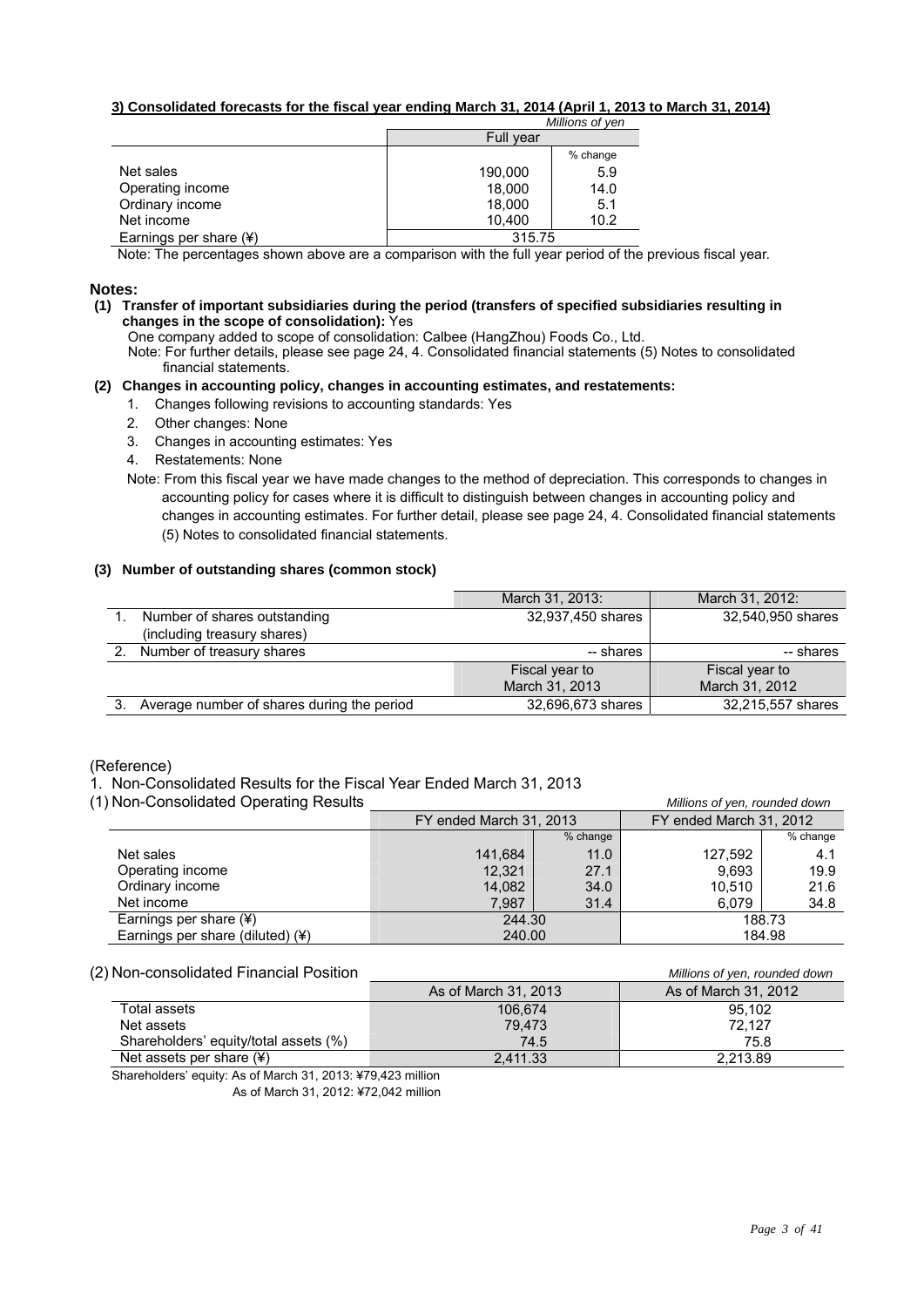#### Notification regarding the auditing process

This financial report is not within the scope of the auditing process as prescribed by the Financial Instruments and Exchange Act. Therefore, and as of the time of disclosure, the auditing process of this financial report has not been completed.

#### Appropriate use of financial forecasts and other items

- 1. Forecasts, etc., recorded in this document include forward-looking statements that are based on management's estimates, assumptions and projections at the time of publication. A number of factors could cause actual results to differ materially from expectations. For further notification on the use of matters assumed concerning the results forecasts and the forecasts please see Summary of business performance (consolidated), page 6.
- 2. The earnings per share forecast for the fiscal year ending March 31, 2014 is calculated using 32,937,450 shares as the expected average number of shares for the period.
- 3. CALBEE, Inc. has scheduled a conference for institutional investors and analysts for May 10, 2013. A video of the conference will be made available on our Japanese website after the conference.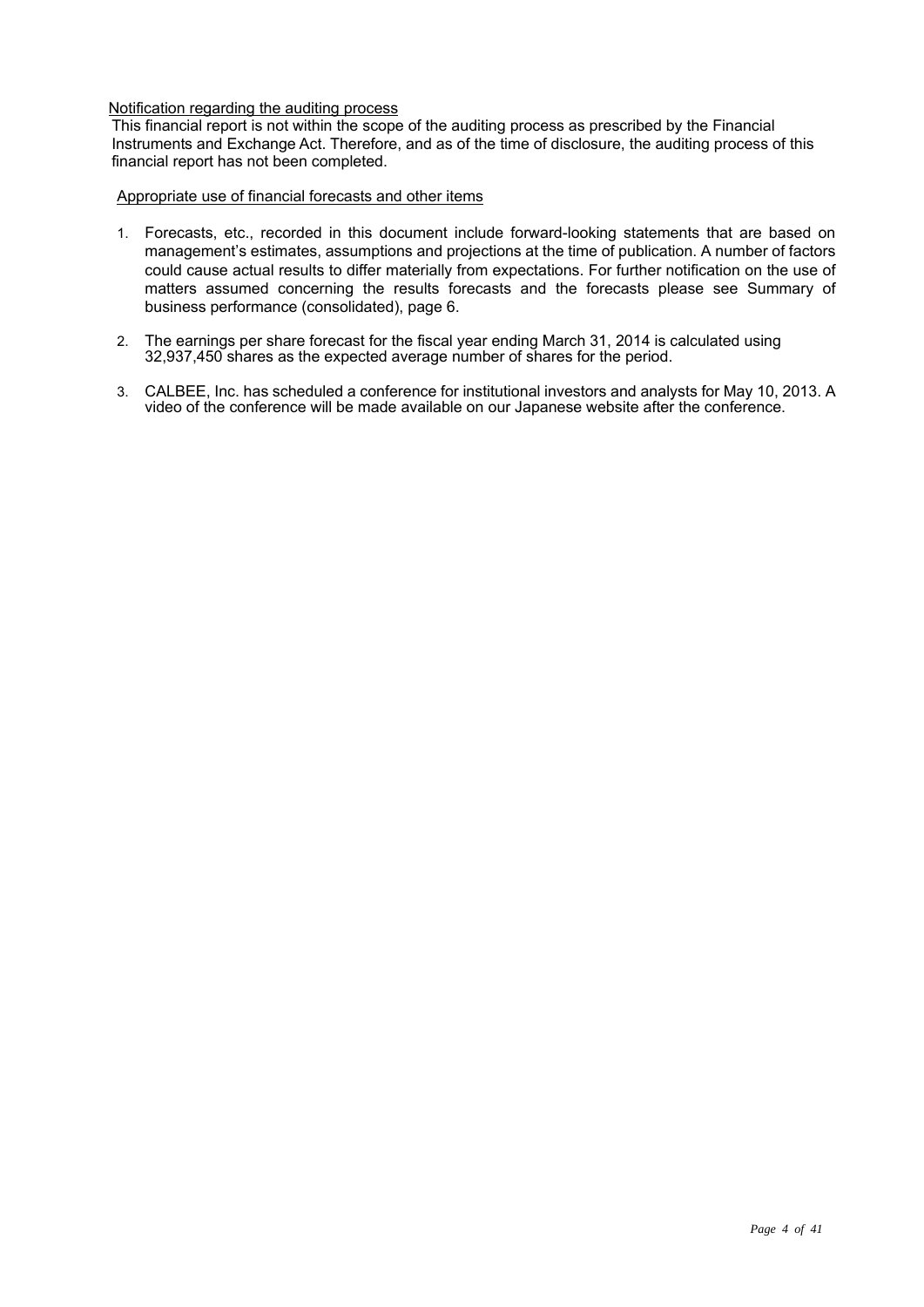## **Contents**

|                                                                            | 6              |
|----------------------------------------------------------------------------|----------------|
|                                                                            | 6              |
|                                                                            | $\overline{7}$ |
| (3) Basic policy for profit distribution and dividends for fiscal year to  |                |
|                                                                            | 8              |
|                                                                            | 9              |
|                                                                            | 12             |
|                                                                            | 14             |
|                                                                            | 14             |
|                                                                            | 14             |
|                                                                            | 14             |
|                                                                            | 16             |
|                                                                            | 16             |
|                                                                            | 18             |
|                                                                            | 20             |
|                                                                            | 22             |
|                                                                            | 24             |
|                                                                            | 24             |
| Significant items for the preparation of consolidated financial statements | 24             |
|                                                                            | 27             |
|                                                                            | 27             |
|                                                                            | 28             |
|                                                                            | 29             |
|                                                                            | 31             |
|                                                                            | 32             |
|                                                                            | 33             |
|                                                                            | 34             |
|                                                                            | 36             |
|                                                                            | 37             |
|                                                                            | 38             |
|                                                                            | 38             |
|                                                                            | 40             |
|                                                                            | 40             |
|                                                                            | 41             |
|                                                                            | 41             |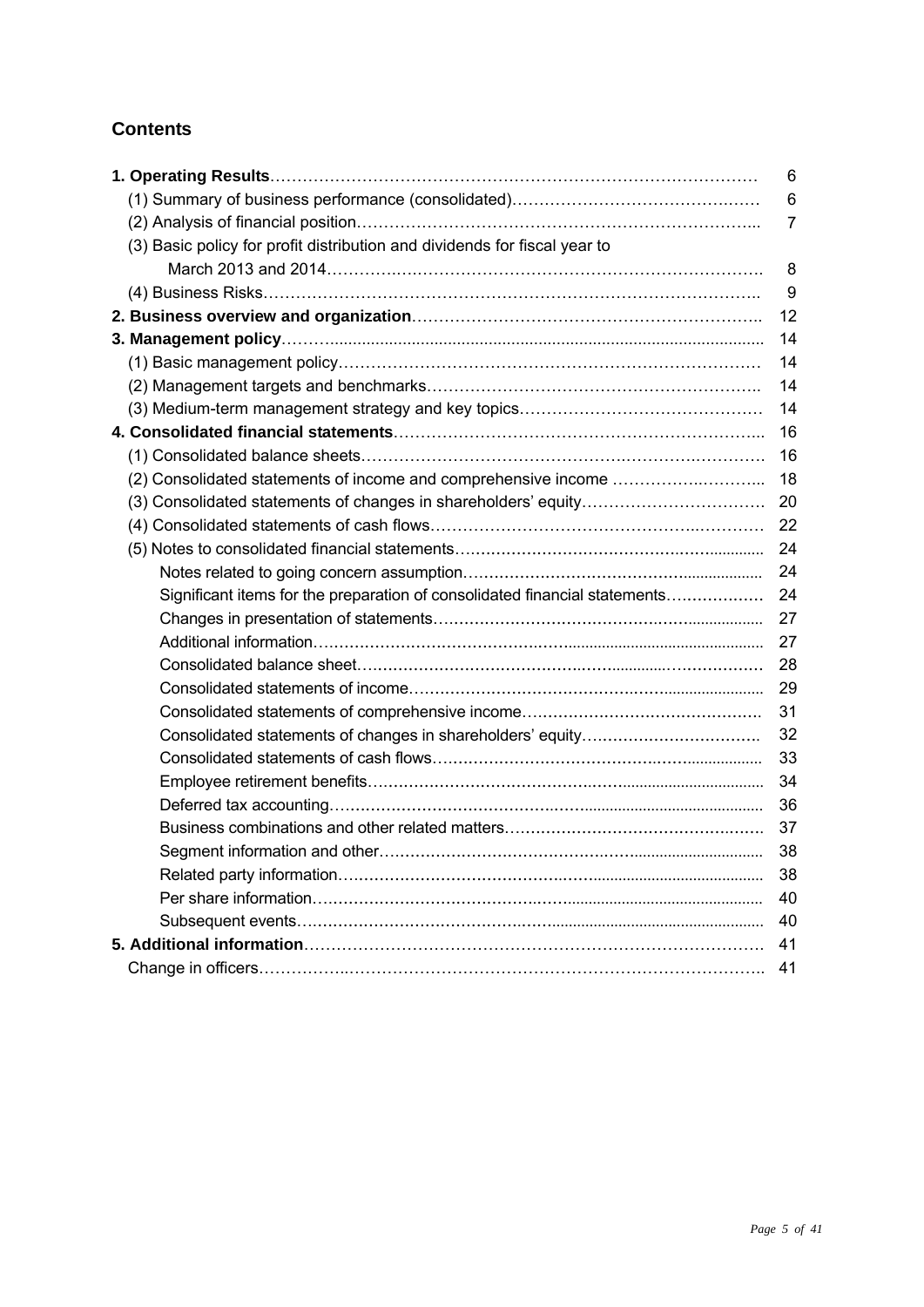## **1. Operating Results**

#### **(1) Summary of business performance (consolidated)**

(All comparisons are with the same period in the previous fiscal year, unless stated otherwise.)

During the year under review, the outlook for the Japanese economy remained uncertain due to global financial uncertainty and the effects of deflation, despite a gradual economic upswing due to restoration demand after the effects of the Great East Japan Earthquake along with weakening of the yen and a stronger equity market in response to monetary easing following a change of government.

In the snack foods market, there was a continued consumer preference for products at lower price points. In comparison to other sectors of the industry, however, consumers appeared to find good value in the pricing and volume being offered in this sector, and market scale was similar in size to the previous year.

In this environment, Calbee Group (hereafter "Calbee") continued initiatives to actively promote the twin pillars of innovation (growth strategies) and cost reduction. With regards to innovation, initiatives to expand our business overseas included entering into a business partnership with PepsiCo group in North America. We also established a joint venture with the Tingyi Group in China and Taiwan, and decided to establish a joint venture company with Wings Group in Indonesia. In the domestic business, we increased market share through the active promotion of *Potato Chips* and the nationwide launch of new product *Vegips*.

In addition, active PR and promotional activities for the *Fruits Granola* cereal brand led to a stronger market presence and a significant increase in sales.

With regard to cost reduction, we successfully lowered our manufacturing cost ratio by centralizing procurement and improving capacity utilization.

In November 2012 an incident occurred with glass fragments in *Kata-Age Potato* at our Konan Factory leading to a voluntary recall of all products that may have contained glass fragments. We apologize to our customers, shareholders and other stakeholders for the inconvenience caused, and have prioritized product quality and safety as part of initiatives being undertaken to prevent a reoccurrence.

Consolidated net sales for the fiscal year increased 9.9% to ¥179,411 million due to strong performance in the business. In terms of profitability, operating income increased 28.9% to ¥15,790 million due to the effects of increased sales from actively investing in marketing with the aim of expanding our domestic market share and the resulting benefits of a reduced manufacturing cost ratio due to an improved capacity utilization ratio.

Ordinary income increased 37.2% to ¥17,127 million due to foreign exchange gain from the weaker yen. Net income increased 33.0% to ¥9,440 million, despite the ¥370 million loss from the voluntary recall of *Kata-Age Potato*. Overall, sales and profits showed a significant increase compared to the previous fiscal year, which were impacted by the effects of the Great East Japan Earthquake.

#### **Result by business:**

#### **Production and sale of snacks and other foods business**

Net sales increased by 10.1% to ¥176,993 million.

#### Snack foods:

Snack food sales increased 10.2% to ¥155,659 million due to sales of potato-based snacks and *Vegips* and growth in overseas sales. Sales of *Vegips* increased following a nation-wide launch completed last October, and television advertisements and storefront promotions.

#### 1. Potato-based snacks

Net sales increased 8.4% to ¥103,774 million.

*Potato Chips*: Increased domestic market share through volume-up campaigns for core products (Usushio, Consomme, Norishio), and by launching *Kata-Age Potato* series with revised prices and regional specific or limited-time offers.

*Jagarico*: Strong sales in core products (salad and cheese flavors), as well as building the market presence of the "buttered cod roe" flavor (sold only at convenience stores) and offering "*Jagarico* for adults" for a limited time.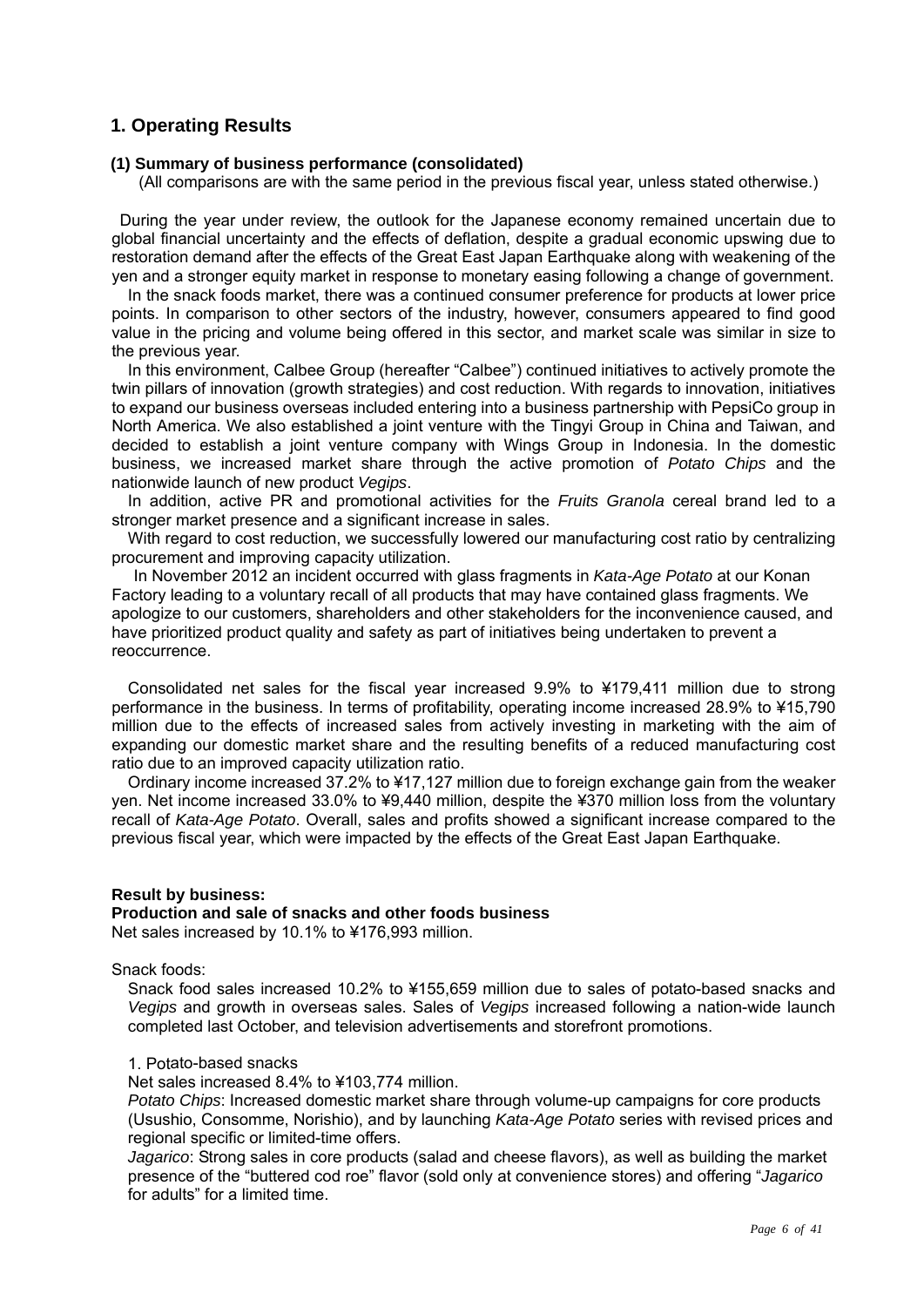*Jagabee*: Increased sales by strengthening our product line.

#### 2. Flour-based snacks

Net sales increased 6.8% to ¥21,457 million through strong sales including those of regional and limited edition *Kappa Ebisen* products

#### 3. Corn-based snacks

Net sales increased 0.2% to ¥13,286 million due to strong sales of core products, such as Mike Popcorn and *Cheetos*.

## 4. Other snacks

Net sales increased 41.2% to ¥17,141 million due to growth in overseas sales and strong sales of *Vegips*.

#### Other products (Processed bread and Cereal)

Net sales increased 9.3% to ¥21,334 million due to strong sales of cereal products. Net sales of cereal products greatly exceeded those of the previous fiscal year due to enhanced publicity activities and expanded reach of *Fruits Granola* through supermarkets and drugstores.

#### **Other businesses**

Net sales decreased 3.1% to ¥2,417 million due to a decrease in sales of promotional sales tools and despite strong sales in the distribution business.

#### **Consolidated forecasts for the fiscal year ending March 31, 2014**

Looking ahead, Calbee Group aims to further increase revenues and profits through ongoing innovation (our growth strategy) and cost reduction despite anticipating continued uncertainty due to factors including persistent deflation and higher raw material prices.

In the Food production and sales business, we anticipate increased revenues from growth in sales of snack products, such as Potato-based snacks and *Vegips*, as well as from strengthening overseas developments in North America and China, etc. In Other products (Processed bread and Cereal), we forecast higher revenues by expanding sales of *Fruits Granola.* 

In Other businesses, we expect revenue growth from anticipated growth of promotional sales tools and distribution business.

As a result, for the consolidated fiscal year ending March 31, 2014, we forecast net sales of ¥190,000 million (up 5.9%). In terms of profits, although we expect the cost of raw ingredients to rise, due to increased revenues and further cost reduction initiatives, we forecast operating income of ¥18,000 million (up 14.0%), ordinary income of ¥18,000 million (up 5.1%) and net income of ¥10,400 million (up 10.2%).

## **(2) Analysis of financial position**

(All comparisons are with the same period in the previous fiscal year, unless stated otherwise.)

## 1) Assets, liabilities and net assets

Total assets as of March 31, 2013 were ¥124,793 million, an increase of ¥16,318 million from the end of the previous fiscal year. The primary contributing factor was an increase in securities and tangible non-current assets. Marketable securities have increased due to acquisition of negotiable deposits, funds in trust, and commercial paper. Tangible non-current assets increased due to acquisition of plant facilities in North America, China and Taiwan, in line with strategic expansion of our overseas operations.

Liabilities increased ¥4,050 million to ¥32,107 million, due to an increase in income taxes payable and accrued expenses.

Net assets increased ¥12,267 million to ¥92,685 million, due to an increase in retained earnings and minority interests.

As a result, the equity ratio decreased 1.4 percentage points from the end of the previous fiscal year to 70.2% and net assets per share was ¥2,658.22.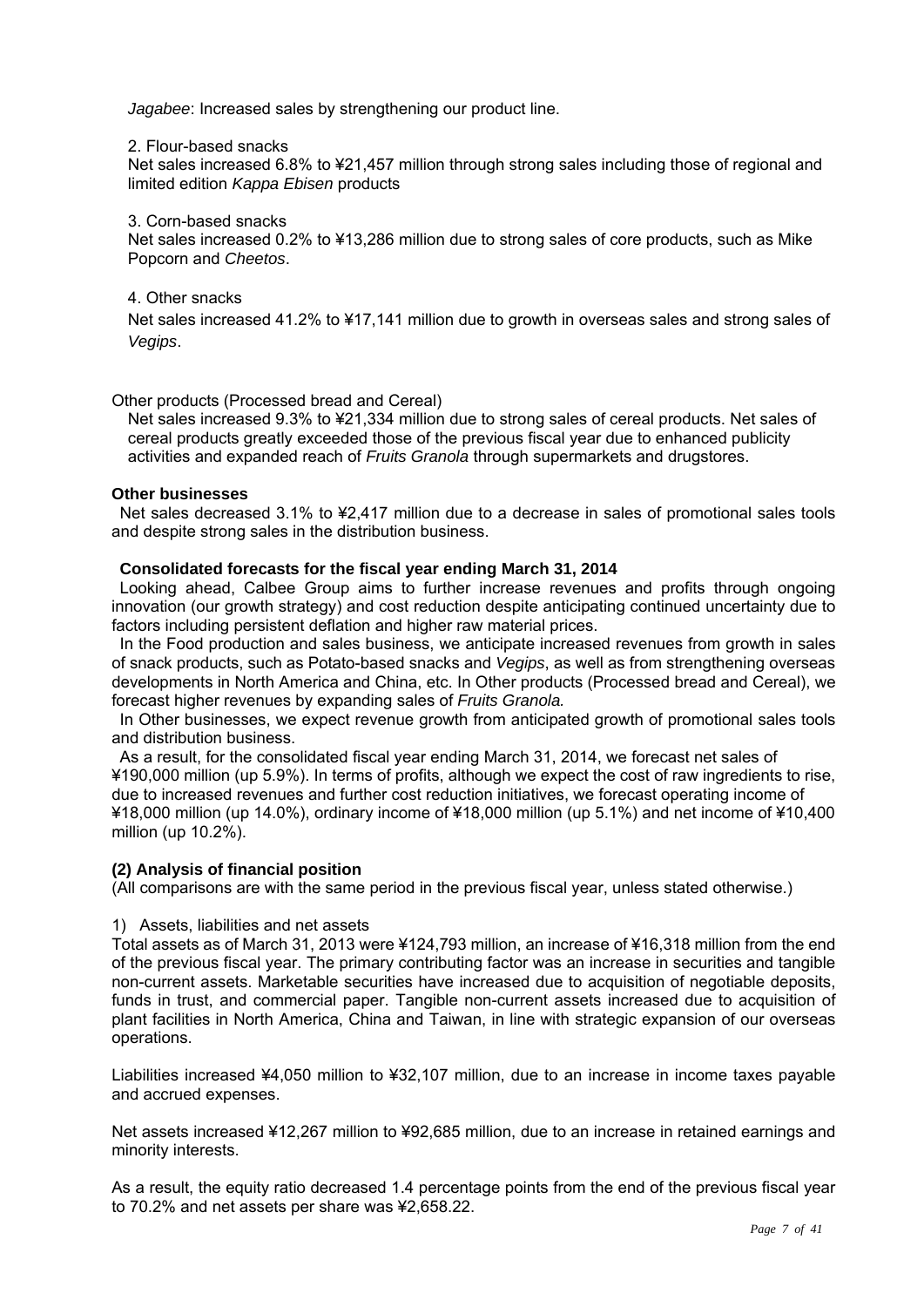#### 2) Cash flow

Cash and cash equivalents as of March 31, 2013 were ¥25,331 million, ¥5,883 million higher than at the end of the previous fiscal year. The main contributing factors are detailed below.

#### Cash flows from operating activities

Net cash generated by operating activities during the period under review was an inflow of ¥17,328 million, compared to an inflow of ¥7,049 million of the previous fiscal year.

Factors resulting in this cash flow included income tax payments of ¥6,148 million, offset by an increase in income before income taxes and minority interests to ¥15,979 million, and depreciation and amortization of ¥6,318 million.

#### Cash flows from investing activities

Net cash used in investing activities during the period under review was an outflow of ¥12,999 million, compared to an outflow of ¥5,347 million for the previous fiscal year. The primary contributing factor was ¥7,298 million in payments for acquisition of fixed assets, ¥3,000 million in payments for the acquisition of securities, and ¥3,010 million net payments for fixed deposits.

#### Cash flows from financing activities

Net cash used in financing activities during the period under review was an inflow of ¥607 million, compared to an outflow of ¥411 million for the previous fiscal year. This was primarily due to a decrease in cash flow, included dividends paid of ¥1,523 million, while factors contributing to an increase in cash flow included ¥1,614 million in proceeds from stock issuance to minority shareholders.

#### Reference: Related Cash flow indicators

|                                                  | FY ended<br>March 31,<br>2009 | FY ended<br>March 31,<br>2010 | FY ended<br>March 31,<br>2011 | FY ended<br>March 31,<br>2012 | FY ended<br>March 31,<br>2013 |
|--------------------------------------------------|-------------------------------|-------------------------------|-------------------------------|-------------------------------|-------------------------------|
| Equity ratio $(\%)$                              | 56.0                          | 65.2                          | 70.7                          | 71.6                          | 70.2                          |
| ratio based<br>Equity<br>on.<br>market price (%) | $-$                           | --                            | 73.9                          | 126.4                         | 201.4                         |
| Debt service coverage<br>(%)                     | 1.8                           | 0.4                           | 0.0                           | 0.1                           | 0.0                           |
| ratio<br>Interest<br>coverage<br>(times)         | 38.2                          | 118.6                         | 247.2                         | 1,031.4                       | 6,470.2                       |

Note: Calbee has prepared consolidated financial statements since FY ended March 31, 2009

Equity ratio: Shareholders' equity /Total assets

Equity ratio based on market price: Market capitalization/Total assets

Debt service coverage: Interest-bearing debt/Operating cash flow

Interest coverage ratio: Operating cash flow/Interest paid

1. Calculations based on consolidated financial results figures for all indices.

2. Market capitalization = market price on last trading day of period x total shares outstanding at end of period (excluding treasury shares)

3. There are no figures for equity ratio based on market price (%) since the Company was unlisted prior to March 2010.

4. Cash flow is the Net Cash Provided from Operating Activities figure in the consolidated statement of cash flows.

5. Interest bearing debt includes all debt on which interest is paid recorded in the liabilities section of the consolidated balance sheet.

6. Payment use the interest expenses paid figure in the consolidated statements of cash flows.

#### **(3) Basic policy for profit distribution and dividends for fiscal year to March 2013 and 2014**

Calbee recognizes that the distribution of profits to shareholders is an important management matter. Our policy is to consistently and actively distribute profits in accordance with our consolidated results while striving to improve our profitability and strengthen our financial position.

We will leverage our internal reserves for capital investment and other measures aimed at raising our corporate value.

On the basis of consistent and active distribution of profits and in consideration of our consolidated results and financial position, we plan to pay an annual dividend of ¥62 per share for the fiscal year ended March 31, 2013. (To be presented at the  $64<sup>th</sup>$  General Meeting of Shareholders, June 26, 2013)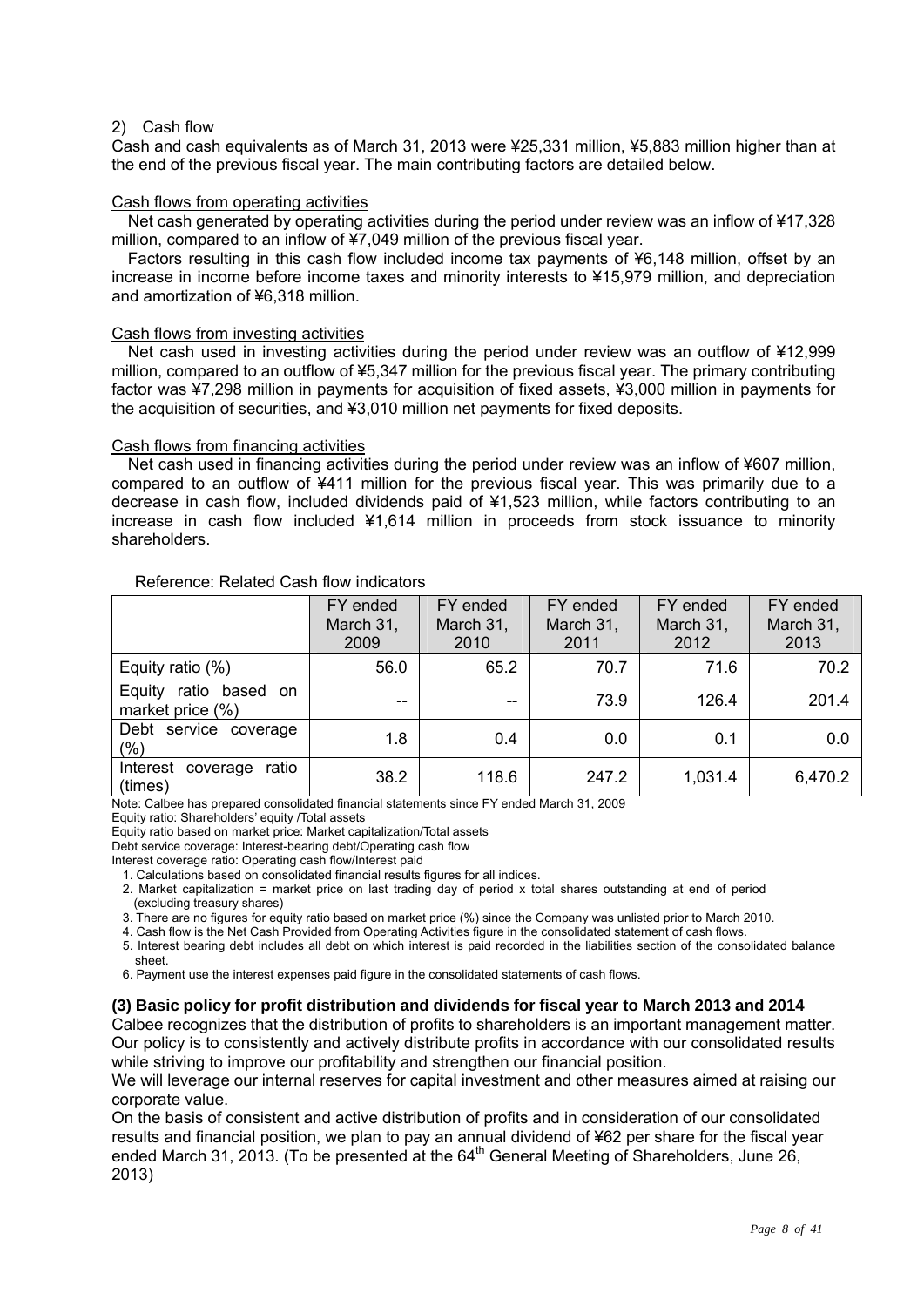As prescribed by Article 454 Clause 5 of the Companies Act, the Articles of Incorporation stipulate that the Company is able to pay interim dividends. However, a dividend will be paid once annually and upon review of certain factors including the annual results.

For the fiscal year ending March 31, 2014, we plan to increase the annual dividend by ¥10 to ¥72 per share.

## **(4) Business Risks**

The major risks to which the Calbee Group (the Group) is exposed in its operations are described below. In the interests of full disclosure, information has also been provided on risks that are not anticipated to necessarily have a major impact on the business but have been deemed important to facilitate a better understanding of the Group's business activities.

Recognizing the possibility that such risks may materialize, the Group's policy is to avoid these risks where possible and to mitigate any impact in the event that they materialize. The risks and forward-looking statements described below are based on judgments made by the Group as of the date of publication of this report.

## **1. Product Development**

The Group conducts research and development activities to provide customers with unique, value-added products that maximize the nutritional content and flavor of natural ingredients. Meanwhile, there is considerable change underway in the Group's operating environment owing to diversifying customer tastes, growing health awareness, and Japan's low birthrate and ageing society. The ability to rapidly respond to these changes and develop high value-added products is becoming an increasingly important factor in the Group's business expansion. As such, the Group conducts research and development activities in accordance with annual plans in the areas of new product development, existing product improvement, cost reduction, and analysis of ingredients and nutrients. However, there is no guarantee that investment in these development activities will result in the successful launch of new products, and any divergence between research and development themes and market needs could have an impact on the Group's operating results and financial position.

#### **2. Ingredient Procurement**

In principle, imports of raw potatoes, the main ingredient of potato snacks such as Potato Chips, Jagarico and Jagabee, are not permitted into Japan. In order to secure sufficient supplies of domestically produced high-quality potatoes at a stable price, the Group has sought to build a procurement system based on ongoing grower contracts concluded since launching its first potato snacks. Although these grower contracts enable stable supplies, harvest conditions could prevent the Group from securing sufficient supplies of raw potatoes, resulting in sales opportunity losses and increased costs due to emergency procurement that could have an impact on the Group's operating results and financial position.

Moreover, changes in demand trends and fluctuations in the price of crude oil could effect procurement costs for a wide range of raw materials such as edible oils, other ingredients and product packaging, which could also have an impact on the Group's operating results and financial position.

## **3. Product Safety**

Consumer demands for greater food safety have increased in recent years. In response, the Group strictly monitors the quality of ingredients and manufacturing processes and takes all possible precautions to ensure product quality and prevent foreign objects from entering its products. However, unforeseen problems related to ingredients and manufacturing processes could have an impact on the Group's operating results and financial position.

Furthermore, in April 2002, the Swedish government released the results of research showing that grilling or frying foods with high carbohydrate content can generate acrylamide, a carcinogen. Japan's Ministry of Health, Labour and Welfare has said it does not foresee any health impact from this substance for people who consume average amounts of this type of food, and at this point, there has been no impact on the Group's operating results. Nevertheless, this issue could develop in the future to the point where it has an impact on the entire snack foods industry.

## **4. Competitive Risk**

The Group has a stable share of the snack food market. However, intensifying competition from rival domestic companies, a significant influx of foreign capital into the market, or sector realignment due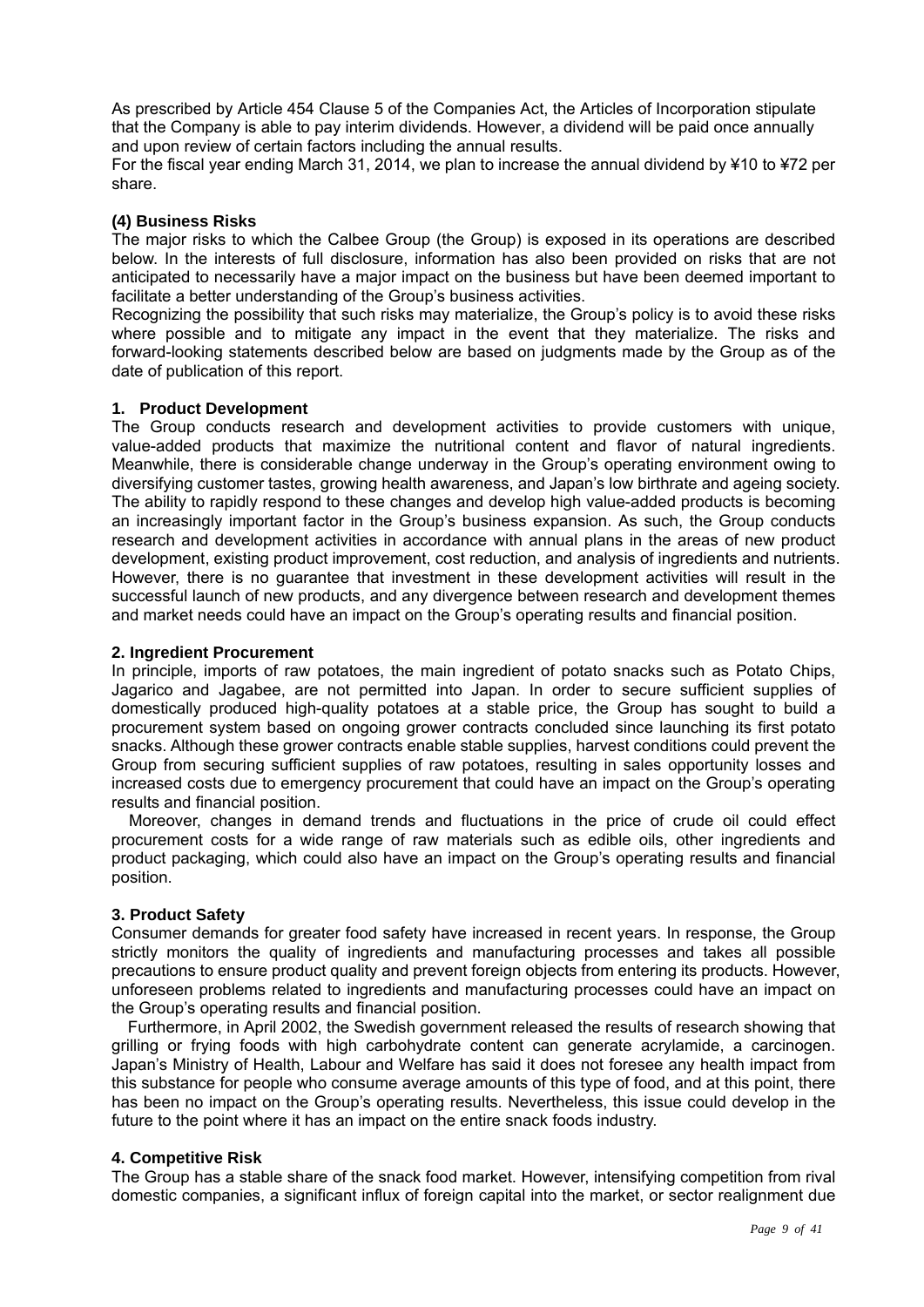to M&A deals could have an impact on the Group's operating results and financial position.

In addition, choosing to lower prices in response to price reductions implemented by competitors could result in lower profit margins and other outcomes, which in turn could have an impact on the Group's operating results and financial position.

## **5. Global Expansion**

The Group is using subsidiaries in the U.S., China, Hong Kong, Thailand, South Korea and Taiwan to expand its operations outside the Japanese market. The Group believes it is necessary to develop markets from a global perspective to deliver growth over the longer term. Going forward, the Group intends to expand its operations more rapidly and boost its competitiveness. However, efforts to develop its presence in global markets may not proceed as anticipated and the Group may have to review its growth strategy. In addition, as the Group expands its operations, changes in the political and economic conditions of a variety of countries and regions, as well as fluctuations in foreign exchange markets, could have an impact on the Group's operating results and financial position.

## **6. Relationship with Major Shareholder**

As of March 31, 2012 , Frito-Lay Global Investments B.V. (FLGI), a wholly owned subsidiary of PepsiCo, Inc., owned 20.00% of Calbee, Inc. shares (after full dilution) making Calbee (the Company) an equity-method affiliate of PepsiCo. FLGI, which directly owns the shares of the Company, is a wholly owned PepsiCo subsidiary, so PepsiCo effectively makes all decisions regarding the exercise of common share voting rights. PepsiCo is one of the world's largest food and beverage makers and is listed on the New York Stock Exchange. Also, PepsiCo operates globally in the same snack foods field as the Company via group companies, primarily its subsidiary Frito-Lay North America, Inc.

On June 24, 2009, the Company and PepsiCo concluded a strategic alliance, based on the understanding that combining management capabilities to generate synergies was necessary to deliver sustained growth for both companies. In order to reinforce the partnership with PepsiCo, the Company allocated new shares to PepsiCo's wholly owned subsidiary FLGI via a private placement, and at the same time, acquired all the shares of PepsiCo's subsidiary Japan Frito-Lay Ltd.

Under the strategic partnership, PepsiCo has agreed not to operate a snack food business in the Japanese market and therefore does not compete with the Company in Japan. Also, because no restrictions have been placed on overseas business development, the Company believes there are no limits on its management decisions or business development under the agreement.

The Company intends to maintain this strategic partnership and work toward boosting corporate value. However, in the future it may no longer be possible to generate synergies from the partnership in the event that PepsiCo makes changes to its management policy and business strategy. In addition, the PepsiCo Group could become a competitor in the Japanese market in the event that the partnership is dissolved for any reason. Any of these developments could have an impact on the Group's operating results and financial position.

## **a. Personnel Relationship**

Currently, one person from the PepsiCo Group has been invited to sit on the Company's Board of Directors as an outside director. The Company made this invitation in order to benefit from the individual's detailed understanding of the global food industry and her knowledge and experience as a manager of a multinational company.

| Name       | Position at the Company | Position in the PepsiCo Group            |
|------------|-------------------------|------------------------------------------|
| Ümran Beba | Director                | PepsiCo Asia Pacific Region<br>President |

## **b. Business Relationship**

The Company's subsidiary Japan Frito-Lay Ltd. receives imports of snack foods from Frito-Lay, Inc., a PepsiCo Group company. In addition, from April 2013 the Company's subsidiary Calbee North America, LLC sells snack foods to PepsiCo Group's Frito-Lay North America, Inc.

## **c. Capital Relationship**

Under the strategic partnership with PepsiCo, the Company and PepsiCo have agreed that from the perspective of maintaining the strategic partnership, PepsiCo shall not own more than 20.00% of the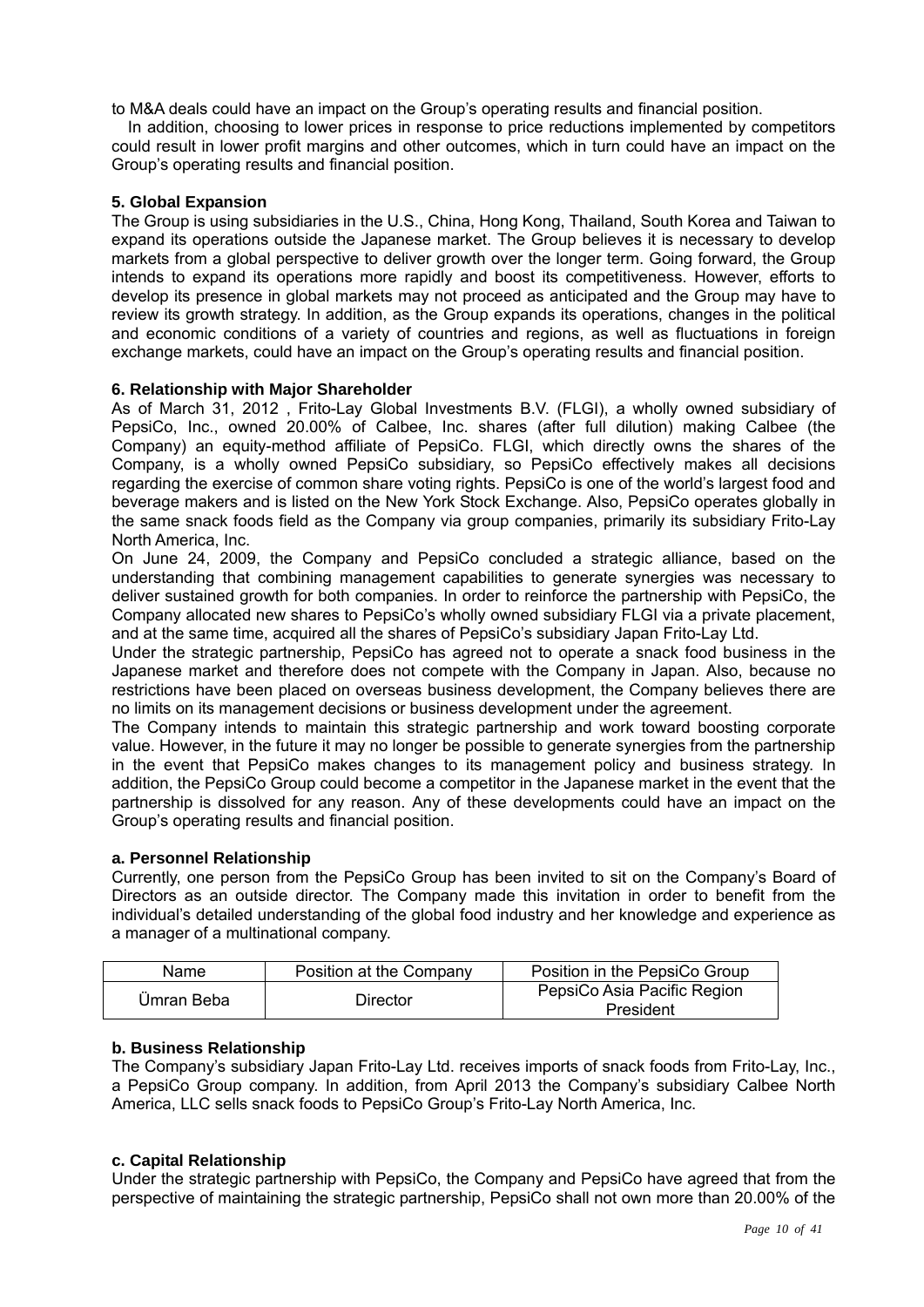Company's shares. In future, PepsiCo's ownership ratio in the Company may be subject to change, owing to changes in the management policies or business strategies of PepsiCo or the Company, or as a result of other factors such as changes in the Company's internal or external business environment.

#### **7. Legal Regulations**

In the course of its business activities, the Group is subject to a range of legal regulations, including the Food Sanitation Act, Act against Unjustifiable Premiums and Misleading Representations, Measurement Act, Unfair Competition Prevention Act, Plant Protection Act, and Consumer Product Safety Act. The Group may incur additional costs to respond to revisions to these regulations or their abolishment and the implementation of new regulations, and this could have an impact on the Group's operating results and financial position.

The Group has also received a variety of permits and licenses necessary to conduct its business activities. However, the Group's business activities may be restricted if these permits and licenses are cancelled due to legal infringements or other reasons, which could have an impact on the Group's operating results and financial position.

## **8. Natural Disaster Risk**

The Group conducts necessary periodic inspections of its manufacturing lines to avoid the risk of shutdowns to these lines. It has also built a stable product supply framework by dispersing its manufacturing sites. However, there is no guarantee that manufacturing facilities will not be damaged as a result of a natural disaster or other event. Any such damage to facilities could lead to a drop in sales and an increase in costs, which could have an impact on the Group's operating results and financial position.

#### **9. Risks Related to Noncurrent Asset Impairment Losses**

The Group owns a wide range of assets such as business facilities and real estate. The Group may be required to record impairment losses on these assets owing to factors such as the level of use, declining market prices, and anticipated cash flows. Recording of such losses could have an impact on the Group's operating results and financial position.

## **10. Risks Related to Intellectual Property Rights**

The Group works to protect and manage its various intellectual property rights through a specialist department. It also strives to avoid infringements of rights owned by third parties. However, unauthorized use of the Group's intellectual property rights by a third party or pursuit of damages by a third party for infringement of their rights by the Group, could have an impact on the Group's operating results and financial position.

#### **11. Environmental Risk**

The Group is aiming to save energy and reduce  $CO<sub>2</sub>$  emissions by implementing initiatives to conserve energy based on the approach of curbing energy losses. This is part of its efforts to comply with environmental laws and regulations. However, the Group may have to invest in new facilities and change its waste disposal methods as a result of revisions to environmental regulations and this could have an impact on the Group's operating results and financial position.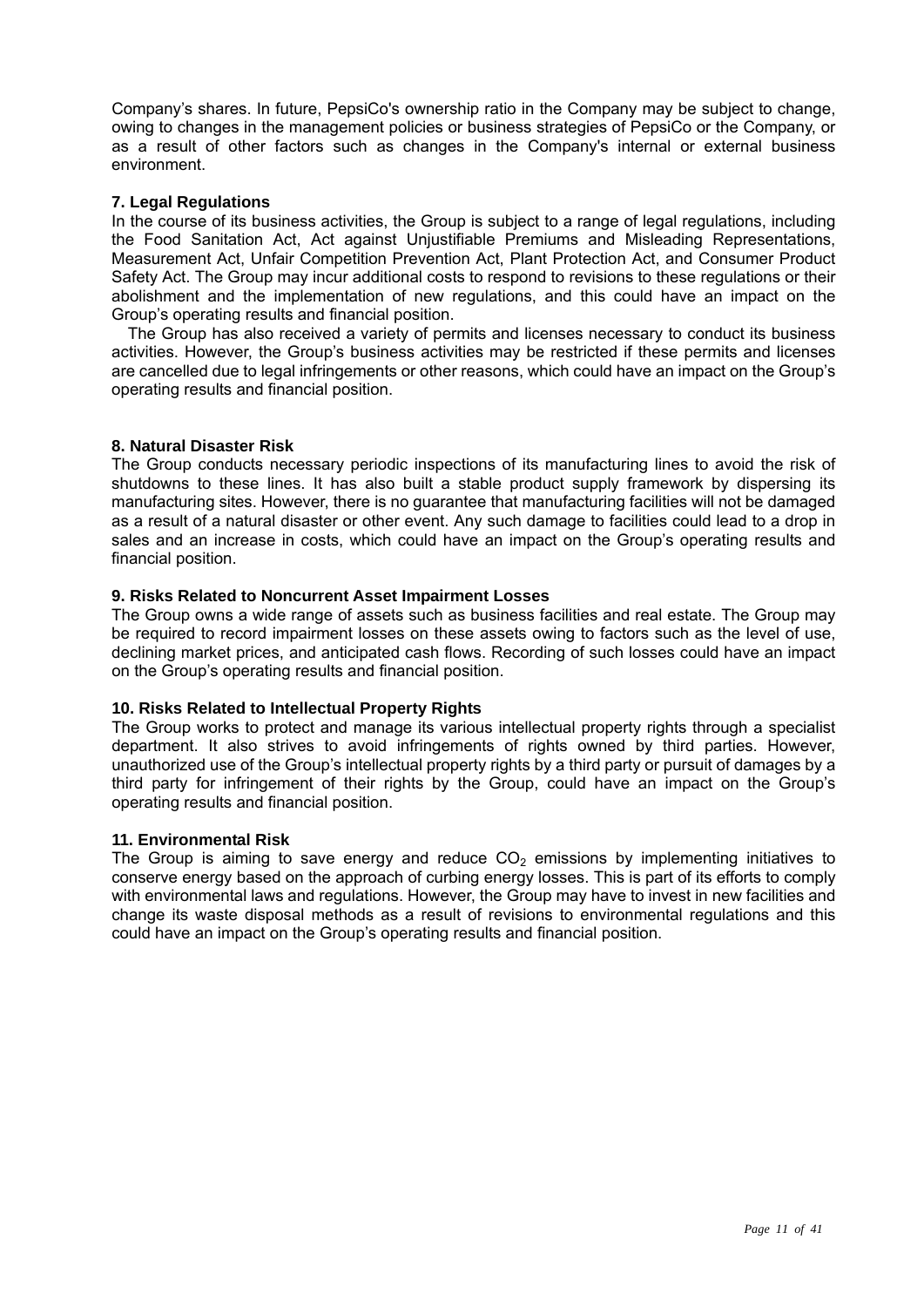## **2. Business overview and organization**

Calbee Group is composed of CALBEE, Inc., 21 subsidiaries (11 domestic, 10 overseas) and 3 affiliate companies primarily engaged in the manufacture and sale of potato chips and other potato-based snacks, flour-based snacks and corn-based snacks categories. In addition to snack foods we are also engaged in the manufacture and sale of processed breads and cereals. Calbee is an equity method affiliate of US food and beverage maker PepsiCo, Inc.

Calbee provides products and services under our founding philosophy of being committed to harnessing nature's gifts, to brining taste and fun, and to contributing to healthy lifestyles. The positioning of core companies within the Group is as follows:

#### **Production and sale of snacks and other foods business**

#### ・Snack Foods

In Japan, Calbee and Japan Frito-Lay Ltd. are engaged in manufacturing and sales with certain products sold through Calnac Co., LTD. Certain products are manufactured by CALBEE POTATO INC., oisia FOODS CO., LTD. and Calbee Eatalk Co., Ltd. Calbee Shokuhin Co., LTD. and CALBEE POTATO INC. procure ingredients.

Overseas, Calbee North America, LLC in the U.S., Calbee Tanawat Co.,Ltd. in Thailand, Calbee Four Seas Co.,Ltd. in Hong Kong, CALBEE FOURSEAS (SHANTOU) CO,. LTD. and Calbee (HangZhou) Foods Co., Ltd. in China, HAITAI-CALBEE Co.,LTD. in Korea and Calbee (Taipei) Foods Co., Ltd. in Taiwan are engaged in manufacturing and sales. Further, QINGDAO CALBEE FOODS CO., LTD.,and YANTAI CALBEE CO.,LTD. procure ingredients and manufacture dough for snacks.

#### ・Processed Breads

Garden Bakery, Inc. and Tower Bakery, Inc. manufacture and sell sweet buns and breads for retail customers.

・Cereal Foods

oisia FOODS CO., LTD. manufactures cereal foods for sale by oisia FOODS CO., LTD. and Calbee.

## **Other businesses**

Our distribution business is run by Snack Food Service Co., LTD. Production planning and dispatch agency service for sales promotional tools (POP, etc.) is conducted by Calbee.

See following page for image of the organizational structure.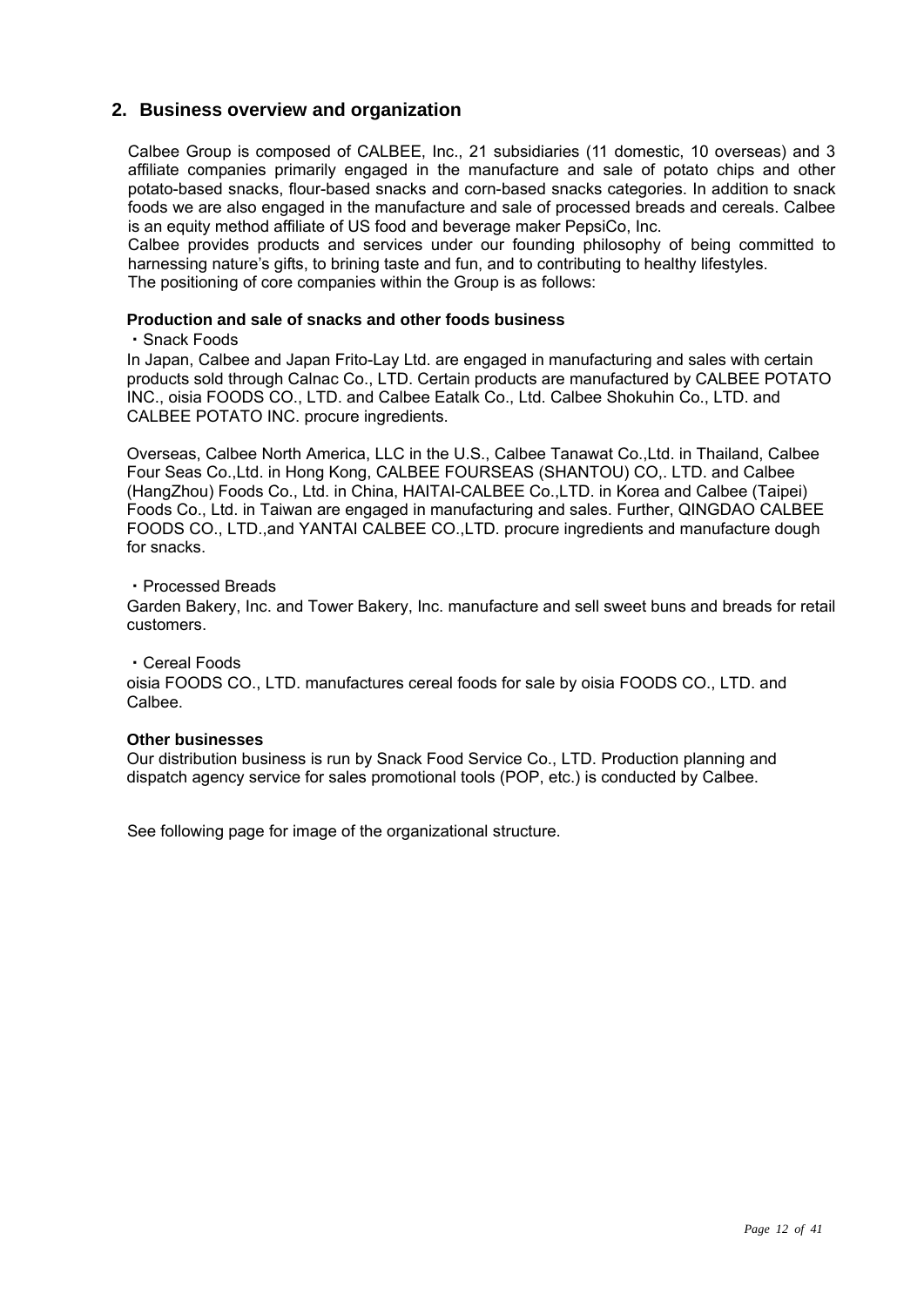#### **Organizational structure**



\*1. Displays only important transactions

\*2. In June 2009, Calbee concluded strategic partnership agreements with PepsiCo, Inc. (other affiliate companies)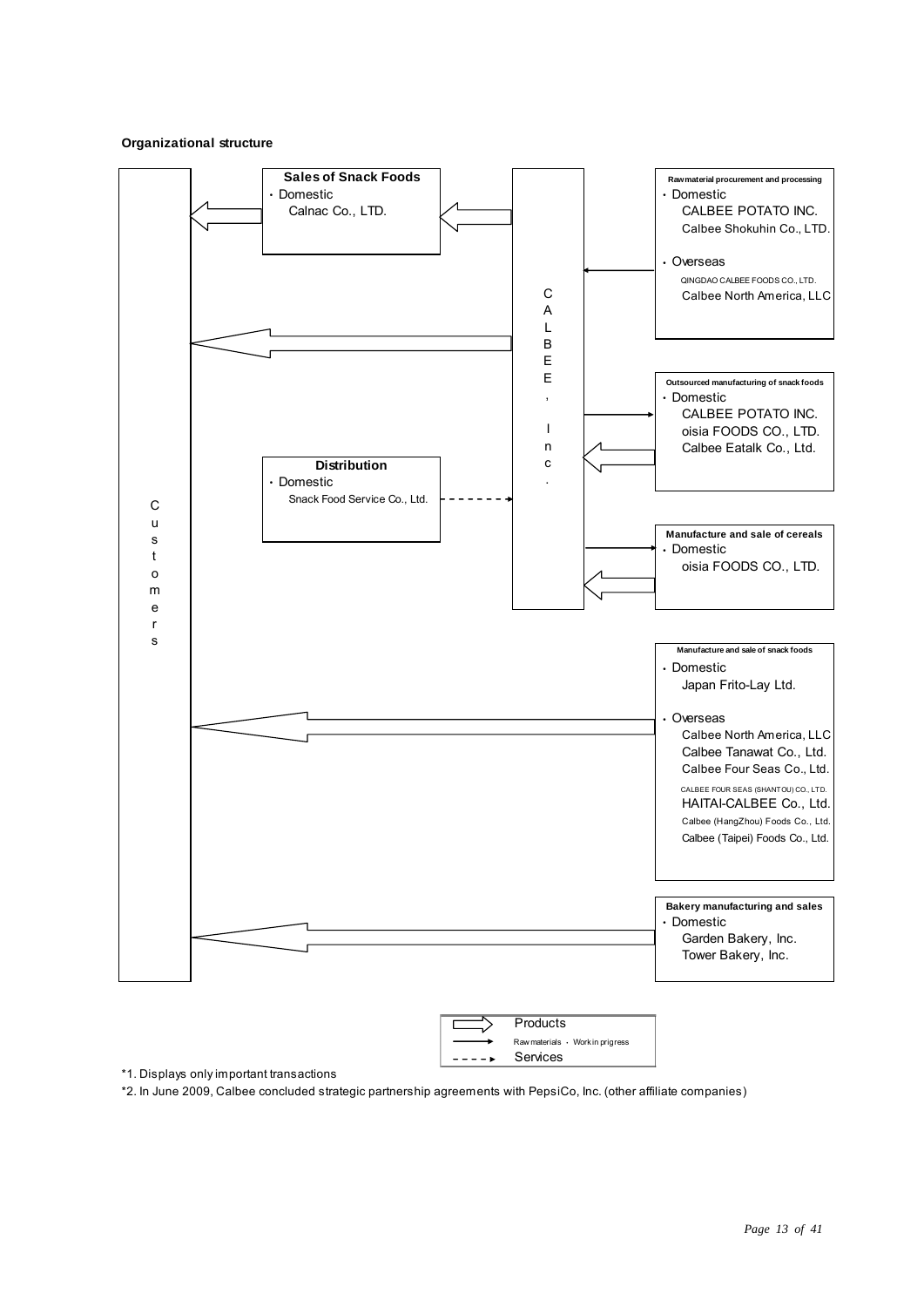## **3. Management policy**

#### (1) Basic management policy

The Calbee Group conducts its business based on our mission statement "We are committed to harnessing nature's gifts, to brining taste and fun and to contributing to healthy lifestyles" and as a leading company providing valuable products to the snack foods market.

Further, we aim to further increase our corporate value guided by our vision statement "We must become a company to be respected, admired and loved firstly by customers, suppliers and distributors, secondly by our employees and their families, thirdly by communities and finally by stockholders."

## (2) Management targets and benchmarks

The Calbee Group considers profitability and financial stability as very important. We aim to achieve a net sales to operating income ratio of 15% over the medium-term.

#### (3) Medium-term management strategy and key topics

Looking ahead, although there are signs of recovery in certain areas following the recent economic stimulus, an increase in consumption tax planned from April 2014 is expected to slow down recovery in consumer spending. Further, with the dramatic rise in the price of raw materials and other factors due to a rapid weakening of the yen, we expect the challenging economic environment to continue. The environment for the food market is changing greatly and we expect customers to have a heightened sense of safety and assurance, and to have increasingly diversified preferences.

 Amidst this environment, we recognize that the need to respond with more speed and competitiveness while looking towards overseas markets more so than domestic ones is an important management issue for our business development which strives for future growth.

The Calbee Group continues to aim for ongoing growth and a highly profitable structure based on our two core management pillars of innovation (our growth strategy) and cost reductions.

#### 1. Innovation (growth strategy)

(1) Expanding overseas business

We must expand existing overseas businesses and develop new markets in order to achieve medium-term growth. We are aiming to expand overseas business in key regions China, North America, Asia, Oceania, Europe and Russia by providing products at affordable prices in each of these regions. Our medium-term target for contributions from overseas sales is 30% or more.

(2) New product development

We will further accelerate the pace of new product development and promote development of unique and valuable products to our customers.

(3) Expanding domestic market share

We aim to increase our market share while expanding the domestic snack foods market through promotional activities, new product development and existing product renewal. In addition, we aim to have the highest share throughout the confectionary market.

(4) Strengthening our alliance with PepsiCo, Inc.

We are creating benefits from the synergy gained by leveraging our management skills with those of strategic partner, PepsiCo, a major global foods and beverage maker. From April 2013, Pepsi Group will have a exclusive rights to sell and market Calbee produced *Ruffles® Crispy Frie*s *(Jagabee)* in North America. Calbee Group and Pepsi Group will execute their strength in production development, and sales and marketing respectively.

(5) Licensing and acquisition

 We will pursue licensing or acquisition initiatives when we discover excellent companies or products either in Japan or overseas.

(6) New business development

 Calbee Group has not significantly diverged from our business areas, however we do explore various opportunities for new business development. One such example was the establishment of antennae shops as a place to communicate directly with customers. At the antennae shops we aim to improve the Company image by announcing new messages and conducting PR for new products and special regional products. Additionally, the legendary Garrett Popcorn Shop, founded in Chicago, USA, opened its first store in Japan in February 2013.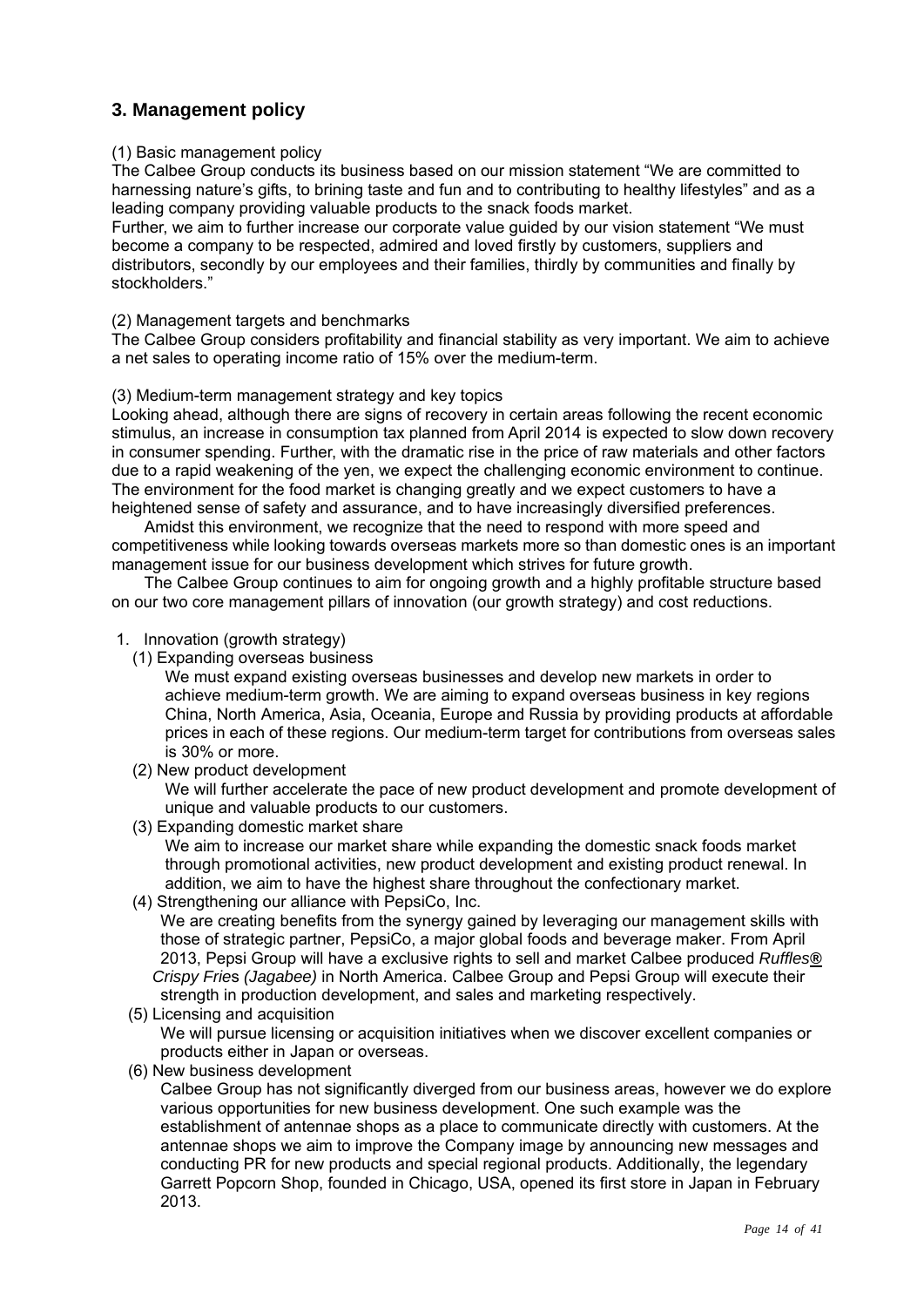## 2. Cost reductions

Cost reduction initiatives are being implemented in all businesses and areas throughout the Group in order to strengthen our cost competitiveness. We will promote corporate restructuring efforts, and build a strong foundation resistant to changes in the operating environment with our strengths in domestic markets as well as in those overseas.

(1) Lower cost of raw materials

We will strive to further reduce costs through cooperation with suppliers and continuing to promote the centralization of procurement, including overseas procurement. Additionally, we will further strengthen the effectiveness of our cost reductions by reviewing specifications, primarily those in the R&D division.

(2) Improve production efficiencies and utilization ratios We will improve production efficiencies through initiatives including the change review of production items at each factory, optimization of production personnel and standardization. Further, by better integrating marketing, sales and manufacturing activities we aim to smooth our production and improve utilization ratios at our factories. Calbee strives to provide affordable products and services to all of our customers.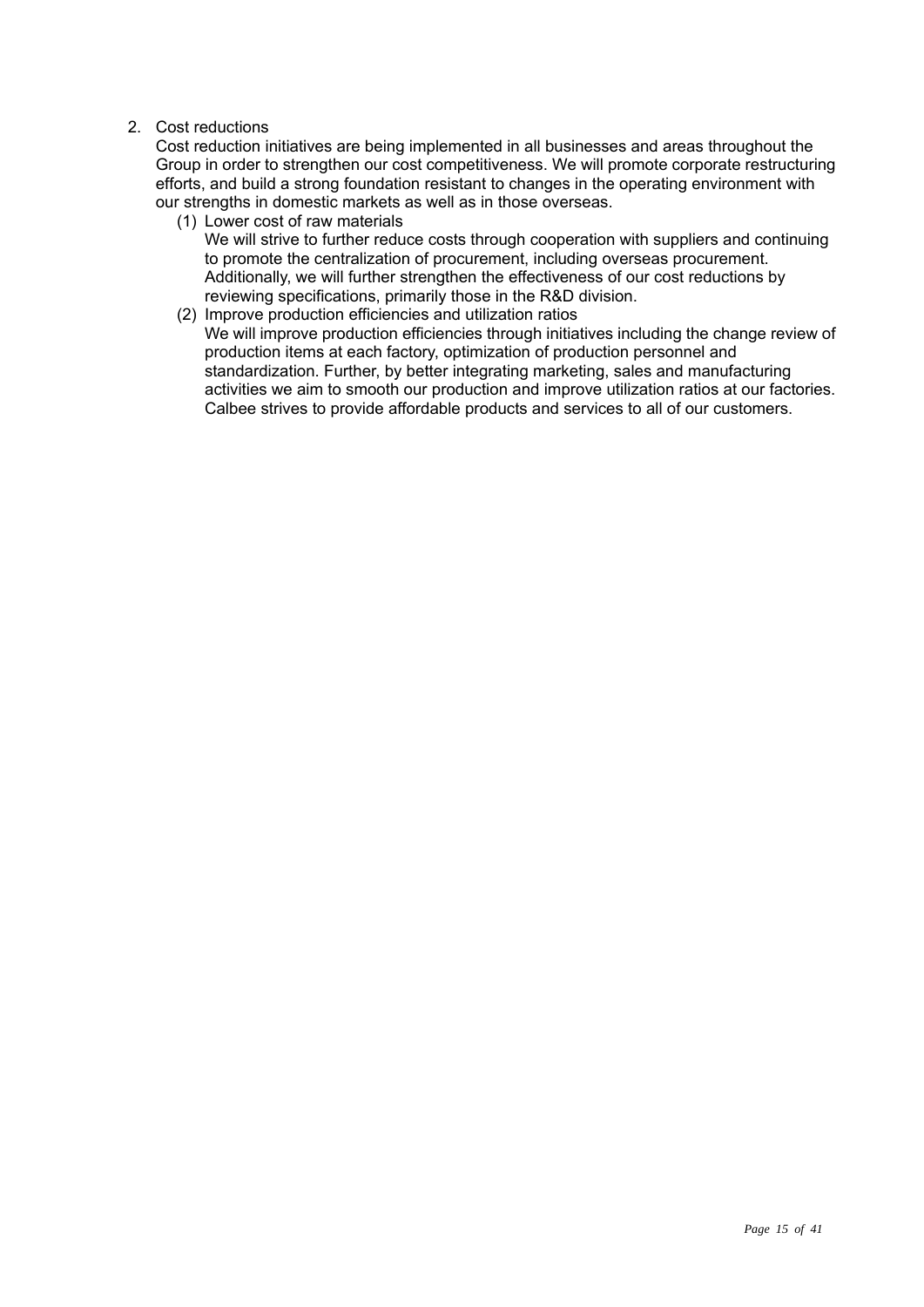## **4. Consolidated financial statements**

## **(1) Consolidated balance sheets**

| As of<br>As of<br>March 31, 2013<br>March 31, 2012<br>Assets<br><b>Current assets</b><br>19,448<br>Cash and deposits<br>17,342<br>Notes and accounts receivable-trade<br>19,787<br>18,763<br>13,999<br>13<br><b>Securities</b><br>5,661<br>4,920<br>Inventories (Note 1)<br>Deferred tax assets<br>2,790<br>2,162<br>Other<br>3,192<br>2,540 |
|----------------------------------------------------------------------------------------------------------------------------------------------------------------------------------------------------------------------------------------------------------------------------------------------------------------------------------------------|
|                                                                                                                                                                                                                                                                                                                                              |
|                                                                                                                                                                                                                                                                                                                                              |
|                                                                                                                                                                                                                                                                                                                                              |
|                                                                                                                                                                                                                                                                                                                                              |
|                                                                                                                                                                                                                                                                                                                                              |
|                                                                                                                                                                                                                                                                                                                                              |
|                                                                                                                                                                                                                                                                                                                                              |
|                                                                                                                                                                                                                                                                                                                                              |
|                                                                                                                                                                                                                                                                                                                                              |
| Allowance for doubtful accounts<br>(3)<br>(2)                                                                                                                                                                                                                                                                                                |
| 62,770<br>47,847<br><b>Total current assets</b>                                                                                                                                                                                                                                                                                              |
| Noncurrent assets                                                                                                                                                                                                                                                                                                                            |
| Property, plant and equipment                                                                                                                                                                                                                                                                                                                |
| <b>Buildings and structures</b><br>54,008<br>52,246                                                                                                                                                                                                                                                                                          |
| Accumulated depreciation<br>(33, 373)<br>(31,666)                                                                                                                                                                                                                                                                                            |
| Buildings and structures, net<br>20,634<br>20,580                                                                                                                                                                                                                                                                                            |
| Machinery, equipment and vehicles<br>75,295<br>72,183                                                                                                                                                                                                                                                                                        |
| Accumulated depreciation<br>(60, 966)<br>(58, 130)                                                                                                                                                                                                                                                                                           |
| Machinery, equipment and vehicles, net<br>14,329<br>14,052                                                                                                                                                                                                                                                                                   |
| 10,790<br>10,721<br>Land                                                                                                                                                                                                                                                                                                                     |
| 502<br>473<br>Lease assets                                                                                                                                                                                                                                                                                                                   |
| (303)<br>(227)<br>Accumulated depreciation                                                                                                                                                                                                                                                                                                   |
| 199<br>245<br>Lease assets, net                                                                                                                                                                                                                                                                                                              |
| 1,370<br>2,701<br>Construction in progress                                                                                                                                                                                                                                                                                                   |
| Other<br>3,786<br>3,408                                                                                                                                                                                                                                                                                                                      |
| (2,989)<br>(2,838)<br>Accumulated depreciation                                                                                                                                                                                                                                                                                               |
| Other, net<br>797<br>570                                                                                                                                                                                                                                                                                                                     |
| 47,541<br>49,453<br>Total property, plant and equipment                                                                                                                                                                                                                                                                                      |
| Intangible assets                                                                                                                                                                                                                                                                                                                            |
| 3,954<br>4,538<br>Goodwill (Note 3)                                                                                                                                                                                                                                                                                                          |
| 1,343<br>1,534<br>Other                                                                                                                                                                                                                                                                                                                      |
| Total intangible assets<br>5,297<br>6,073                                                                                                                                                                                                                                                                                                    |
| Investments and other assets                                                                                                                                                                                                                                                                                                                 |
| 1,264<br>Investment securities (Note 2)<br>1,359                                                                                                                                                                                                                                                                                             |
| 294<br>175<br>Long-term loans receivable                                                                                                                                                                                                                                                                                                     |
| Deferred tax assets<br>361<br>538                                                                                                                                                                                                                                                                                                            |
| Prepaid pension cost<br>2,291<br>2,420                                                                                                                                                                                                                                                                                                       |
| 2,891<br>Other (Note 2)<br>2,883                                                                                                                                                                                                                                                                                                             |
| Allowance for doubtful accounts<br>(103)<br>(93)                                                                                                                                                                                                                                                                                             |
| Total investments and other assets<br>7,012<br>7,270                                                                                                                                                                                                                                                                                         |
| <b>Total noncurrent assets</b><br>62,022<br>60,627                                                                                                                                                                                                                                                                                           |
| <b>Total assets</b><br>108,474<br>124,793                                                                                                                                                                                                                                                                                                    |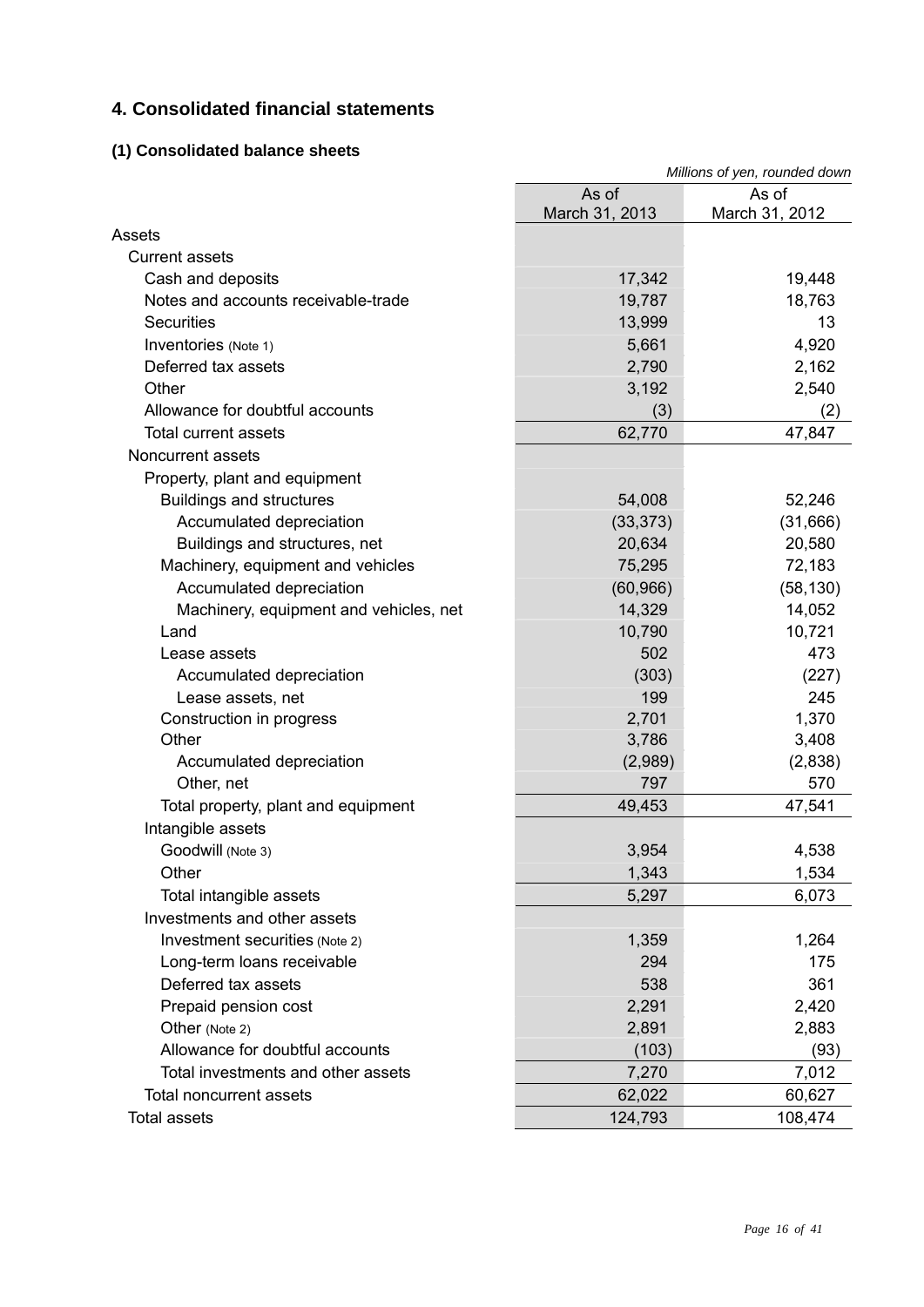## **Consolidated balance sheets, continued**

|                                                       | Millions of yen, rounded down |                         |
|-------------------------------------------------------|-------------------------------|-------------------------|
|                                                       | As of<br>March 31, 2013       | As of<br>March 31, 2012 |
| Liabilities                                           |                               |                         |
| <b>Current liabilities</b>                            |                               |                         |
| Notes and accounts payable-trade                      | 6,671                         | 6,595                   |
| Lease obligations                                     | 112                           | 117                     |
| Accounts payable-other                                | 3,891                         | 3,141                   |
| Income taxes payable                                  | 5,031                         | 3,885                   |
| Deferred tax liabilities                              | 95                            | 85                      |
| Provision for bonuses                                 | 3,644                         | 3,287                   |
| Provision for directors' bonuses                      | 192                           | 211                     |
| Provision for loss on disaster                        |                               | 57                      |
| Other                                                 | 6,827                         | 5,254                   |
| <b>Total current liabilities</b>                      | 26,468                        | 22,636                  |
| <b>Noncurrent liabilities</b>                         |                               |                         |
| Long-term loans payable                               | $\overline{7}$                | 6                       |
| Lease obligations                                     | 145                           | 195                     |
| Deferred tax liabilities                              | 269                           | 370                     |
| Provision for retirement benefits                     | 3,973                         | 3,611                   |
| Provision for directors' retirement benefits          | 527                           | 497                     |
| Asset retirement obligations                          | 631                           | 623                     |
| Other                                                 | 85                            | 114                     |
| <b>Total noncurrent liabilities</b>                   | 5,639                         | 5,420                   |
| <b>Total liabilities</b>                              | 32,107                        | 28,056                  |
| Net assets                                            |                               |                         |
| Shareholders' equity                                  |                               |                         |
| Capital stock                                         | 11,586                        | 11,252                  |
| Capital surplus                                       | 11,154                        | 10,820                  |
| Retained earnings                                     | 64,215                        | 56,141                  |
| Total shareholders' equity                            | 86,956                        | 78,213                  |
| Accumulated other comprehensive income                |                               |                         |
| Valuation difference on available-for-sale securities | 98                            | 9                       |
| Foreign currency translation adjustment               | 500                           | (560)                   |
| Total accumulated other comprehensive income          | 598                           | (550)                   |
| Subscription rights to shares                         | 50                            | 85                      |
| Minority interests                                    | 5,079                         | 2,669                   |
| Total net assets                                      | 92,685                        | 80,417                  |
| Total liabilities and net assets                      | 124,793                       | 108,474                 |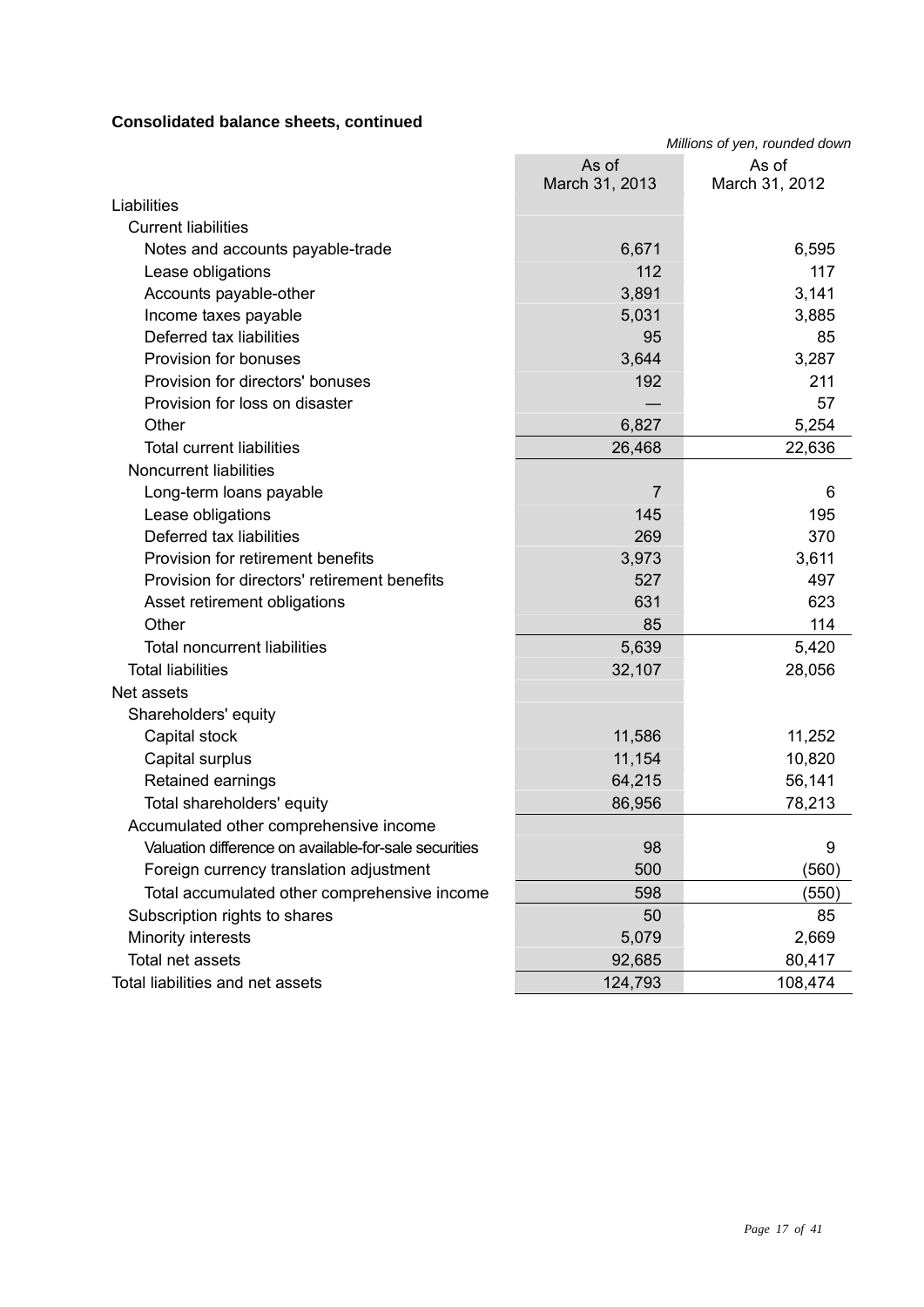## **(2) Consolidated statements of income and comprehensive income**

| <b>Consolidated statements of income</b>                  | Millions of yen, rounded down |                  |
|-----------------------------------------------------------|-------------------------------|------------------|
|                                                           | April 1, 2012 to              | April 1, 2011 to |
|                                                           | March 31, 2013                | March 31, 2012   |
| Net sales                                                 | 179,411                       | 163,268          |
| Cost of sales (Notes 1, 3)                                | 100,889                       | 94,187           |
| Gross profit                                              | 78,522                        | 69,081           |
| Selling, general and administrative expenses (Notes 2, 3) | 62,731                        | 56,833           |
| Operating income                                          | 15,790                        | 12,247           |
| Non-operating income                                      |                               |                  |
| Interest income                                           | 36                            | 25               |
| Dividends income                                          | 58                            | 52               |
| Real estate income                                        | 70                            | 75               |
| Settlement of consignment money for recycling             | 44                            | 79               |
| Foreign exchange gains                                    | 1,115                         |                  |
| Other                                                     | 244                           | 323              |
| Total non-operating income                                | 1,569                         | 557              |
| Non-operating expenses                                    |                               |                  |
| Interest expenses                                         | $\overline{2}$                | 5                |
| Product recall related costs                              |                               | 53               |
| Depreciation                                              | 79                            | 27               |
| <b>Business commencement expenses</b>                     | 85                            | 0                |
| Foreign exchange losses                                   |                               | 103              |
| Other                                                     | 64                            | 126              |
| Total non-operating expenses                              | 232                           | 318              |
| Ordinary income                                           | 17,127                        | 12,486           |
| <b>Extraordinary income</b>                               |                               |                  |
| Gain on sales of noncurrent assets (Note 4)               | 114                           | 260              |
| Subsidies income                                          |                               | 230              |
| Gain on bargain purchase                                  |                               | 537              |
| Gain on reversal of provision for loss on disaster        |                               | 163              |
| Other                                                     | 5                             | 7                |
| Total extraordinary income                                | 119                           | 1,200            |
| <b>Extraordinary loss</b>                                 |                               |                  |
| Loss on sales of noncurrent assets (Note 5)               | 49                            | 29               |
| Loss on retirement of noncurrent assets (Note 6)          | 191                           | 165              |
| Impairment loss (Note 7)                                  | 313                           | 33               |
| Loss on disaster                                          |                               | 258              |
| Loss on liquidation of subsidiaries and affiliates        |                               | 129              |
| Product recall related costs                              | 370                           |                  |
| Loss on revised of outsourcing agreement                  | 322                           |                  |
| Other                                                     | 19                            | 134              |
| Total extraordinary losses                                | 1,267                         | 752              |
| Income before income taxes and minority interests         | 15,979                        | 12,934           |
| Income taxes-current                                      | 7,258                         | 5,705            |
| Income taxes-deferred                                     | (943)                         | (171)            |
| Total income taxes                                        | 6,314                         | 5,534            |
| Income before minority interests                          | 9,664                         | 7,400            |
| Minority interests in income                              | 224                           | 303              |
| Net income                                                | 9,440                         | 7,096            |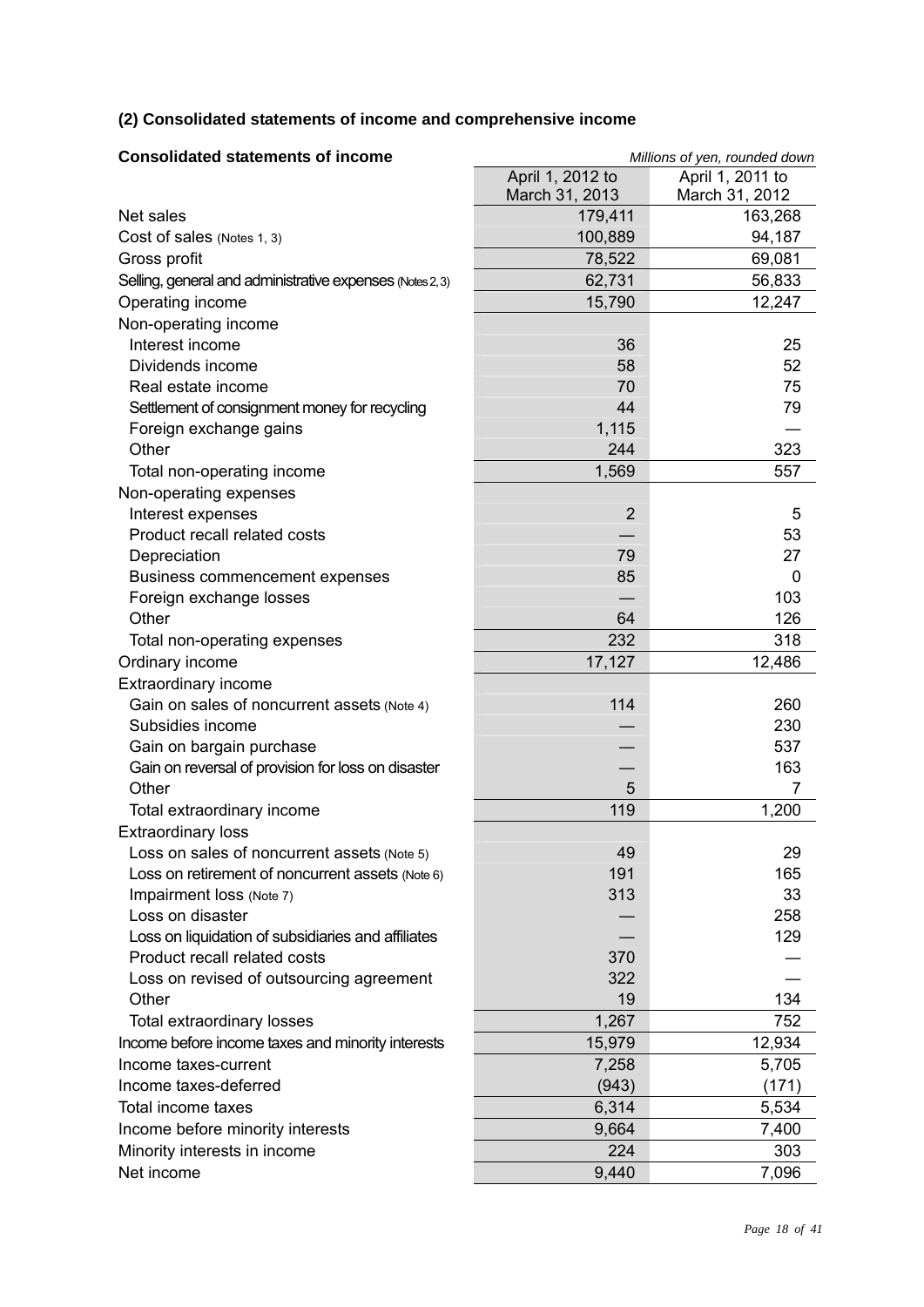## **Consolidated statements of comprehensive income**

*Millions of yen, rounded down*

|                                                              | April 1, 2012 to<br>March 31, 2013 | April 1, 2011 to<br>March 31, 2012 |
|--------------------------------------------------------------|------------------------------------|------------------------------------|
| Income before minority interests                             | 7,400                              | 9,664                              |
| Other comprehensive income                                   |                                    |                                    |
| Valuation difference on available-for-sale securities        | 71                                 | 88                                 |
| Foreign currency translation adjustment                      | 99                                 | 1,788                              |
| Total other comprehensive income (Note 1)                    | 171                                | 1,876                              |
| Comprehensive income                                         | 7,571                              | 11,541                             |
| Comprehensive income attributable to:                        |                                    |                                    |
| Comprehensive income attributable to owners<br>of the parent | 7,305                              | 10,589                             |
| Comprehensive income attributable to minority<br>interests   | 265                                | 952                                |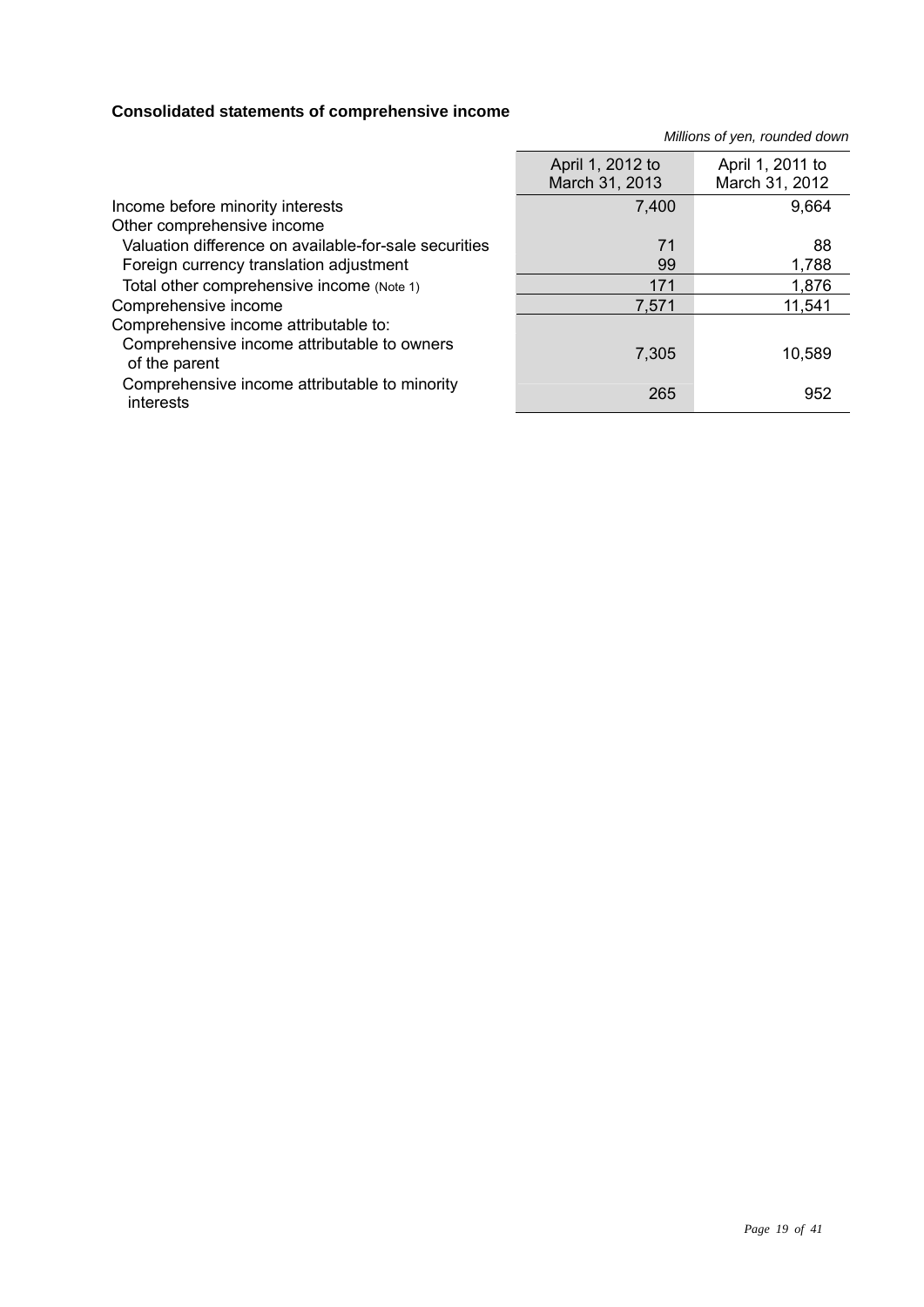## **(3) Consolidated statements of changes in shareholders' equity**

|                                                                     |                                    | Millions of yen, rounded down      |
|---------------------------------------------------------------------|------------------------------------|------------------------------------|
|                                                                     | April 1, 2012 to<br>March 31, 2013 | April 1, 2011 to<br>March 31, 2012 |
| Shareholders' equity                                                |                                    |                                    |
| Capital stock                                                       |                                    |                                    |
| Balance at the beginning of current period                          | 11,252                             | 10,744                             |
| Changes of items during the period                                  |                                    |                                    |
| Issuance of new shares-exercise of subscription                     | 334                                | 507                                |
| rights to shares                                                    |                                    |                                    |
| Total changes of items during the period                            | 334                                | 507                                |
| Balance at the end of current period                                | 11,586                             | 11,252                             |
| Capital surplus                                                     |                                    |                                    |
| Balance at the beginning of current period                          | 10,820                             | 10,312                             |
| Changes of items during the period                                  |                                    |                                    |
| Issuance of new shares-exercise of subscription<br>rights to shares | 334                                | 507                                |
| Total changes of items during the period                            | 334                                | 507                                |
| Balance at the end of current period                                | 11,154                             | 10,820                             |
| Retained earnings                                                   |                                    |                                    |
| Balance at the beginning of current period                          | 56,141                             | 49,938                             |
| Changes of items during the period                                  |                                    |                                    |
| Dividends from surplus                                              | (1,366)                            | (893)                              |
| Net income                                                          | 9,440                              | 7,096                              |
| Total changes of items during the period                            | 8,073                              | 6,203                              |
| Balance at the end of current period                                | 64,215                             | 56,141                             |
| Total shareholders' equity                                          |                                    |                                    |
| Balance at the beginning of current period                          | 78,213                             | 70,995                             |
| Changes of items during the period                                  |                                    |                                    |
| Issuance of new shares-exercise of subscription                     |                                    |                                    |
| rights to shares                                                    | 668                                | 1,015                              |
| Dividends from surplus                                              | (1,366)                            | (893)                              |
| Net income                                                          | 9,440                              | 7,096                              |
| Total changes of items during the period                            | 8,742                              | 7,218                              |
| Balance at the end of current period                                | 86,956                             | 78,213                             |
| Accumulated other comprehensive income                              |                                    |                                    |
| Valuation difference on available-for-sale securities               |                                    |                                    |
| Balance at the beginning of current period                          | 9                                  | (62)                               |
| Changes of items during the period                                  |                                    |                                    |
| Net changes of items other than shareholders' equity                | 88                                 | 71                                 |
| Total changes of items during the period                            | 88                                 | 71                                 |
| Balance at the end of current period                                | 98                                 | 9                                  |
| Foreign currency translation adjustment                             |                                    |                                    |
| Balance at the beginning of current period                          | (560)                              | (697)                              |
| Changes of items during the period                                  |                                    |                                    |
| Net changes of items other than shareholders' equity                | 1,060                              | 137                                |
| Total changes of items during the period                            | 1,060                              | 137                                |
| Balance at the end of current period                                | 500                                | (560)                              |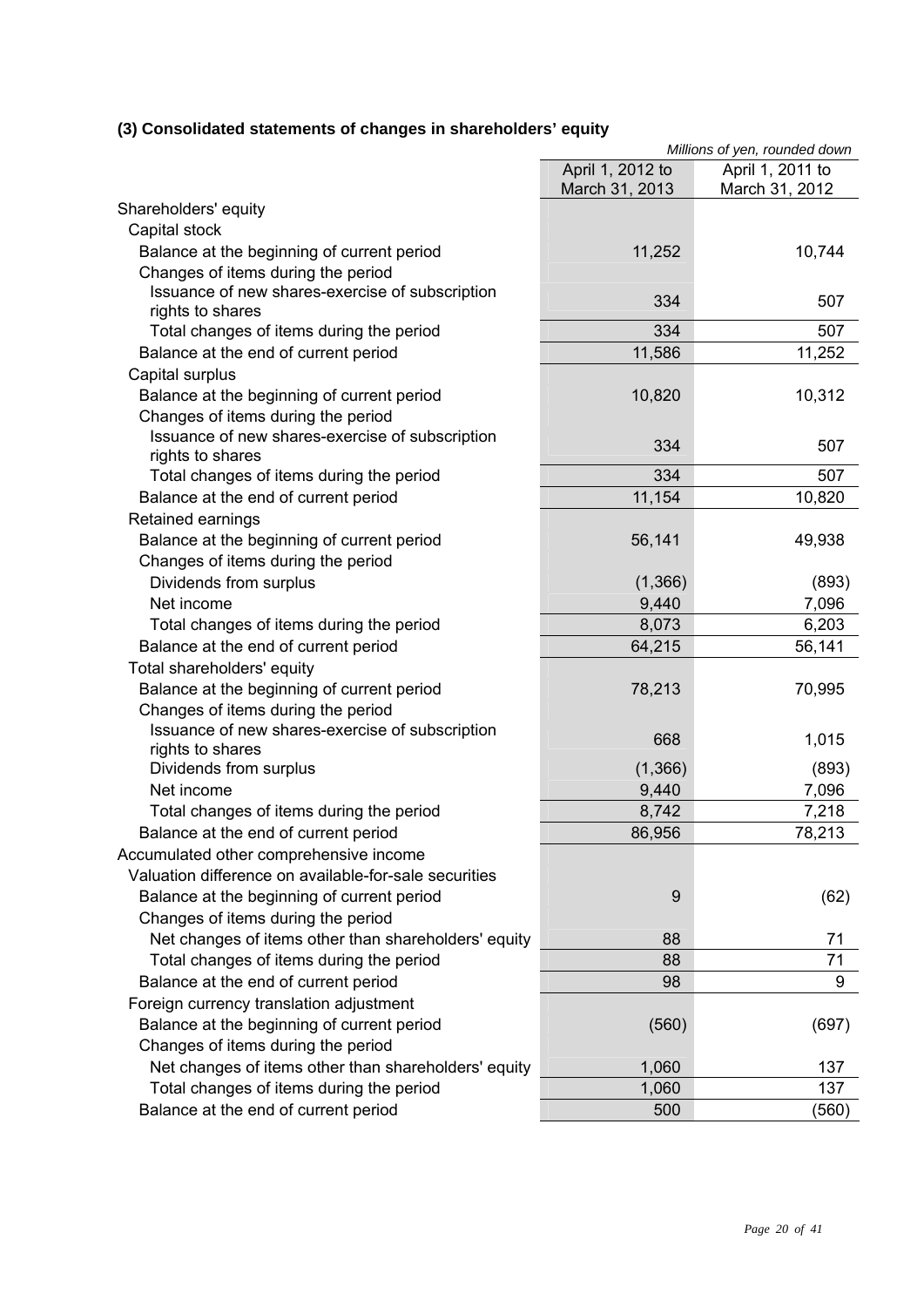## **Consolidated statements of changes in shareholders' equity, continued**

|                                                                     |                                    | Millions of yen, rounded down      |
|---------------------------------------------------------------------|------------------------------------|------------------------------------|
|                                                                     | April 1, 2012 to<br>March 31, 2013 | April 1, 2011 to<br>March 31, 2012 |
| Total accumulated other comprehensive income                        |                                    |                                    |
| Balance at the beginning of current period                          | (550)                              | (759)                              |
| Changes of items during the period                                  |                                    |                                    |
| Net changes of items other than shareholders'<br>equity             | 1,148                              | 208                                |
| Total changes of items during the period                            | 1,148                              | 208                                |
| Balance at the end of current period                                | 598                                | (550)                              |
| Subscription rights to shares                                       |                                    |                                    |
| Balance at the beginning of current period                          | 85                                 | 102                                |
| Changes of items during the period                                  |                                    |                                    |
| Issuance of new shares-exercise of subscription<br>rights to shares | (34)                               | (17)                               |
| Total changes of items during the period                            | (34)                               | (17)                               |
| Balance at the end of current period                                | 50                                 | 85                                 |
| Minority interests                                                  |                                    |                                    |
| Balance at the beginning of current period                          | 2,669                              | 2,585                              |
| Changes of items during the period                                  |                                    |                                    |
| Net changes of items other than shareholders'<br>equity             | 2,410                              | 83                                 |
| Total changes of items during the period                            | 2,410                              | 83                                 |
| Balance at the end of current period                                | 5,079                              | 2,669                              |
| Total net assets                                                    |                                    |                                    |
| Balance at the beginning of current period                          | 80,417                             | 72,924                             |
| Changes of items during the period                                  |                                    |                                    |
| Issuance of new shares-exercise of subscription<br>rights to shares | 634                                | 997                                |
| Dividends from surplus                                              | (1,366)                            | (893)                              |
| Net income                                                          | 9,440                              | 7,096                              |
| Net changes of items other than shareholders'<br>equity             | 3,559                              | 292                                |
| Total changes of items during the period                            | 12,267                             | 7,493                              |
| Balance at the end of current period                                | 92,685                             | 80,417                             |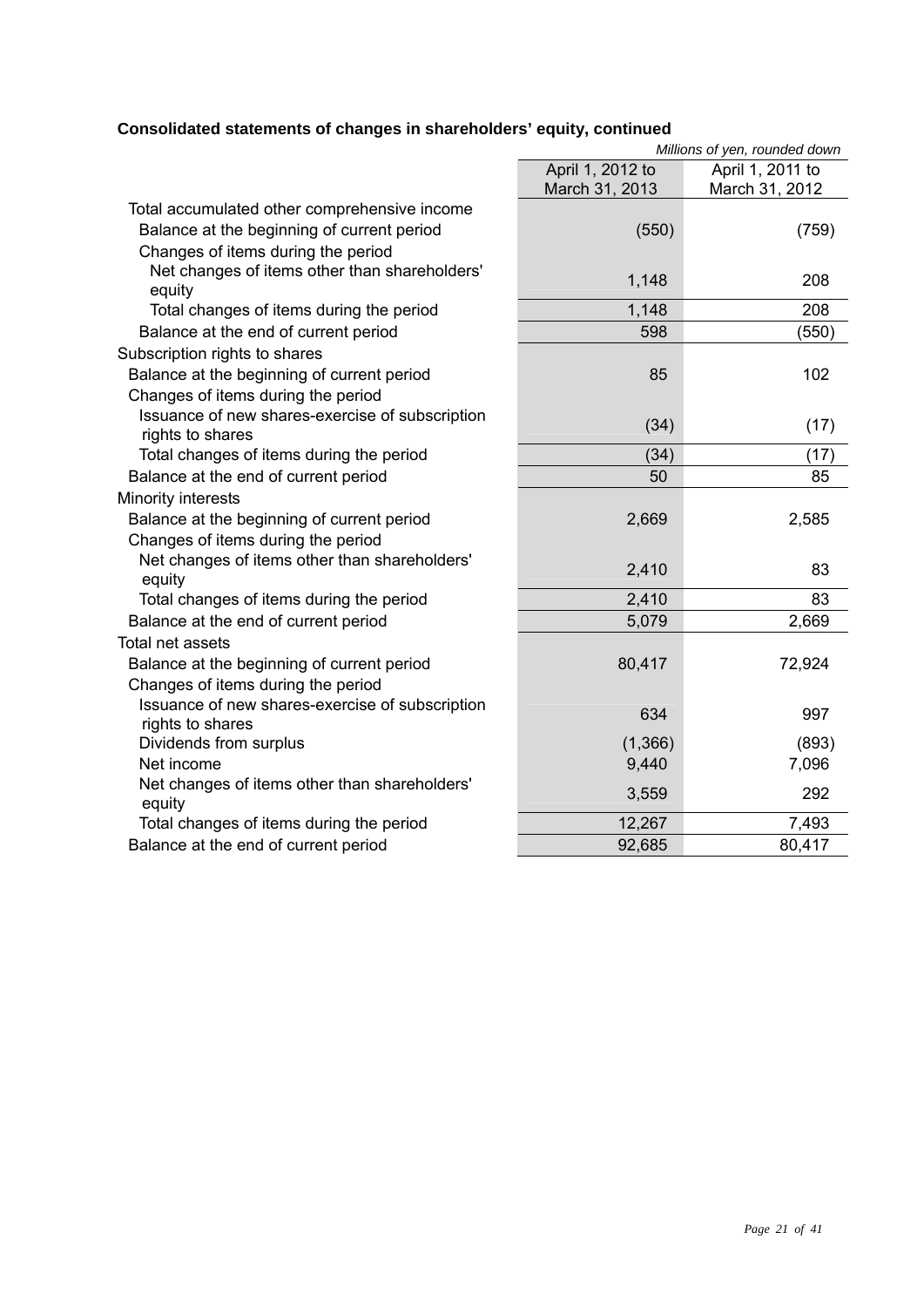## **(4) Consolidated statements of cash flows**

*Millions of yen, rounded down*

|                                                                     | April 1, 2012 to<br>March 31, 2013 | April 1, 2011 to<br>March 31, 2012 |
|---------------------------------------------------------------------|------------------------------------|------------------------------------|
| Net cash provided by (used in) operating activities                 |                                    |                                    |
| Income before income taxes and minority interests                   | 15,979                             | 12,934                             |
| Depreciation and amortization                                       | 6,318                              | 6,676                              |
| Impairment loss                                                     | 313                                | 33                                 |
| Amortization of goodwill                                            | 620                                | 596                                |
| Gain on bargain purchase                                            |                                    | (537)                              |
| Increase (decrease) in allowance for doubtful accounts              | 11                                 | (12)                               |
| Increase (decrease) in provision for bonuses                        | 351                                | 193                                |
| Increase (decrease) in provision for directors' bonuses             | (18)                               | 29                                 |
| Increase (decrease) in provision for retirement benefits            | 346                                | 276                                |
| Decrease (increase) in prepaid pension costs                        | 129                                | 116                                |
| Increase (decrease) in provision for directors' retirement benefits | 29                                 | 73                                 |
| Interest and dividends income                                       | (95)                               | (78)                               |
| Interest expenses                                                   | 2                                  | 5                                  |
| Foreign exchange losses (gains)                                     | (1, 153)                           | (40)                               |
| Subsidies income                                                    |                                    | (230)                              |
| Loss (gain) on sales of investment securities                       | (4)                                | (7)                                |
| Loss (gain) on valuation of investment securities                   | 18                                 | 7                                  |
| Loss (gain) on sales of noncurrent assets                           | (65)                               | (231)                              |
| Loss on retirement of noncurrent assets                             | 191                                | 165                                |
| Loss on liquidation of subsidiaries and affiliates                  |                                    | 129                                |
| Loss on disaster                                                    | (57)                               | 95                                 |
| Decrease (increase) in notes and accounts receivable-trade          | (728)                              | (7,626)                            |
| Decrease (increase) in inventories                                  | (629)                              | (645)                              |
| Increase (decrease) in notes and accounts payable-trade             | (56)                               | 931                                |
| Decrease (increase) in accounts receivable-other                    | (195)                              | (81)                               |
| Increase (decrease) in accounts payable-other                       | 494                                | (538)                              |
| Increase (decrease) in accrued consumption taxes                    | 174                                | (53)                               |
| Other, net                                                          | 1,367                              | 141                                |
| Subtotal                                                            | 23,344                             | 12,322                             |
| Interest and dividends income received                              | 129                                | 82                                 |
| Interest expenses paid                                              | 2                                  | (6)                                |
| Proceeds from subsidy income                                        |                                    | 230                                |
| Payments for loss on disaster                                       |                                    | (1, 311)                           |
| Income taxes paid                                                   | (6, 148)                           | (4, 267)                           |
| Net cash provided by (used in) operating activities                 | 17,328                             | 7,049                              |
| Net cash provided by (used in) investing activities                 |                                    |                                    |
| Purchase of property, plant and equipment                           | (6,945)                            | (5, 102)                           |
| Proceeds from sales of property, plant and equipment                | 275                                | 425                                |
| Purchase of intangible assets                                       | (353)                              | (320)                              |
| Purchase of securities                                              | (3,000)                            |                                    |
| Purchase of investment securities                                   | (23)                               | (17)                               |
| Proceeds from sales of investment securities                        | 43                                 | 6                                  |
| Proceeds from redemption of investment securities                   | 13                                 |                                    |
| Purchase of stocks of subsidiaries and affiliates                   |                                    | (399)                              |
| Payments of loans receivable                                        | (196)                              | (99)                               |
| Collection of loans receivable                                      | 82                                 | 109                                |
| Payments into time deposits                                         | (6,020)                            |                                    |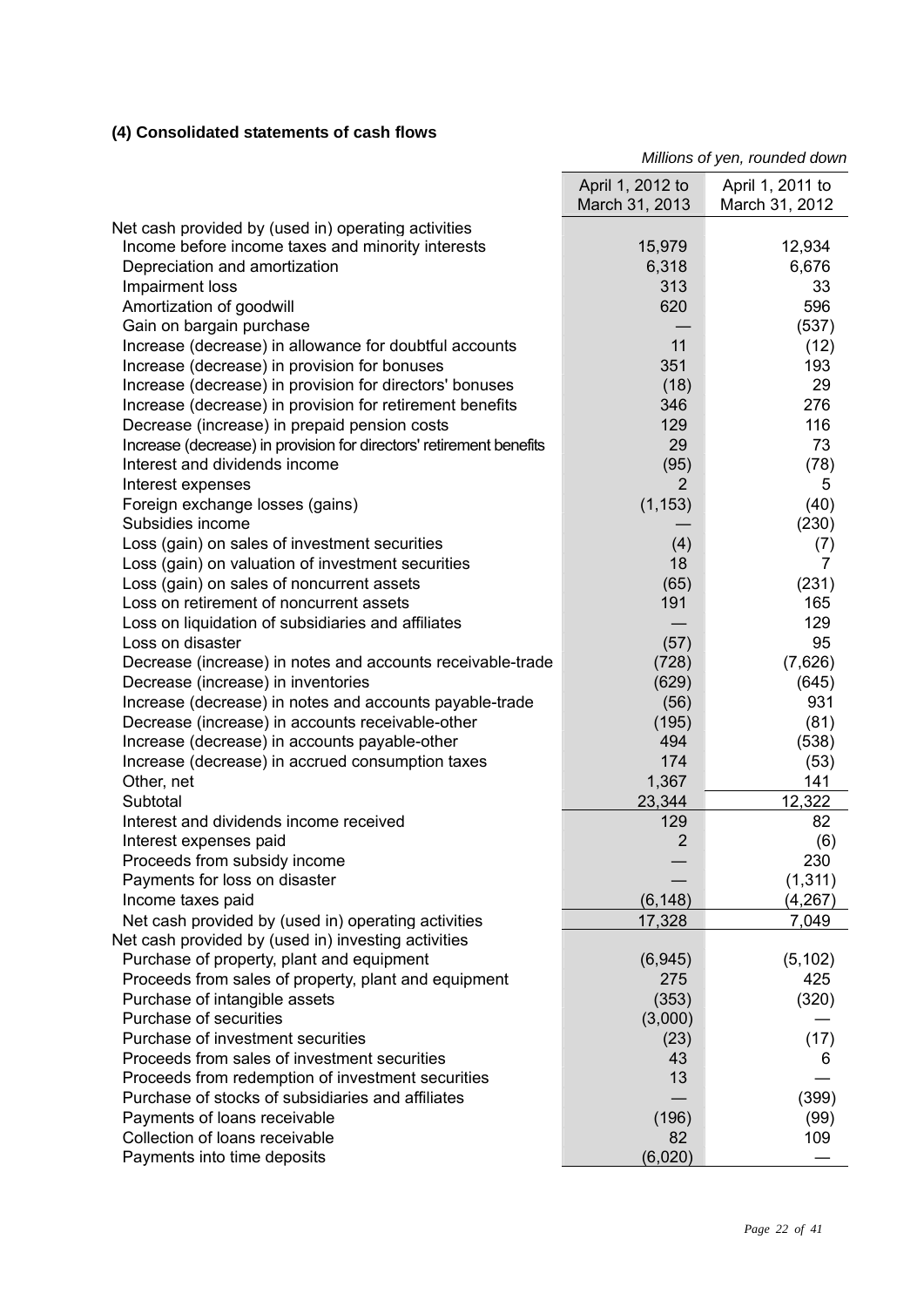## **Consolidated statements of cash flows, continued**

*Millions of yen, rounded down*

| 3,010<br>Proceeds from withdrawal of time deposits<br>Payments for guarantee deposits<br>(93)<br>(147)<br>Proceeds from collection of guarantee deposits<br>313<br>204<br>2<br>(115)<br>Other, net<br>(5, 347)<br>Net cash provided by (used in) investing activities<br>(12,999)<br>Net cash provided by (used in) financing activities<br>Net increase (decrease) in short-term loans payable<br>(102)<br>(184)<br>Repayment of long-term loans payable<br>(0)<br>634<br>Proceeds from exercise of stock option<br>997<br>Repayments of lease obligations<br>(110)<br>(117)<br>(1,366)<br>Cash dividends paid<br>(893)<br>1,614<br>Proceeds from stock issuance to minority shareholders<br>Cash dividends paid to minority shareholders<br>(156)<br>(117)<br>Net cash provided by (used in) financing activities<br>(411)<br>607<br>(79)<br>Effect of exchange rate change on cash and cash equivalents<br>946<br>1,210<br>Net increase (decrease) in cash and cash equivalents<br>5,883<br>Cash and cash equivalents at beginning of period<br>19,448<br>18,238<br>25,331<br>Cash and cash equivalents at end of period (Note 1)<br>19,448 | April 1, 2012 to<br>March 31, 2013 | April 1, 2011 to<br>March 31, 2012 |
|------------------------------------------------------------------------------------------------------------------------------------------------------------------------------------------------------------------------------------------------------------------------------------------------------------------------------------------------------------------------------------------------------------------------------------------------------------------------------------------------------------------------------------------------------------------------------------------------------------------------------------------------------------------------------------------------------------------------------------------------------------------------------------------------------------------------------------------------------------------------------------------------------------------------------------------------------------------------------------------------------------------------------------------------------------------------------------------------------------------------------------------------|------------------------------------|------------------------------------|
|                                                                                                                                                                                                                                                                                                                                                                                                                                                                                                                                                                                                                                                                                                                                                                                                                                                                                                                                                                                                                                                                                                                                                |                                    |                                    |
|                                                                                                                                                                                                                                                                                                                                                                                                                                                                                                                                                                                                                                                                                                                                                                                                                                                                                                                                                                                                                                                                                                                                                |                                    |                                    |
|                                                                                                                                                                                                                                                                                                                                                                                                                                                                                                                                                                                                                                                                                                                                                                                                                                                                                                                                                                                                                                                                                                                                                |                                    |                                    |
|                                                                                                                                                                                                                                                                                                                                                                                                                                                                                                                                                                                                                                                                                                                                                                                                                                                                                                                                                                                                                                                                                                                                                |                                    |                                    |
|                                                                                                                                                                                                                                                                                                                                                                                                                                                                                                                                                                                                                                                                                                                                                                                                                                                                                                                                                                                                                                                                                                                                                |                                    |                                    |
|                                                                                                                                                                                                                                                                                                                                                                                                                                                                                                                                                                                                                                                                                                                                                                                                                                                                                                                                                                                                                                                                                                                                                |                                    |                                    |
|                                                                                                                                                                                                                                                                                                                                                                                                                                                                                                                                                                                                                                                                                                                                                                                                                                                                                                                                                                                                                                                                                                                                                |                                    |                                    |
|                                                                                                                                                                                                                                                                                                                                                                                                                                                                                                                                                                                                                                                                                                                                                                                                                                                                                                                                                                                                                                                                                                                                                |                                    |                                    |
|                                                                                                                                                                                                                                                                                                                                                                                                                                                                                                                                                                                                                                                                                                                                                                                                                                                                                                                                                                                                                                                                                                                                                |                                    |                                    |
|                                                                                                                                                                                                                                                                                                                                                                                                                                                                                                                                                                                                                                                                                                                                                                                                                                                                                                                                                                                                                                                                                                                                                |                                    |                                    |
|                                                                                                                                                                                                                                                                                                                                                                                                                                                                                                                                                                                                                                                                                                                                                                                                                                                                                                                                                                                                                                                                                                                                                |                                    |                                    |
|                                                                                                                                                                                                                                                                                                                                                                                                                                                                                                                                                                                                                                                                                                                                                                                                                                                                                                                                                                                                                                                                                                                                                |                                    |                                    |
|                                                                                                                                                                                                                                                                                                                                                                                                                                                                                                                                                                                                                                                                                                                                                                                                                                                                                                                                                                                                                                                                                                                                                |                                    |                                    |
|                                                                                                                                                                                                                                                                                                                                                                                                                                                                                                                                                                                                                                                                                                                                                                                                                                                                                                                                                                                                                                                                                                                                                |                                    |                                    |
|                                                                                                                                                                                                                                                                                                                                                                                                                                                                                                                                                                                                                                                                                                                                                                                                                                                                                                                                                                                                                                                                                                                                                |                                    |                                    |
|                                                                                                                                                                                                                                                                                                                                                                                                                                                                                                                                                                                                                                                                                                                                                                                                                                                                                                                                                                                                                                                                                                                                                |                                    |                                    |
|                                                                                                                                                                                                                                                                                                                                                                                                                                                                                                                                                                                                                                                                                                                                                                                                                                                                                                                                                                                                                                                                                                                                                |                                    |                                    |
|                                                                                                                                                                                                                                                                                                                                                                                                                                                                                                                                                                                                                                                                                                                                                                                                                                                                                                                                                                                                                                                                                                                                                |                                    |                                    |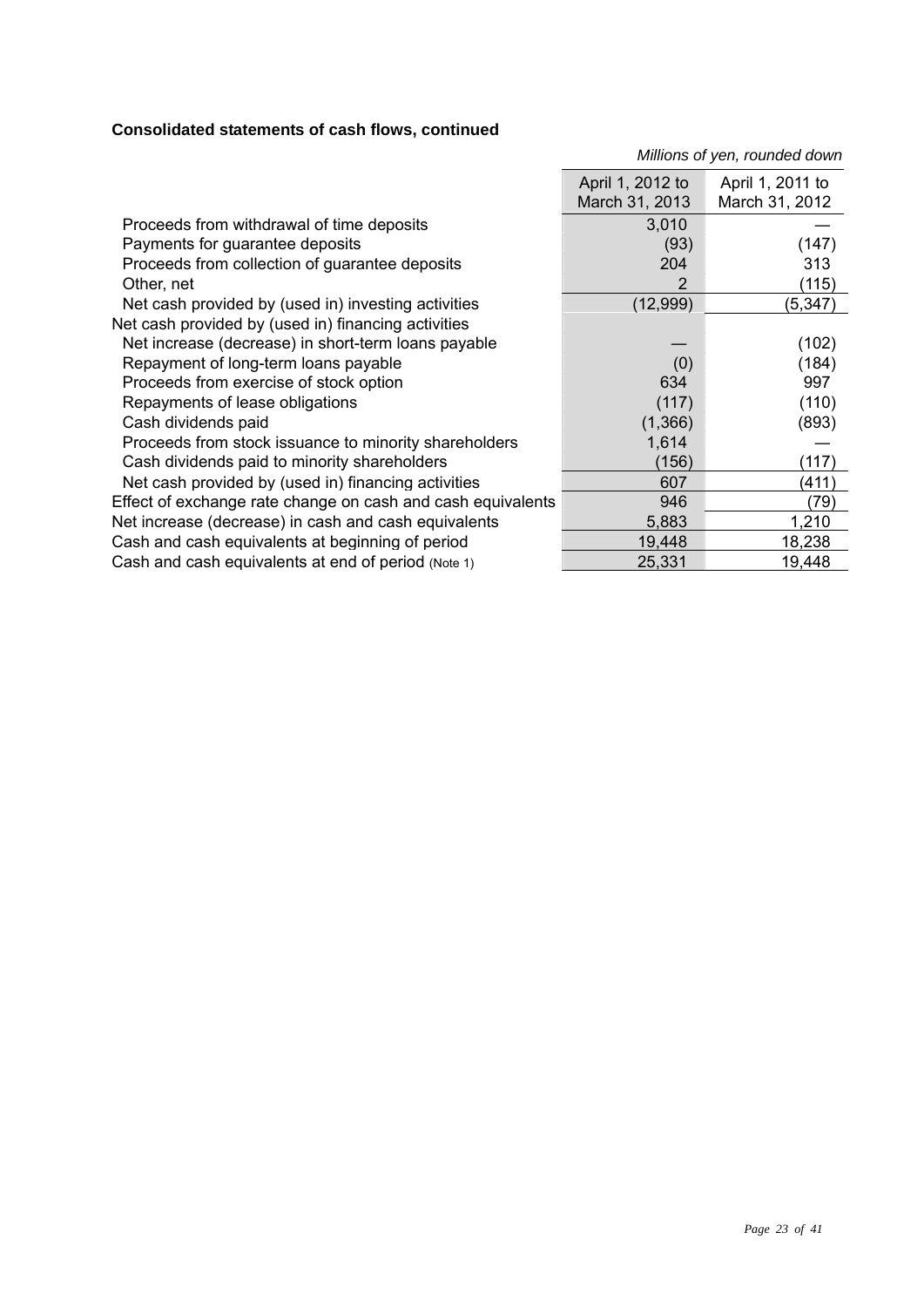#### **(5) Notes to consolidated financial statements**

**Notes related to going concern assumption** 

No applicable items

#### **Significant items for the preparation of consolidated financial statements**

1. Scope of Consolidation

(1) Number of consolidated subsidiaries: 21 (Name of consolidated subsidiaries) Calbee Shokuhin Co., LTD. CALBEE POTATO INC. Snack Food Service Co., Ltd. Garden Bakery, Inc. Tower Bakery, Inc. Star Bakery, Inc. Calnac Co., LTD. oisia FOODS CO., LTD. Calbee Eatalk Co., Ltd. Japan Frito-Lay Ltd. ICS Investment Co., Ltd. Calbee America, Inc. Calbee North America, LLC Calbee Tanawat Co., Ltd. Calbee Four Seas Co., Ltd. CALBEE FOUR SEAS (SHANTOU) CO., LTD. QINGDAO CALBEE FOODS CO., LTD. YANTAI CALBEE CO., LTD. HAITAI-CALBEE Co., Ltd. Calbee (HangZhou) Foods Co., Ltd. Calbee (Taipei) Foods Co., Ltd.

The name of RDO-CALBEE FOODS, LLC used in the previous consolidated fiscal year has changed to Calbee North America, LLC starting the current consolidated fiscal year.

(Changes to the scope of consolidation)

Under the Calbee's global strategy, Calbee established joint venture companies in August 2012 Calbee (HangZhou) Foods Co., Ltd. and Calbee (Taipei) Foods Co., Ltd. with aiming to increase sales and expand shares of Calbee products. Both companies were included in the scope of consolidation during the current consolidated fiscal year.

In February 2013, Calbee established ICS Investment Co., Ltd. with the aim of establishing a joint venture company in the Indonesian snack foods market, an important part of the Asian snack foods market. ICS Investment Co., Ltd. was included in the scope of consolidation during the current consolidated fiscal year.

- (2) Name of non-consolidated subsidiaries: No applicable items
- 2. Application of the Equity Method
- (1) Names of non-consolidated companies and affiliate companies accounted for by the equity method: No applicable items
- (2) Names of non-consolidated companies and affiliate companies excluded from accounting under the equity method:

Potato Foods Co., Ltd. Hiroshima Agricultural Produce Distributors Cooperative Socio Kobo Co., Ltd.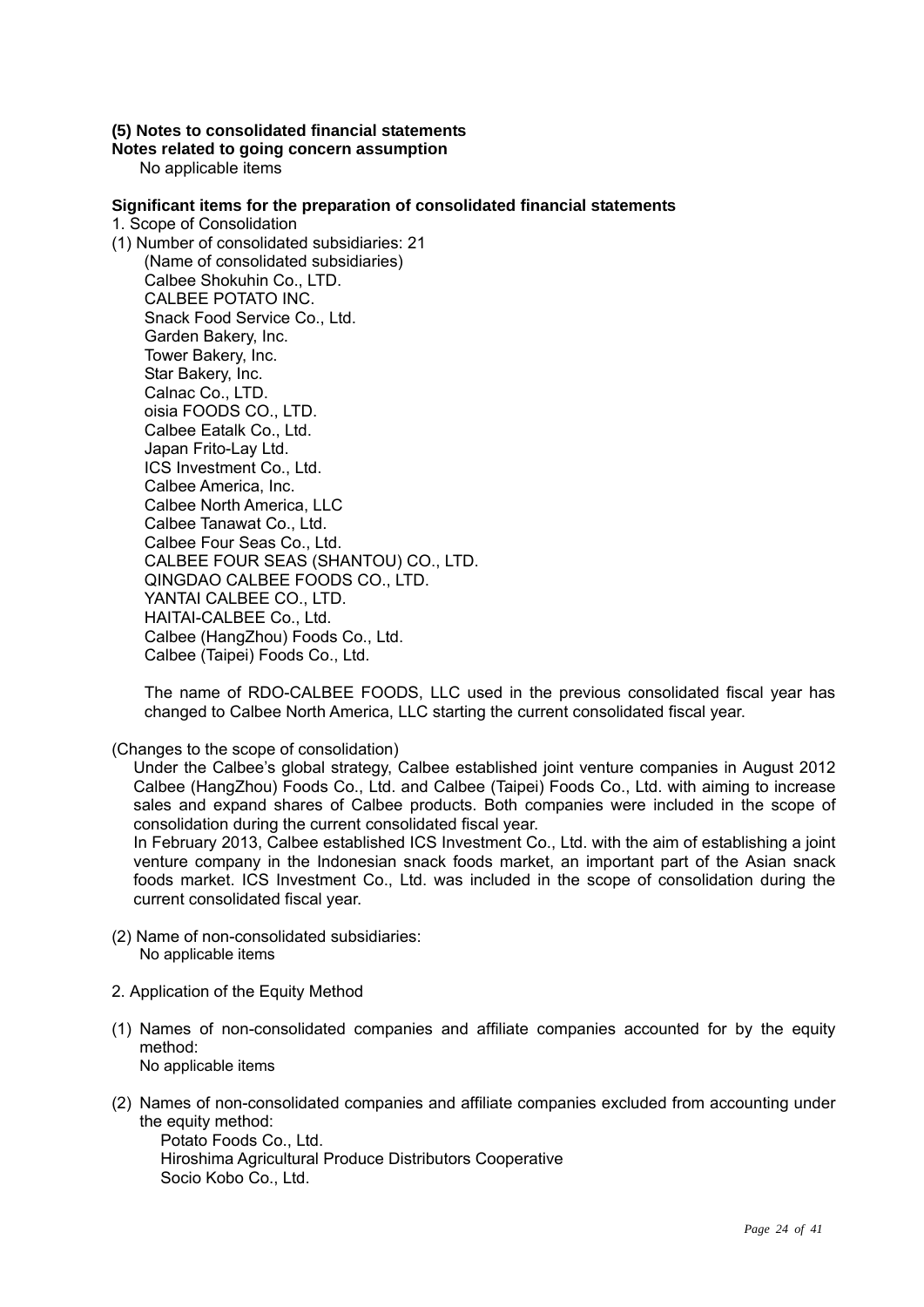Reasons for exclusion from equity method accounting:

Companies excluded from equity method accounting do not have a material effect on items such as net income and retained earnings, and lack overall significance. Therefore they are excluded from equity method accounting.

3. Fiscal Year-End of Consolidated Subsidiaries

Among consolidated subsidiaries, the following have a fiscal year closing date of 31 December: ICS Investment Co., Ltd., Calbee America, Inc., Calbee North America, LLC, Calbee Tanawat Co., Ltd., CALBEE FOURSEAS (SHANTOU) CO., LTD., QINGDAO CALBEE FOODS CO., LTD., YANTAI CALBEE CO., LTD., HAITAI-CALBEE Co., LTD., Calbee (HangZhou) Foods Co.,Ltd. and Calbee (Taipei) Foods Co., Ltd.

For the above-mentioned companies, provisional financial results as of 31 March are used in the preparation of these consolidated financial statements. The fiscal year closing date of other consolidated subsidiaries is March 31.

4. Accounting Standards

(1) Basis and method for valuation of major assets

- 1. Marketable securities:
	- a) Bonds held to maturity

Amortized cost method (straight-line method)

- b) Other marketable securities
	- Securities with market price value

Fair value method based on market prices on the closing date of the consolidated fiscal year (unrealized gains and losses are reported as a separate component of shareholders' equity and cost of securities sold is calculated by the moving average method.)

Securities without market price

Accounted at cost by the moving average method

2. Inventories

Inventories held for regular sales:

Values calculated by acquisition cost method (reduction in book value method used in cases of decline in profitability)

- a) Finished goods and work in progress Calculated by the average method
- b) Commercial goods, materials and stored goods: Calculated by the moving average method
- (2) Depreciation of Noncurrent Assets

1. Tangible noncurrent assets (not including leased assets):

Calculated primarily by the declining balance method. However, buildings and structures acquired after April 1, 1998 (excluding equipment accompanying those buildings) are calculated by the straight-line method.

- The estimated useful lives for such assets are as follows:
	- Buildings and structures: 15 31 years
	- Machinery and equipment: 10 years

Assets acquired prior to March 31, 2007 will be fully depreciated over 5 years by the straight-line method starting from the year following the year in which they had been depreciated to their allowable limit.

Difficulty in distinguishing changes in accounting policy from changes in accounting estimates In accordance with revisions to the Corporation Tax Act and as of the current consolidated fiscal year, Calbee and domestic consolidated subsidiaries will employ amortization methods revised based on the Corporation Tax Act to tangible non-current assets acquired after April 1, 2012.

As a result, and in comparison to the former method, operating profit, ordinary profit, and income before income taxes and minority interests in the current consolidated fiscal year increased ¥102 million.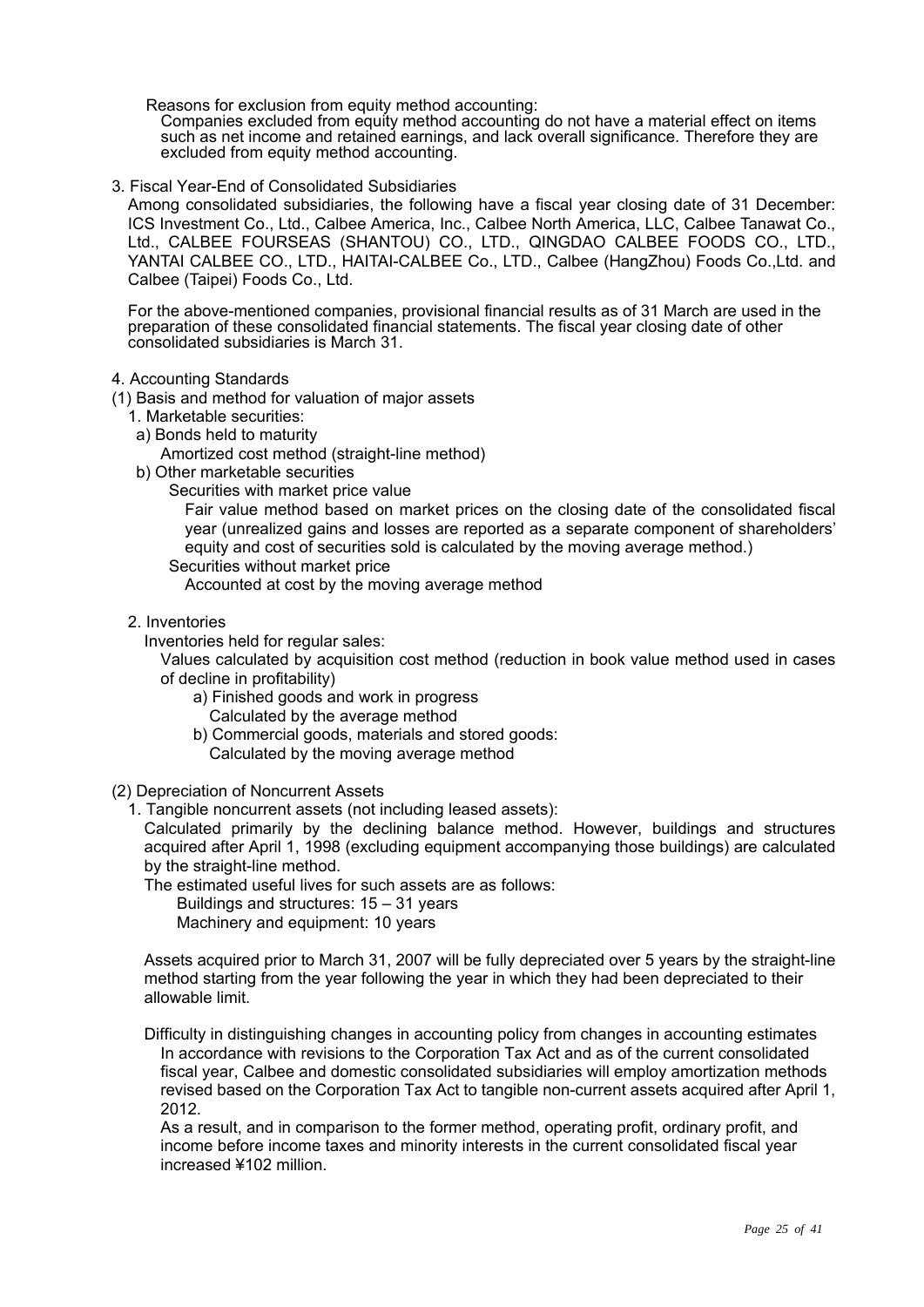- 2. Intangible noncurrent assets (not including leased assets): Calculated using the straight-line method. However, software intended for internal use is amortized by the straight-line method over its estimated useful life (5 years).
- 3. Lease assets:

Finance lease assets that do not transfer ownership of the property to the lessee are depreciated using the straight-line method over the lease term with no residual value, except for those leased prior to April1, 2008, which are accounted for in a similar manner to operating lease transaction..

#### (3) Accounting standards for important provisions reserves

1. Allowance for doubtful accounts

The reserve for possible loan losses in respect of general claims is provided in the amount deemed necessary based on the historical loan-loss ratios, and in respect of doubtful claims in the amount deemed uncollectible based on assessment of each claim.

2. Provision for bonuses

To prepare for future bonus payments to employees, the Company makes provisions in the amount accrued based on the total estimated payment attributable to the consolidated fiscal period.

3. Provision for directors' bonuses

The reserve for executive bonuses is provided for payment of bonuses to executives, in the amount of estimated bonuses based on the total estimated payment attributable to the consolidated fiscal period.

4. Provision for retirement benefits

To prepare for future retirement benefit payments to employees, the Company makes provisions in the amount recognized as accruing at the end of the consolidated fiscal year based on the estimated retirement benefit obligation and pension assets recognized at the end of the consolidated fiscal year.

Prior service debt is charged to income on a straight-line basis over a certain number of years (five years) within the average remaining years of service at the time the cost incurred. Actuarial gains and losses are charged to income on a straight-line basis over a fixed number of years (12 years) within the average remaining years of service with expenses for the amount allocated in a given year handled from the consolidated fiscal year after the gain or loss arises. Among regular employees, the necessary provisions at the end of the consolidated fiscal year for junior employees are recorded based on internal regulations.

For certain consolidated subsidiaries, the simple method is applied.

- 5. Provision for directors' retirement benefits To prepare for future retirement benefits payments to directors, the necessary provisions are made based on internal regulations.
- (4) Significant deferred assets

Business commencement expenses Business commencement expenses are paid in full at time of expenditure.

(5) Translation of foreign currency-denominated assets and liabilities

Assets and liabilities denominated in foreign currencies are translated to yen at the exchange rates prevailing at the balance sheet date and differences are accounted for as income or losses. Assets and liabilities of foreign subsidiaries and others are translated to yen at the exchange rates prevailing at the balance sheet date, income and losses are translated into yen at the average market rates during the period and the translated amounts are included in foreign currency translation adjustment and minority interests under net assets.

(6) Amortization of goodwill

Goodwill is amortized using the straight-line method over 5, 10 and 20 years. Negative goodwill is amortized using the straight-line method over 5 years.

(7) Scope of "cash and cash equivalents" on consolidated statement of cash flows The category 'cash' covers cash on hand, demand deposits, and easily convertible short-term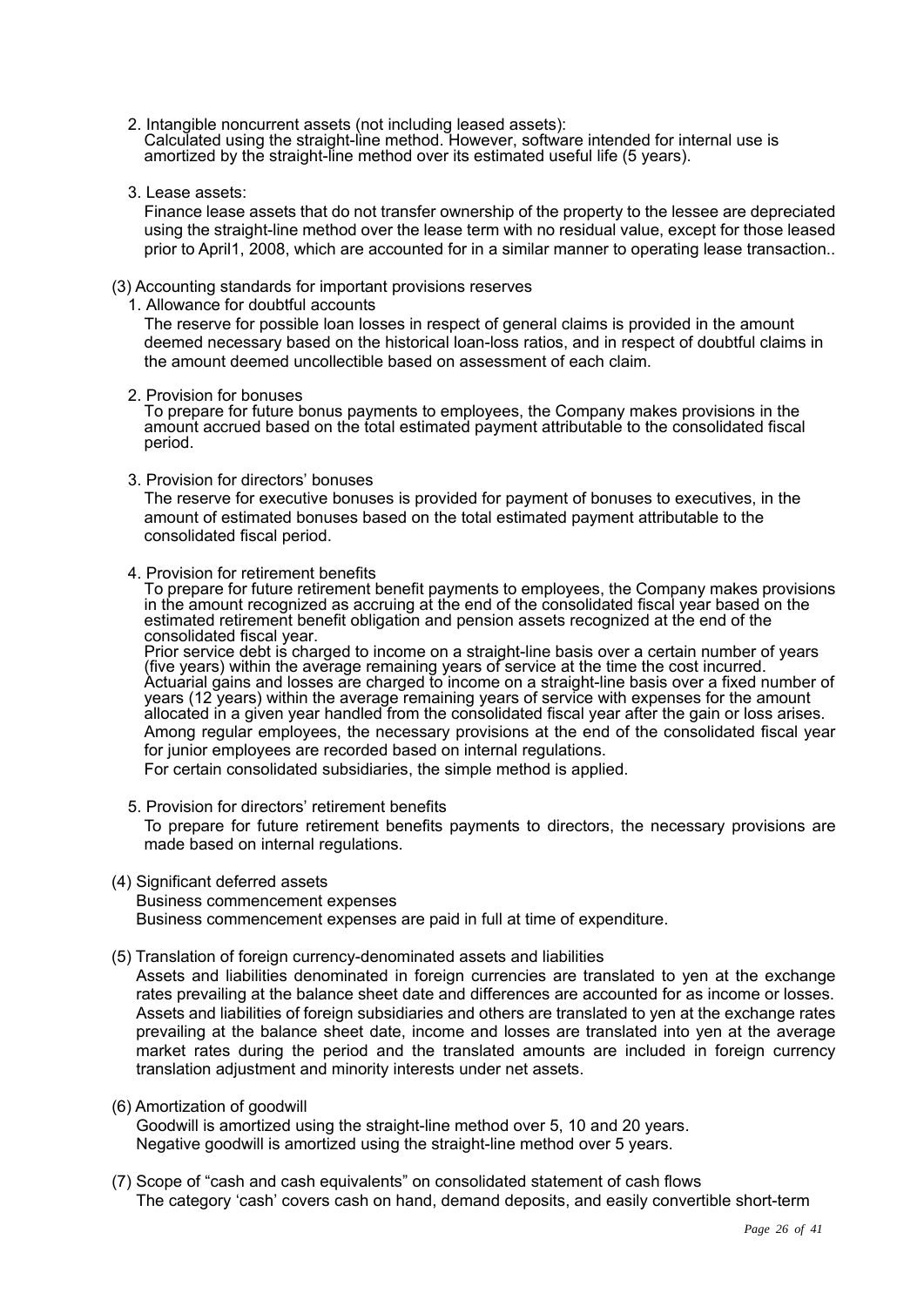investments with low risk of price fluctuation that are highly liquid and mature within three months of acquisition.

(8) Other important items affecting the preparation of these financial statements Accounting for consumption taxes Consumption tax and regional consumption tax are handled using the net of tax method.

## **Changes in presentation of statements**

Consolidated income statement

During the previous fiscal year, income from compensation for damages was shown as a separate component of non-operating income. For the year under review the amount was immaterial (income from compensation for damages was ¥3 million) and has been included in the Other account.

As a result, the ¥72 million in compensation for damages shown in the consolidated income statement for the previous period has been added to the Other account for restatement.

In the previous fiscal year, business commencement expenses was included in Other as a component of Non-operating expenses. For the year under review this amount reached more than 10% of total non-operating income so it has been removed from Other and listed separately. Consolidated financial statements for the prior accounting period have been restated to reflect this change.

As a result, the Other line item of Non-operating income on the consolidated income statement for the previous accounting period was changed from ¥127 million to ¥126 million, and an entry was made for ¥0 million for business commencement expenses.

## **Additional information**

## Changes to China business strategy

As disclosed in the previous consolidated fiscal year, in an important announcement regarding establish a joint venture company (subsidiary) in China, in accordance with the contract for establishing a joint venture company, we have proceeded towards establishing Calbee (Tianjin) Foods Co., Ltd. However, in order to consolidate management and accelerate expansion in the Chinese market, Calbee (Tianjin) Foods Co., Ltd., of Tianjin City, was not made into a subsidiary as planned and instead a Tianjin branch office was created under Calbee (HangZhou) Foods Co., Ltd. in Zheijang Province and business has commenced.

Absorption of consolidated subsidiary

At the Board of Directors meeting held March 27, 2013, it was resolved that Calbee will execute an absorption merger with consolidated subsidiary oisia FOODS CO., LTD., and a merger agreement with an effective date of July 1, 2013 was completed.

(1) Purpose of merger:

To improve Group management efficiency and strengthen cereal business.

(2) Company to be absorbed:

oisia FOODS CO., LTD.

(3) Merger method

Absorption merger whereby Calbee will be the surviving entity and oisia FOODS CO., LTD., will be eliminated.

(4) Merger ratio and amount

Because oisia FOODS CO., LTD., is a 100% owned subsidiary of Calbee, there are no new share issues, increase in assets or merger subsidy with regards to this merger.

## **Consolidated balance sheet**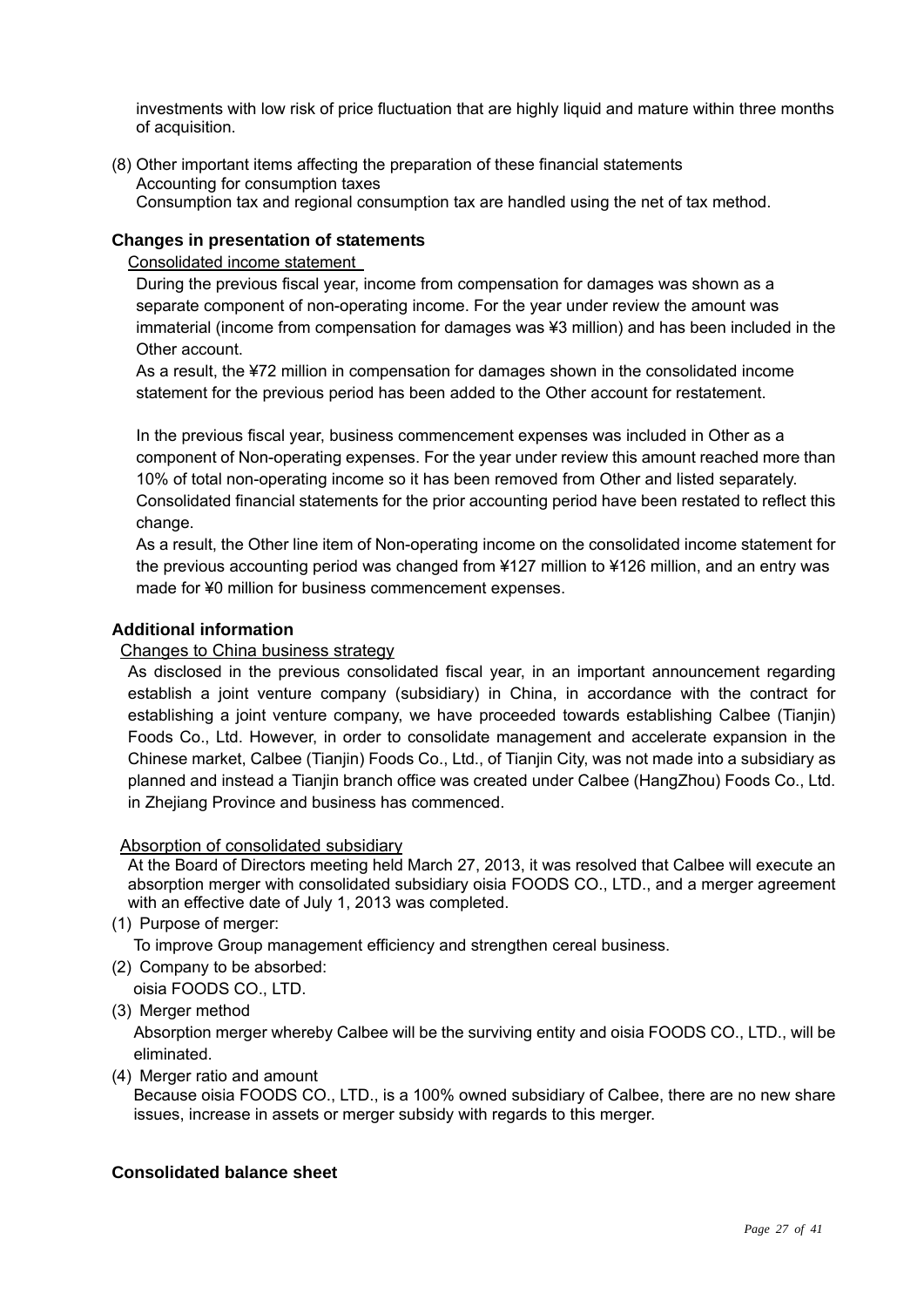## 1. Inventory assets

|                                        |                      | (Millions of yen)    |
|----------------------------------------|----------------------|----------------------|
|                                        | As of March 31, 2013 | As of March 31, 2012 |
| Finished goods and<br>commercial goods | 1.752                | 1.567                |
| Work in progress                       | 1.417                | 1.126                |
| Materials and stored goods             | 2.491                | 2,226                |

## 2. Non-consolidated subsidiaries and affiliate companies

| ,,, oonoonaatoa oaboraranoo ama ammato oompamoo |                      | (Millions of yen)    |  |
|-------------------------------------------------|----------------------|----------------------|--|
|                                                 | As of March 31, 2013 | As of March 31, 2012 |  |
| Investment securities (stocks)                  |                      | 11                   |  |
| Other investments                               |                      |                      |  |

3. Goodwill and negative goodwill shown to offset each other. Amounts prior to offset as follows:

|                   |                      | (Millions of yen)    |
|-------------------|----------------------|----------------------|
|                   | As of March 31, 2013 | As of March 31, 2012 |
| Goodwill          | 3.954                | 4.541                |
| Negative goodwill | $- -$                | າ                    |
| <b>Deduction</b>  | 3.954                | 4.538                |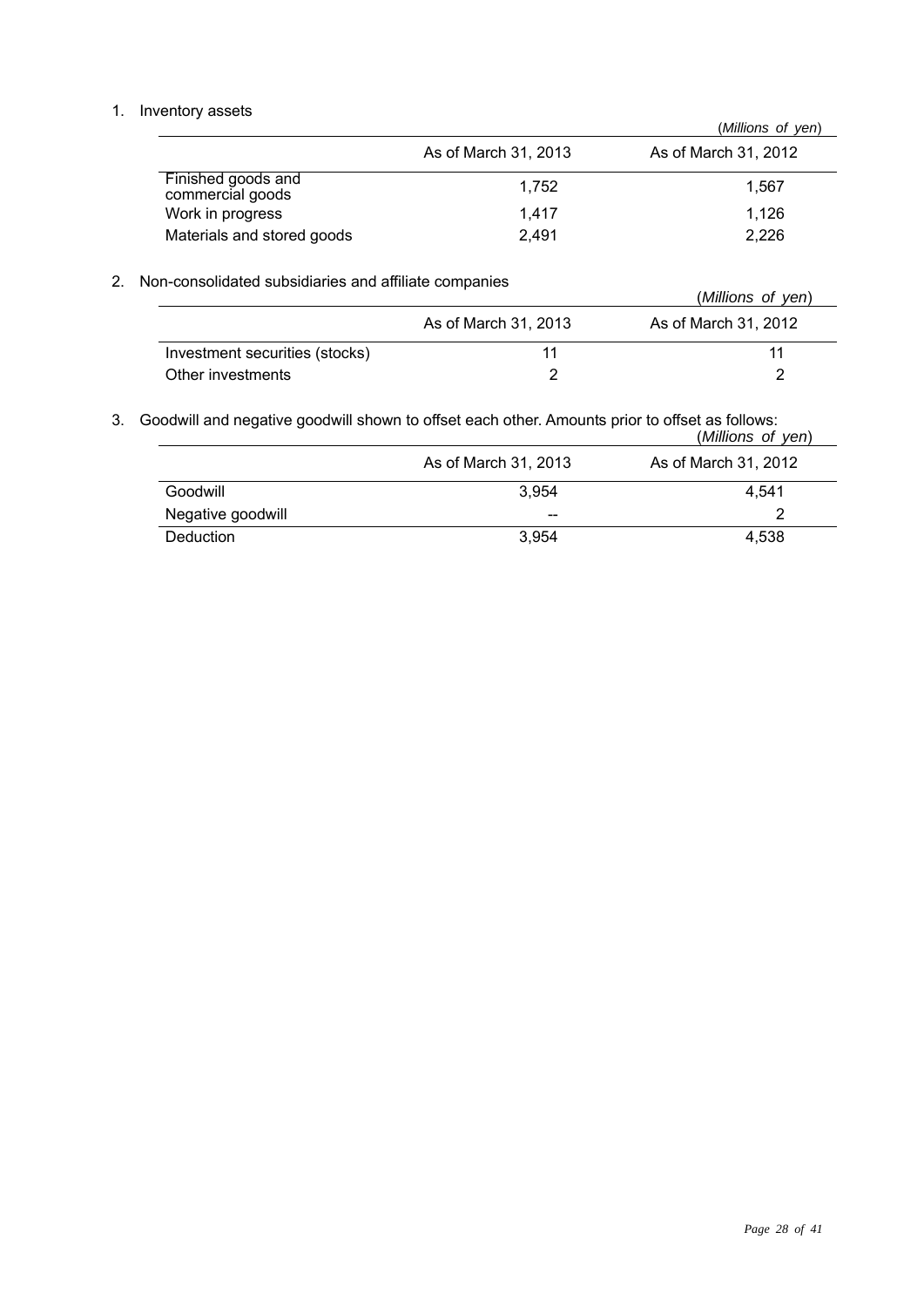## **Consolidated statements of income**

1. Mark-down (or write-back where shown with a negative sign) in book value due to reduced profitability on inventories held for normal sale purposes: (*Millions of yen*)

|               |                  | ( <i>Millions of Ven</i> ) |
|---------------|------------------|----------------------------|
|               | April 1, 2012 to | April 1, 2011 to           |
|               | March 31, 2013   | March 31, 2012             |
| Cost of sales |                  | (19)                       |

2. Breakdown of main components of selling, general and administration expenses

|                  | (Millions of yen) |
|------------------|-------------------|
| April 1, 2012 to | April 1, 2011 to  |
| March 31, 2013   | March 31, 2012    |
| 21,723           | 17,936            |
| 3,912            | 3,589             |
| 9,993            | 9,906             |
| 10.091           | 10,140            |
| 96               | 105               |
| 2,343            | 1.641             |
| 192              | 211               |
| 938              | 827               |
| 12               |                   |
|                  |                   |

3. R&D expenses included in the current financial year's general and administrative expenses and in manufacturing expenses are as follows: (*Millions of yen*)

|                                        |                  | (Millions of yen) |
|----------------------------------------|------------------|-------------------|
|                                        | April 1, 2012 to | April 1, 2011 to  |
|                                        | March 31, 2013   | March 31, 2012    |
| Administrative and general<br>expenses | 2.285            | 1.809             |
| Manufacturing expenses                 |                  |                   |
| Total                                  | 2,288            | 1.811             |

## 4. Breakdown of gain on sale of noncurrent assets

|                                   |                  | (Millions of yen) |
|-----------------------------------|------------------|-------------------|
|                                   | April 1, 2012 to | April 1, 2011 to  |
|                                   | March 31, 2013   | March 31, 2012    |
| Machinery, equipment and vehicles | 8                |                   |
| Land                              | 106              | 258               |
| Other                             | $\Omega$         |                   |
| Total                             | 114              | 260               |

## 5. Breakdown of loss on sale of noncurrent assets

| בטטפאטווטווטוווט טווט פאטווט וועט זויס ווי |                  | (Millions of yen) |
|--------------------------------------------|------------------|-------------------|
|                                            | April 1, 2012 to | April 1, 2011 to  |
|                                            | March 31, 2013   | March 31, 2012    |
| <b>Buildings and structures</b>            | 34               |                   |
| Machinery, equipment and vehicles          |                  |                   |
| Land                                       | 11               | 27                |
| Other                                      |                  | 0                 |
| Total                                      | 49               | 29                |

6. Breakdown of loss on disposal of noncurrent assets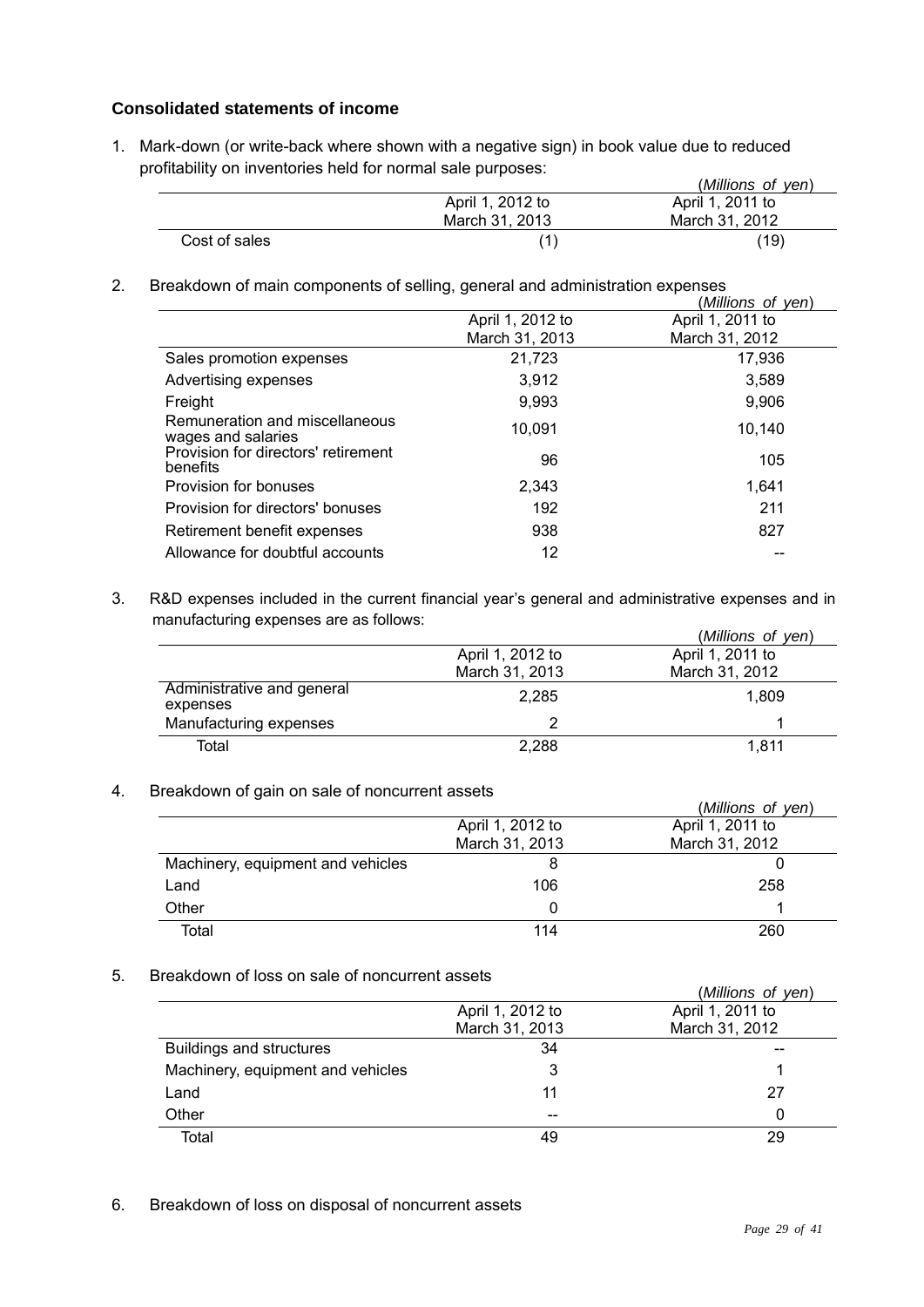|                                   |                  | (Millions of yen) |
|-----------------------------------|------------------|-------------------|
|                                   | April 1, 2012 to | April 1, 2011 to  |
|                                   | March 31, 2013   | March 31, 2012    |
| <b>Buildings and structures</b>   | 42               | 32                |
| Machinery, equipment and vehicles | 87               | 121               |
| Land                              |                  | 2                 |
| Lease assets                      |                  | 0                 |
| Construction in progress          | 49               | 4                 |
| Other                             | 6                | 4                 |
| Intangible noncurrent assets      | 3                |                   |
| Total                             | 191              | 165               |

## 7. Impairment loss

Consolidated fiscal year ended March 31, 2013 (April 1, 2012 to March 31, 2013)

Impairment loss on Group assets recorded as follows:

| Location                                                 | Use | Tvpe                                                  | Amount       |
|----------------------------------------------------------|-----|-------------------------------------------------------|--------------|
| Utsunomiya City, Tochigi<br>Prefecture, Japan, one other |     | Buildings and<br>Idle property machinery, etc<br>Land | ¥313 million |

Reason for loss

With regard to the above non-current assets, there are no future plans, market price has significantly decreased and on a book value basis the asset value has dropped and as a result, the Company has reduced the book value to the recoverable amount.

## Asset grouping method

Based on regional segmentation, dormant assets with no plans for future usage are grouped by each assets.

## Recoverable amount estimation method

The recoverable amount calculated based on net sales value. The valuation of land is based on appraisal by a real estate appraiser, Assets for which sales or other usage are unlikely are recorded as having no value.

Consolidated fiscal year ended March 31, 2012 (April 1, 2011 to March 31, 2012)

Impairment loss on Group assets recorded as follows:

| Location        | Use | Type                                         | Amount |
|-----------------|-----|----------------------------------------------|--------|
| California, USA |     | Retail stores   Building, etc.   ¥33 million |        |

Reason for loss

With regard to the above non-current assets, the Company has reduced the book value to the recoverable amount for stores that are planned to be closed and for which there are no plans for future usage and recorded the appropriate reduced value as an impairment loss under extraordinary losses.

## Asset grouping method

Based on regional segmentation, dormant assets with no future plans for usage are grouped by each assets.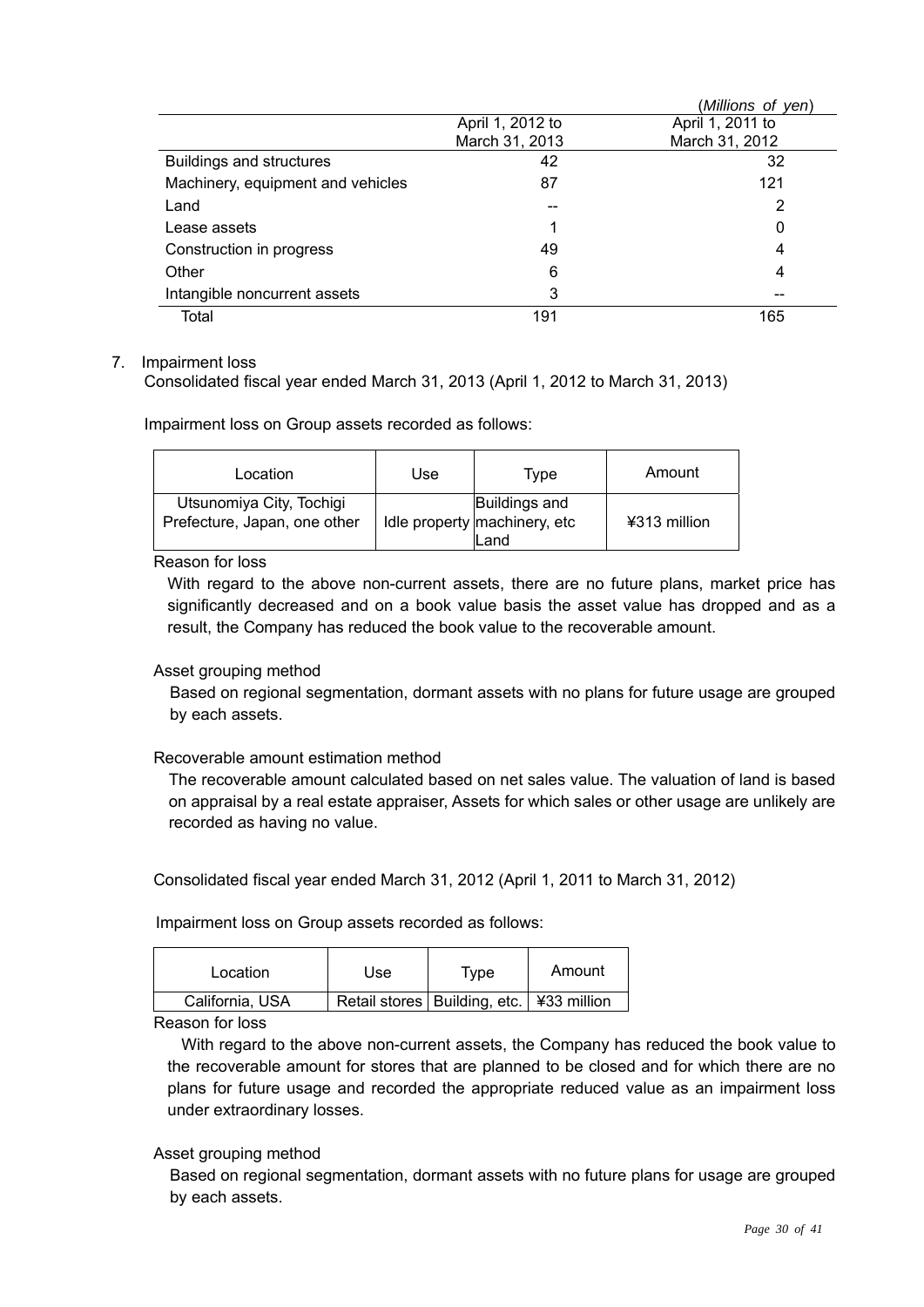Recoverable amount estimation method

The recoverable amount calculated based on net sales value. Assets for which sales or other usage are unlikely are recorded as having no value.

## **Consolidated statements of comprehensive income**

1. Adjustments and taxes in other comprehensive income

|                                                                                 |                | (Millions of yen)                                     |
|---------------------------------------------------------------------------------|----------------|-------------------------------------------------------|
|                                                                                 | March 31, 2013 | Fiscal year ended Fiscal year ended<br>March 31, 2012 |
| Valuation difference on available-for-sale securities                           |                |                                                       |
| Amount during the term                                                          | 118            | 119                                                   |
| Adjustment                                                                      | 13             | (0)                                                   |
| Prior to adjustment for taxes                                                   | 132            | 118                                                   |
| Taxes                                                                           | (44)           | (46)                                                  |
| Valuation difference on available-for-sale securities                           | 88             | 71                                                    |
| Foreign currency translation adjustment<br>Amount during the term<br>Adjustment | 1,788          | (30)<br>129                                           |
| Prior to adjustment for taxes                                                   | 1,788          | 99                                                    |
| Taxes                                                                           |                |                                                       |
| Foreign currency translation adjustment                                         | 1,788          | 99                                                    |
| Other comprehensive income total                                                | 1,876          | 171                                                   |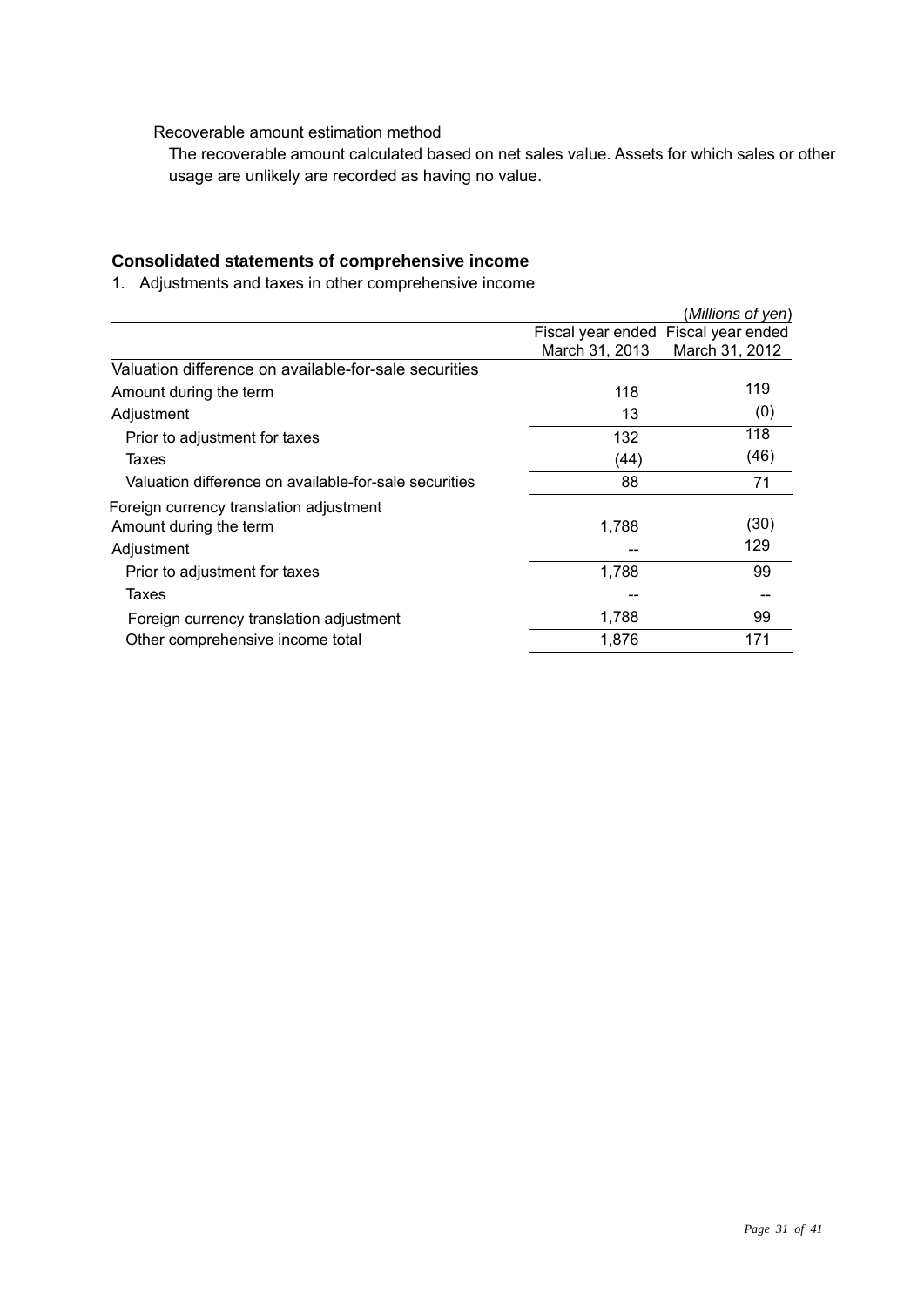## **Consolidated statements of changes in shareholders' equity**

Consolidated fiscal year ended March 31, 2013 (April 1, 2012 to March 31, 2013)

1. Outstanding shares

| Share type            | Number of shares<br>at beginning of<br>period | Increase | Decrease | Number of shares at<br>end of period |
|-----------------------|-----------------------------------------------|----------|----------|--------------------------------------|
| Common shares(shares) | 32,540,950                                    | 396,500  |          | 32,937,450                           |

Outline of change

Breakdown of increase in shares

Increase due to exercise of share subscription rights: 396,500 shares

## 2. Share subscription rights

Share subscription rights as stock options

| Company           | Subscription rights                                | Type of<br>shares | Number of shares | Balance of shares at<br>end of period |
|-------------------|----------------------------------------------------|-------------------|------------------|---------------------------------------|
| Company<br>making | Subscription rights as<br>stock options (round 1)* |                   |                  |                                       |
| submission        | Subscription rights as<br>stock options (round 2)  |                   |                  | ¥50 million                           |

Note: No balance of subscription rights as stock options since stock options were granted prior to execution of the Companies Act.

#### 3. Dividends

(1) Amounts paid

| Date confirmed                                       | $\tau$ vpe of $\,$<br>stock | Total<br>dividends paid | <b>Dividends</b><br>per share | Dividend record<br>date | Effective date |
|------------------------------------------------------|-----------------------------|-------------------------|-------------------------------|-------------------------|----------------|
| June 27, 2012<br>Regular<br>shareholders'<br>meeting | Common<br>shares            | $41.366$ million        | ¥42                           | March 31, 2012          | June 28, 2012  |

## (2) Dividends for which the effective date is in the following fiscal year

| Date to be                                           | Type of          | Source of            | Total          | <b>Dividends</b> | Dividend          | Effective date   |
|------------------------------------------------------|------------------|----------------------|----------------|------------------|-------------------|------------------|
| confirmed                                            | stock            | dividends            | Dividends paid | per share        | record date       |                  |
| June 26, 2013<br>Regular<br>shareholders'<br>meeting | Common<br>shares | Retained<br>earnings | ¥2,042 million | ¥62              | March 31.<br>2013 | June 27.<br>2013 |

## Consolidated fiscal year ended March 31, 2012 (April 1, 2011 to March 31, 2012)

1. Type of common shares issued

| Share type            | Number of shares<br>as of April 1, 2011 | Increase | Decrease | Number of shares as of<br>March 31, 2012 |
|-----------------------|-----------------------------------------|----------|----------|------------------------------------------|
| Common shares(shares) | 31.917.450                              | 623.500  |          | 32.540.950                               |

Overview for change

Breakdown of increase in number of shares:

Increase through exercise of subscription rights: 623,500 shares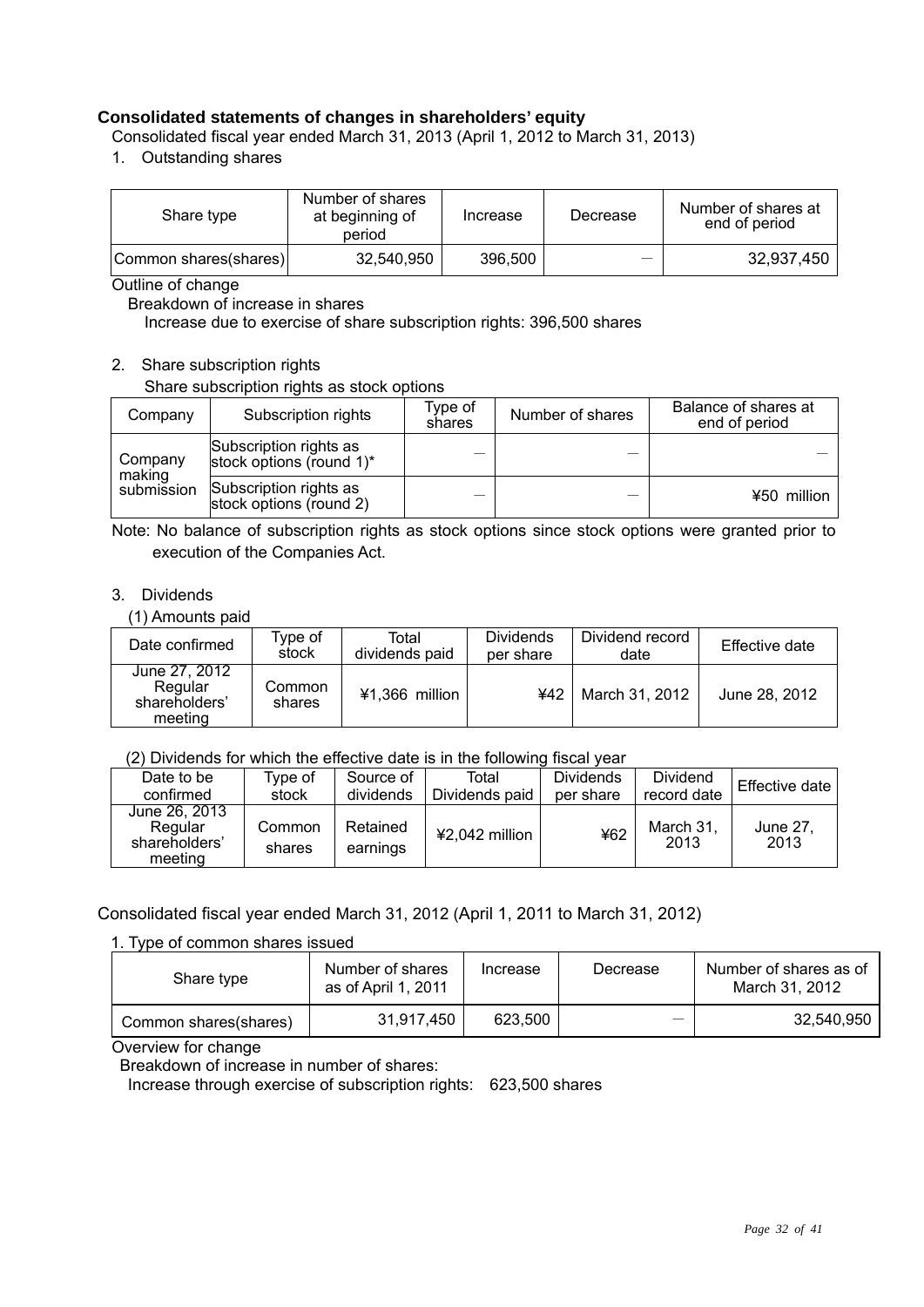## 2. Information on subscription rights

## Subscription rights as stock options

| Company    | Details of subscription rights                           | Type of<br>shares | Number of<br>shares | Balance as of<br>March 31, 2011 |
|------------|----------------------------------------------------------|-------------------|---------------------|---------------------------------|
| Company    | Subscription rights as stock<br>making options (round 1) |                   |                     |                                 |
| submission | Subscription rights as stock<br>options (round 2)        |                   |                     | ¥85 million                     |

Note: No balance of subscription rights as stock options since stock options were granted prior to execution of the Companies Act.

## 3. Dividends

#### (1) Amounts paid

| Date confirmed                                       | Type of stock | Total<br>dividends paid per share | Dividends | Dividend record date | Effective date |
|------------------------------------------------------|---------------|-----------------------------------|-----------|----------------------|----------------|
| June 28, 2011<br>Regular<br>shareholders'<br>meeting | Common shares | ¥893 million                      | ¥28       | March 31, 2011       | June 29, 2011  |

(2) Dividends for which the effective date is in the following fiscal year

| Date to be confirmed                                 | Type of<br>stock | Source of<br>dividends | Total<br>Dividends paid | per share | Dividends   Dividend record  <br>date | Effective<br>date |
|------------------------------------------------------|------------------|------------------------|-------------------------|-----------|---------------------------------------|-------------------|
| June 27, 2012<br>Regular<br>shareholders'<br>meeting | Common<br>shares | Retained<br>earnings   | ¥1,366 million          |           | ¥42   March 31, 2012                  | June 28,<br>2012  |

## **Consolidated statements of cash flows**

1. Amounts of cash and cash equivalents presented as year-end balance and the consolidated balance sheet

|                                                                                                                   |                   | (Millions of yen) |
|-------------------------------------------------------------------------------------------------------------------|-------------------|-------------------|
|                                                                                                                   | Fiscal year ended | Fiscal year ended |
|                                                                                                                   | March 31, 2013    | March 31, 2012    |
| Cash and deposits                                                                                                 | 17,342            | 19,448            |
| Fixed deposit exceeding<br>3-month deposit period                                                                 | (3,010)           |                   |
| Negotiable deposit included in<br>the securities account                                                          | 3,000             |                   |
| Commercial paper included in<br>the securities account                                                            | 2,999             |                   |
| Beneficial rights for pecuniary<br>trusts specified for joint<br>operations included in the<br>securities account | 5,000             |                   |
| Cash and cash equivalents                                                                                         | 25,331            | 19,448            |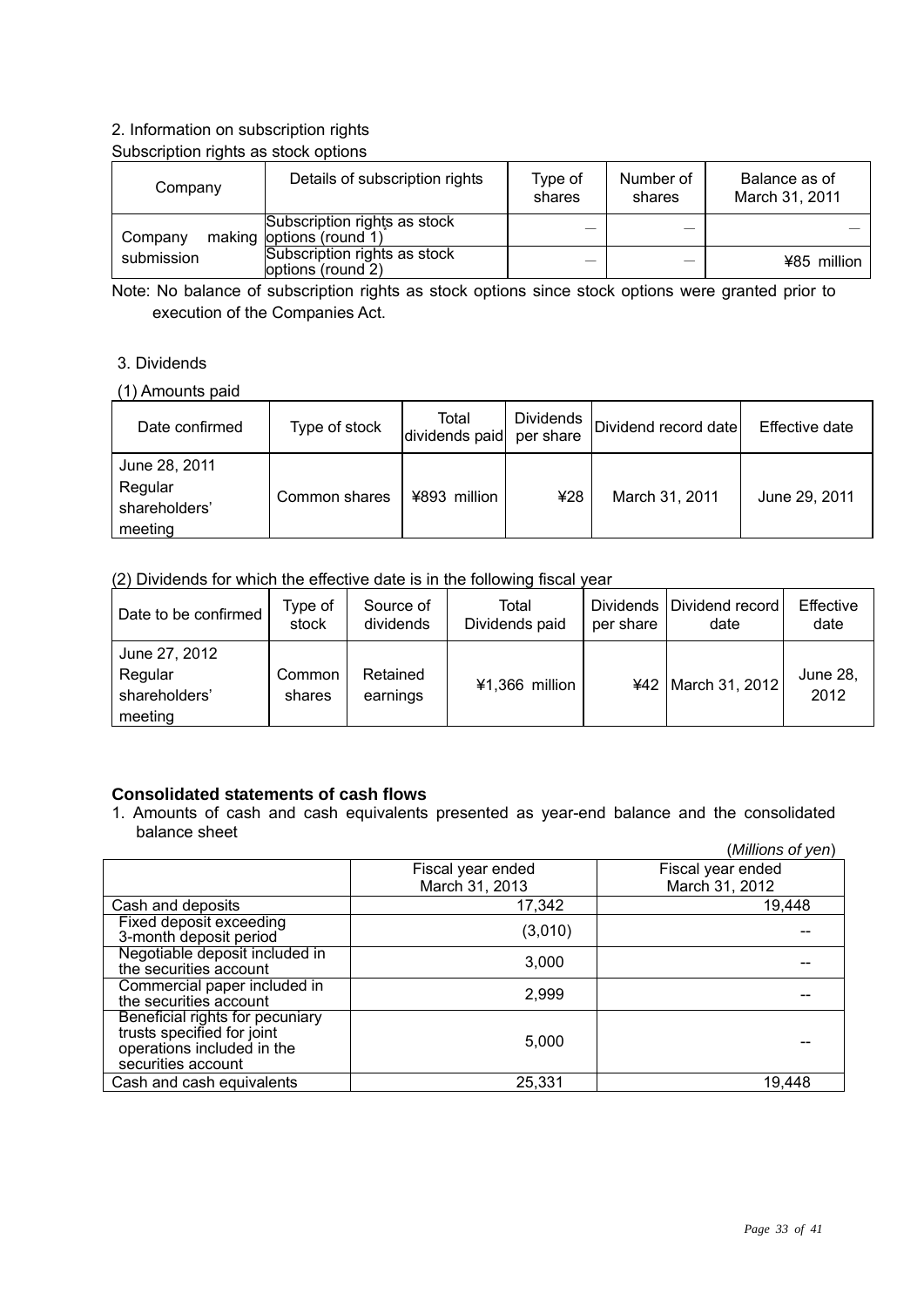## **Employee retirement benefits**

1. Overview of retirement benefit plans

 The company and its 3 domestic consolidated subsidiaries have 2 types of defined benefit pension plans: a contract-type corporate pension plan and a lump-sum annuity plan. Other domestic consolidated subsidiaries and some of the overseas consolidated subsidiaries only provide a lump-sum annuity plan. The company also offers defined contribution and pre-paid retirement plans.

2. The consolidated retirement benefit obligation for the company's pension plans is summarized below.

|                                                                        |                                     | (Millions of yen)                   |
|------------------------------------------------------------------------|-------------------------------------|-------------------------------------|
|                                                                        | Fiscal year ended<br>March 31, 2013 | Fiscal year ended<br>March 31, 2012 |
| (1) Retirement benefit obligation                                      | (14, 049)                           | (11, 701)                           |
| Plan assets<br>(2)                                                     | 9,738                               | 9,052                               |
| (3) Unfunded retirement benefit obligation $[(1)+(2)]$                 | (4,311)                             | (2,648)                             |
| Unrecognized actuarial gains/losses<br>(4)                             | 2,027                               | 1,498                               |
| Unrecognized prior service cost<br>(5)                                 | 602                                 | (40)                                |
| Net amount on the consolidated balance sheet<br>(6)<br>$[(3)+(4)+(5)]$ | (1,682)                             | (1, 190)                            |
| Prepaid pension costs<br>(7)                                           | 2,291                               | 2,420                               |
| $(8)$ Provision for retirement benefits $[(6)-(7)]$                    | (3,973)                             | (3,611)                             |

Notes: 1. Retirement benefit obligations include those for executive officers.

2. Retirement benefit obligations for certain of the Company's retirement benefit plans and certain consolidated subsidiaries are calculated using the simplified method.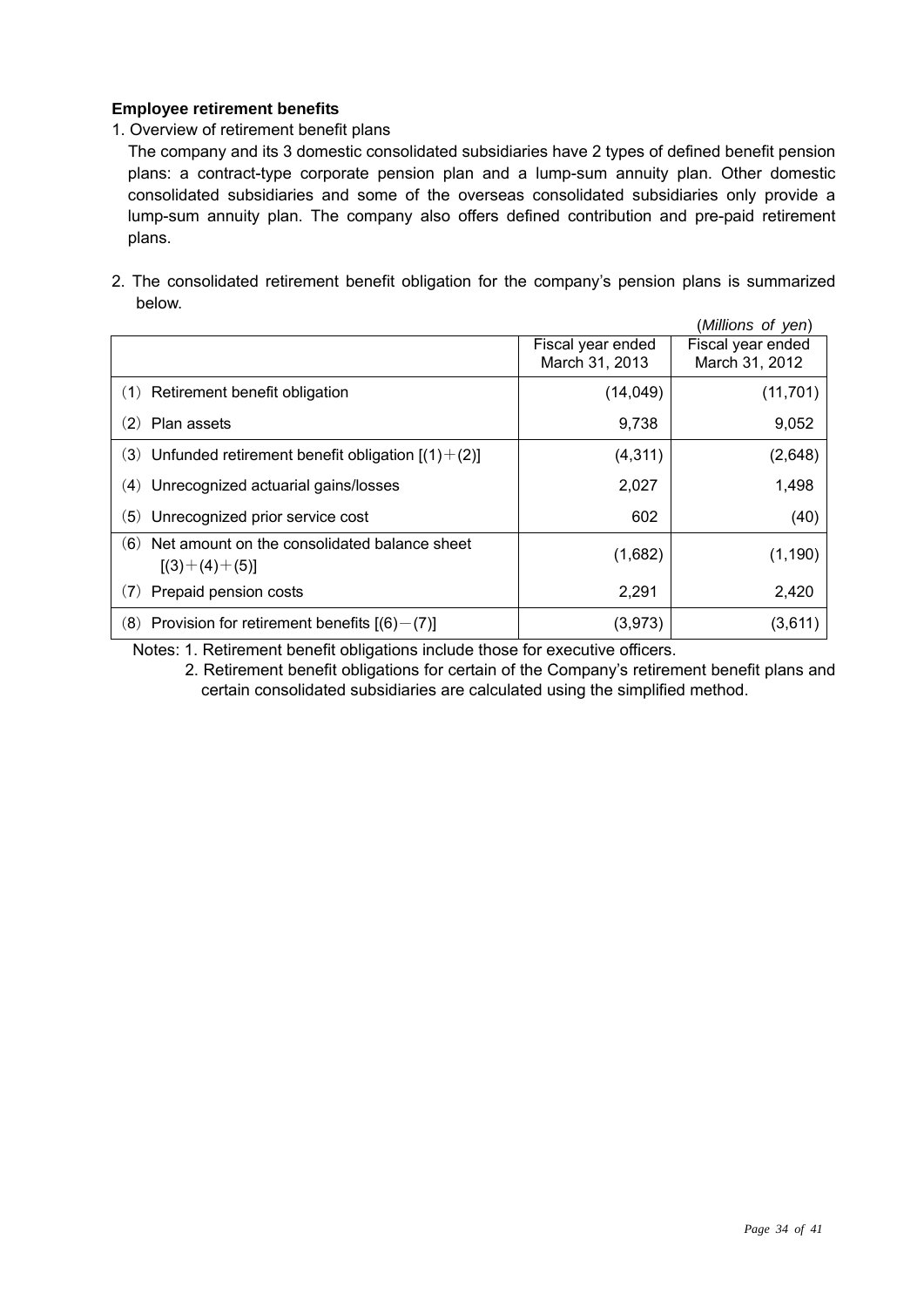3. Items comprising the company's retirement benefit expenses are provided below.

|                                                                |                                     | (Millions of yen)                   |
|----------------------------------------------------------------|-------------------------------------|-------------------------------------|
|                                                                | Fiscal year ended<br>March 31, 2013 | Fiscal year ended<br>March 31, 2012 |
| (1) Service cost                                               | 720                                 | 692                                 |
| $(2)$ Interest expense                                         | 219                                 | 210                                 |
| (3) Expected return on plan assets                             | (89)                                | (88)                                |
| (4) Amortization of actuarial losses                           | 251                                 | 212                                 |
| (5) Amortization of prior service costs                        | 8                                   | (13)                                |
| Sub total                                                      | 1,109                               | 1,013                               |
| (6) Contributions made to defined contribution pension plans   | 115                                 | 112                                 |
| (7) Special payments made for additional retirement allowances | 158                                 | 87                                  |
| Total                                                          | 1,383                               | 1,214                               |

Notes: 1. Retirement benefit expenses for executive officers are included in Service costs.

- 2. Retirement benefit expenses calculated under the simplified method for the company and its subsidiaries are accounted for in Service costs.
- 4. Assumptions used to calculate the retirement benefit obligation
	- (1) Period allocation methodology for the estimated retirement benefit amount: Straight-line basis
	- (2) Discount rate

| Fiscal year ended | Fiscal year ended |  |  |
|-------------------|-------------------|--|--|
| March 31, 2013    | March 31, 2012    |  |  |
| $1.2 - 1.5\%$     | $1.5 - 2.0\%$     |  |  |

Note: Although the discount rate used for the Company and certain subsidiaries at the beginning of the period was 2.0%, it was determined at the end of the period that changes to the discount rate during the period had affected the amount of retirement benefit obligation. The discount rate was therefore adjusted to 1.2% for the Company and 1.3% for certain subsidiaries.

(3) Expected investment return

| Fiscal year ended | Fiscal year ended |
|-------------------|-------------------|
| March 31, 2013    | March 31, 2012    |
| $1.0\%$           | $1.0\%$           |

(4) Amortization period of prior service costs

5 years (Costs are amortized when they arise on a straight-line basis within the average remaining number of years of employment for the workforce).

(5) Amortization period of actuarial gains/losses

12 years (Cost are amortized in equal amounts over a number of years that is less than the average remaining life of the workforce from the year following the accounting period in which they arose).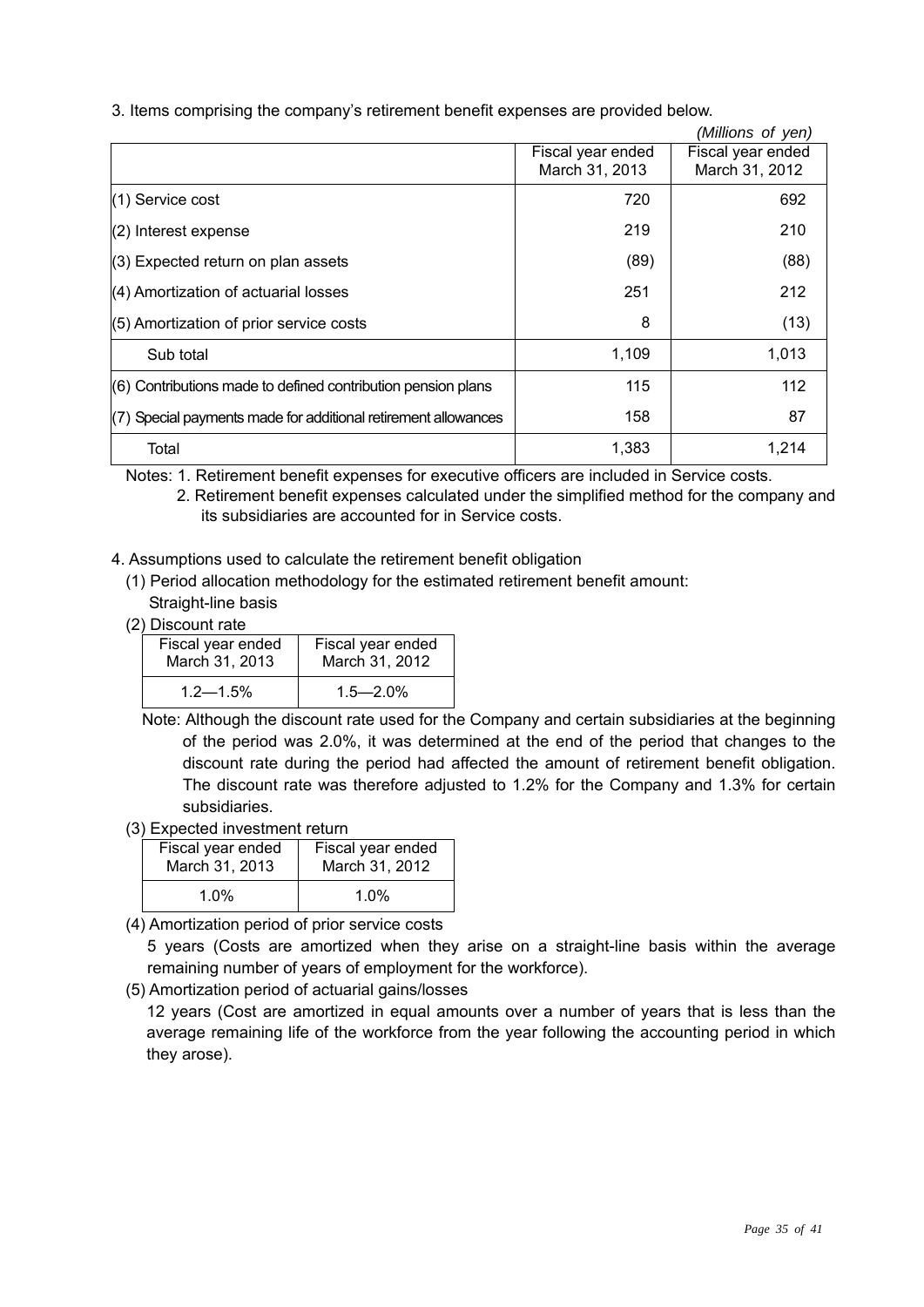## **Deferred tax accounting**

1. Significant components of deferred tax assets and liabilities

|                                                       |                                     | (Millions of yen)                   |
|-------------------------------------------------------|-------------------------------------|-------------------------------------|
|                                                       | Fiscal year ended<br>March 31, 2013 | Fiscal year ended<br>March 31, 2012 |
| Deferred tax assets:                                  |                                     |                                     |
| Provision for doubtful accounts                       | $\overline{2}$                      | 0                                   |
| Provision for bonuses                                 | 1,493                               | 1,351                               |
| Accrued expenses                                      | 745                                 | 377                                 |
| Enterprise taxes payable                              | 384                                 | 280                                 |
| Provision for employees' retirement benefits          | 551                                 | 384                                 |
| Provision for director's retirement benefits          | 196                                 | 131                                 |
| Share-based payment expense                           | 17                                  | 30                                  |
| Depreciation                                          | 146                                 | 125                                 |
| Impairment losses                                     | 347                                 | 242                                 |
| Asset retirement obligations                          | 231                                 | 182                                 |
| Valuation difference on available-for-sale securities |                                     | $\Omega$                            |
| Other                                                 | 593                                 | 449                                 |
| Subtotal                                              | 4,709                               | 3,556                               |
| <b>Valuation allowances</b>                           | (703)                               | (539)                               |
| Total deferred tax assets                             | 4,005                               | 3,017                               |
| Deferred tax liabilities                              |                                     |                                     |
| Valuation difference on available-for-sale securities | (43)                                |                                     |
| Reserve for accelerated depreciation                  | (605)                               | (628)                               |
| Asset retirement obligations                          | (63)                                | (75)                                |
| Other                                                 | (329)                               | (244)                               |
| Total deferred tax liabilities                        | (1,042)                             | (948)                               |
| Net deferred tax assets                               | 2,963                               | 2,069                               |

Note: The following net amounts of deferred tax assets from the previous and current consolidated fiscal years are included on the consolidated balance sheet. *(Millions of yen)*

|                                                            | Fiscal year ended<br>March 31, 2013 | Fiscal year ended<br>March 31, 2012 |
|------------------------------------------------------------|-------------------------------------|-------------------------------------|
| Current assets $-\theta$ deferred tax assets               | 2.790                               | 2.162                               |
| Non-current assets $-\theta$ deferred tax assets           | 538                                 | 361                                 |
| Current liabilities - deferred tax liabilities             | (95)                                | (85)                                |
| Non-current liabilities $-\theta$ deferred tax liabilities | (269)                               | (370)                               |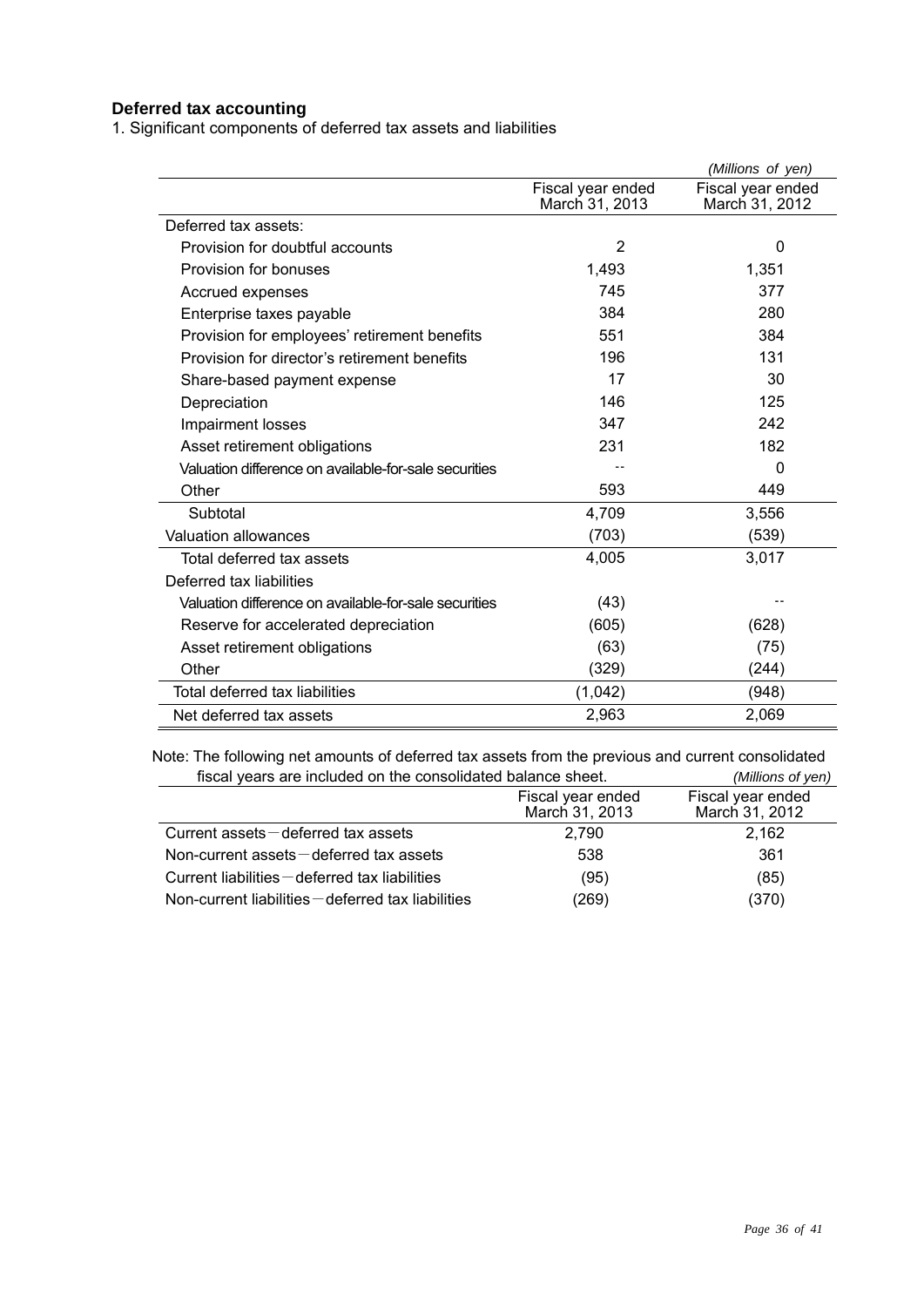|                                                                                        |                                     | (Millions of yen)                   |
|----------------------------------------------------------------------------------------|-------------------------------------|-------------------------------------|
|                                                                                        | Fiscal year ended<br>March 31, 2013 | Fiscal year ended<br>March 31, 2012 |
| Statutory tax rate                                                                     | $-90$                               | 40.4%                               |
| (Adjustments)                                                                          |                                     |                                     |
| Entertainment and other permanently<br>non-deductible expenses                         |                                     | 1.7                                 |
| Dividend and other permanently non-taxable<br>income                                   |                                     | (1.4)                               |
| Special deductions for corporate taxes paid                                            |                                     | (0.5)                               |
| Proportional allocation of inhabitants tax                                             |                                     | 0.7                                 |
| Downward revision to year-end deferred tax<br>assets from change to effective tax rate |                                     | 1.2                                 |
| Changes in valuation allowances                                                        |                                     | (1.3)                               |
| Tax rate differences for consolidated<br>subsidiaries                                  |                                     | (0.9)                               |
| Effect of consolidated adjustments                                                     |                                     | 2.1                                 |
| Other                                                                                  |                                     | 0.8                                 |
| Effective tax rate                                                                     | $-9/2$                              | 42.8%                               |

2. Major items to reconcile the statutory tax rate after the application of tax effective accounting to the effective tax rate are shown below.

Note: Differences in amounts between the statutory tax rate and corporate tax rate following application of tax effect accounting were less than 5% during the current fiscal year and as such have been omitted.

## **Business combinations and other related matters**

Consolidated fiscal year ended March 31, 2013(April 1, 2012 to March 31, 2013)

Common control transaction

(Company separation among consolidated subsidiaries)

- (1) Overview of transaction
	- 1 Business area and details of business

Business area: Production and sale of snacks and other foods business

Details of major businesses: Production and sale of snack foods

2 Date of business combination

July 2, 2012

3 Legal form of business combination

A company split formed from the division of Calbee America, Inc. (a consolidated subsidiary) with Calbee North America, LLC (a consolidated subsidiary) as the surviving entity.

4 Name of company after integration

No change to current company name

5 Overview and purpose of transaction

 Based on our global strategy, and in order to further strengthen our business in North America, we separated all snack foods production and sales from the Calbee production and sale of foods business and transferred under Calbee North America, LLC, consolidating all of the North American snack business under Calbee North America, LLC. Looking forward, we will fully utilize local resources through Calbee North America, LLC. while endeavoring to expand our business in North America.

(2) Overview of accounting treatment employed

Accounting treatment has been carried out under the "Accounting Standard for Business Combinations" (ASBJ Statement No. 21; December 26, 2008) and the "Accounting Standard for Business Combinations and Applicable Guidelines for Accounting Standards for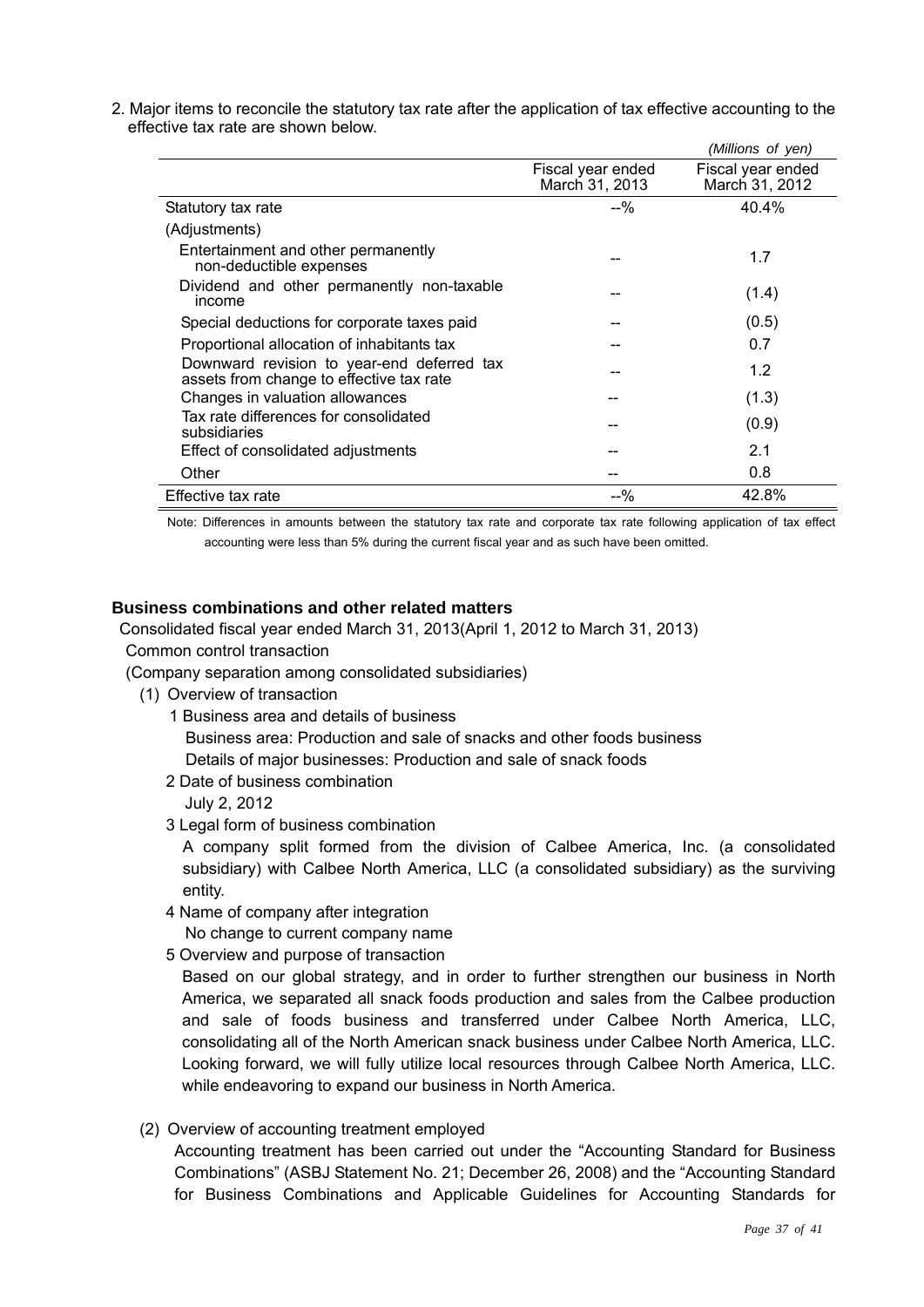Business Divestitures" (ASBJ Guideline No. 10; December 26, 2008) and accounting treatment for common control transactions (transactions with minority interest shareholders).

#### **Segment information and other**

## **Segment Information**

 The company has only one segment, "Production and sale of snacks and other foods business", and consequently does not disclose information for operating segments.

## **Related party information**

## 1. Related party transactions

(1) Transactions with related parties and companies that issue consolidated securities reports Officers and major individual shareholders

|                                          |                       |                          |                          |                                                                                 | $\cdots$                            |                                   |                                                        |                                                   |                          |                                    |
|------------------------------------------|-----------------------|--------------------------|--------------------------|---------------------------------------------------------------------------------|-------------------------------------|-----------------------------------|--------------------------------------------------------|---------------------------------------------------|--------------------------|------------------------------------|
| Related<br>party                         | Name                  | Location                 | Capital                  | <b>Business or</b><br>occupation                                                | Ownership ratio<br>of voting rights | Description<br>of<br>relationship | Description<br>of<br>transaction                       | Transaction<br>amount <sup>1</sup><br>(¥ million) | Item                     | Year-end<br>balance<br>(¥ million) |
| Officer and<br>close<br>family<br>member | Masahiko<br>Matsuo    | $\overline{\phantom{a}}$ | $\overline{\phantom{0}}$ | Advisor of the<br>Company                                                       | Direct: 0.02%                       |                                   | Exercise of<br>subscription<br>rights <sup>*2(1)</sup> | 12                                                | $\overline{\phantom{0}}$ |                                    |
| Officer and<br>close<br>family<br>member | Akira<br>Matsumoto    | --                       | $\overline{\phantom{0}}$ | Chairman of the<br>board & CEO,<br>Representative<br>Director of the<br>Company | Direct: 0.06%                       | $-$                               | Exercise of<br>subscription<br>rights $^{*2(2)}$       | 32                                                | $\overline{a}$           | --                                 |
| Officer and<br>close<br>family<br>member | Shuji Ito             | $\overline{\phantom{0}}$ | $\overline{\phantom{0}}$ | President &<br>COO.<br>Representative<br>Director of the<br>Company             | Direct: 0.05%                       | $-$                               | Exercise of<br>subscription<br>rights <sup>*2(1)</sup> | 12                                                | $\overline{a}$           |                                    |
| Officer and<br>close<br>family<br>member | Takayoshi<br>Naganuma | $\overline{\phantom{a}}$ | $\overline{\phantom{a}}$ | <b>Executive Vice</b><br>President of the<br>Company                            | Direct: 0.03%                       | $-$                               | Exercise of<br>subscription<br>rights <sup>*2(1)</sup> | 12                                                |                          |                                    |
| Officer and<br>close<br>family<br>member | Haruhiko<br>Sekiguchi | $\overline{\phantom{0}}$ | $\overline{\phantom{0}}$ | <b>Executive Vice</b><br>President of the<br>Company                            | Direct: 0.01%                       | $\overline{\phantom{a}}$          | Exercise of<br>subscription<br>rights <sup>*2(2)</sup> | $\overline{32}$                                   |                          | $\overline{\phantom{a}}$           |
| Officer and<br>close<br>family<br>member | Masatoshi<br>Aki      | $\overline{\phantom{a}}$ |                          | Executive<br>Managing Officer<br>of the Company                                 | Direct: 0.10%                       |                                   | Exercise of<br>subscription<br>rights <sup>*2(1)</sup> | 12                                                |                          |                                    |
| Officer and<br>close<br>family<br>member | Takeshi<br>Taniguchi  | $\overline{\phantom{0}}$ | $-$                      | Senior Executive<br>Officer of the<br>Company                                   | Direct: 0.05%                       | $\overline{a}$                    | Exercise of<br>subscription<br>rights <sup>*2(2)</sup> | 12                                                |                          | $\overline{a}$                     |

Consolidated fiscal year ended March 31, 2013 (April 1, 2012 to March 31, 2013)

Notes: 1) Transaction amounts are exclusive of consumption taxes

2) Terms and conditions, and settlement policy

 (1) The exercise of stock options granted by resolution at the extraordinary shareholders' meeting held on February 15, 2005, pursuant to Article 280-20, 280-21 and 280-27 of the pre-Commercial Code revision (revised 2001)

 Transaction amounts listed above are amounts paid upon exercise of stock option rights in the current fiscal year multiplied by the number of shares granted.

(2) The exercise of stock options granted by resolution at the ordinary shareholders' meeting held on June 24, 2009, pursuant to Article 236, 238 and 239 of the Companies Act.

Transaction amounts listed above are amounts paid upon exercise of stock option rights in the current fiscal year multiplied by the number of shares granted.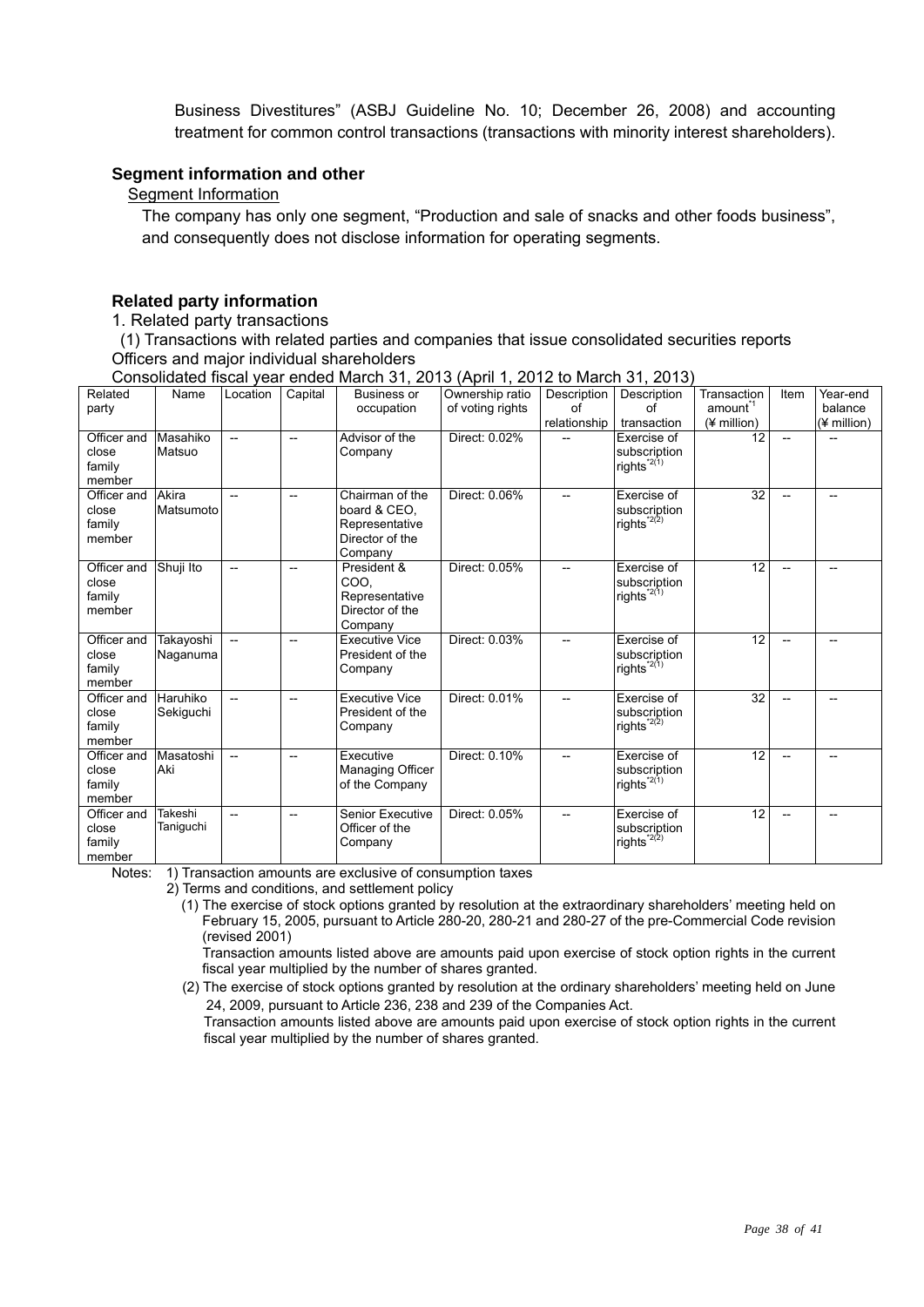| CONSOMARCA MSCAL VEAL ENGEGIMATCH 3T, ZUTZ (ADITET, ZUTT 10 MATCH 3T, ZUTZ) |                       |                          |                          |                                                                                 |                                     |                   |                                                                    |                                    |                          |                     |
|-----------------------------------------------------------------------------|-----------------------|--------------------------|--------------------------|---------------------------------------------------------------------------------|-------------------------------------|-------------------|--------------------------------------------------------------------|------------------------------------|--------------------------|---------------------|
| Related<br>party                                                            | Name                  | Location                 | Capital                  | <b>Business or</b><br>occupation                                                | Ownership ratio<br>of voting rights | Description<br>Ωf | Description<br>Ωf                                                  | Transaction<br>amount <sup>1</sup> | Item                     | Year-end<br>balance |
|                                                                             |                       |                          |                          |                                                                                 |                                     | relationship      | transaction                                                        | (¥ million)                        |                          | (¥ million)         |
| Officer and<br>close<br>family<br>member                                    | Masahiko<br>Matsuo    | $-$                      | $\overline{\phantom{a}}$ | Advisor of the<br>Company                                                       | Direct: 0.09%                       |                   | Exercise of<br>subscription<br>rights $^{\star_{2(1)}}$            | 24                                 | $\overline{\phantom{a}}$ |                     |
| Officer and<br>close<br>family<br>member                                    | Akira<br>Matsumoto    |                          | $-$                      | Chairman of the<br>board & CEO.<br>Representative<br>Director of the<br>Company | Direct: 0.19%                       |                   | Exercise of<br>subscription<br>rights <sup><math>2(2)</math></sup> | 80                                 | $\overline{\phantom{a}}$ | --                  |
| Officer and<br>close<br>family<br>member                                    | Shuji Ito             | $-$                      | --                       | President &<br>COO.<br>Representative<br>Director of the<br>Company             | Direct: 0.06%                       | $-$               | Exercise of<br>subscription<br>rights <sup>*2(1)</sup>             | 12                                 |                          |                     |
| Officer and<br>close<br>family<br>member                                    | Takayoshi<br>Naganuma | $\overline{\phantom{0}}$ |                          | <b>Executive Vice</b><br>President of the<br>Company                            | Direct: 0.04%                       |                   | Exercise of<br>subscription<br>rights $^{\star_{2(1)}}$            | 24                                 |                          |                     |
| Officer and<br>close<br>family<br>member                                    | Haruhiko<br>Sekiguchi | $\overline{\phantom{0}}$ |                          | <b>Executive Vice</b><br>President of the<br>Company                            | Direct: 0.03%                       |                   | Exercise of<br>subscription<br>rights <sup>*2(1,2)</sup>           | 24                                 |                          |                     |
| Officer and<br>close<br>family<br>member                                    | Masatoshi<br>Aki      | $-$                      |                          | Executive<br>Managing Officer<br>of the Company                                 | Direct: 0.07%                       |                   | Exercise of<br>subscription<br>rights <sup><math>2(1)</math></sup> | 12                                 |                          |                     |

#### Consolidated fiscal year ended March 31, 2012 (April 1, 2011 to March 31, 2012)

Notes: 1) Transaction amounts are exclusive of consumption taxes

2) Terms and conditions, and settlement policy

 (1) The exercise of stock options granted by resolution at the extraordinary shareholders' meeting held on February 15, 2005, pursuant to Article 280-20, 280-21 and 280-27 of the pre-Commercial Code revision (revised 2001)

 Transaction amounts listed above are amounts paid upon exercise of stock option rights in the current fiscal year multiplied by the number of shares granted.

(2) The exercise of stock options granted by resolution at the ordinary shareholders' meeting held on June 24, 2009, pursuant to Article 236, 238 and 239 of the Companies Act.

Transaction amounts listed above are amounts paid upon exercise of stock option rights in the current fiscal year multiplied by the number of shares granted.

- (2) Transactions with consolidated subsidiaries and affiliates No applicable items
- 2. Notice regarding parent company or significant affiliate company No applicable items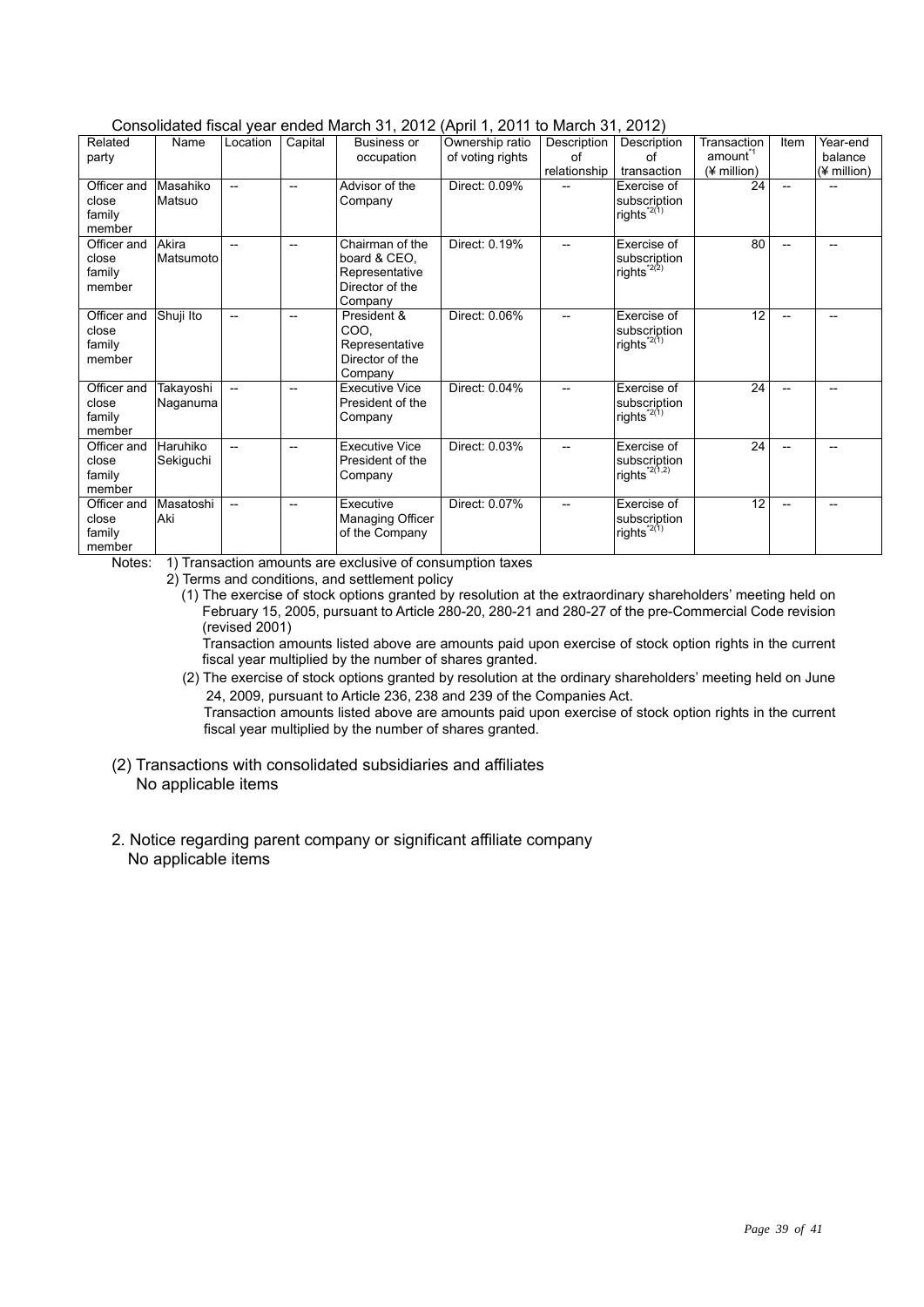## **Per share information**

|                                                | FY ended       | FY Ended       |  |
|------------------------------------------------|----------------|----------------|--|
|                                                | March 31, 2013 | March 31, 2012 |  |
| Net assets per share $(\frac{1}{2})$           | 2,658.22       | 2,386.63       |  |
| Net income per share $(\frac{1}{2})$           | 288.73         | 220.29         |  |
| Net income per share (diluted) $(\frac{4}{3})$ | 283.65         | 215.91         |  |

Note: Net assets per share were calculated based on the following:

|                                                                                     | FY ended<br>March 31, 2013 | <b>FY Ended</b><br>March 31, 2012 |
|-------------------------------------------------------------------------------------|----------------------------|-----------------------------------|
| Total net assets on consolidated balance sheet<br>$(4$ million)                     | 92.685                     | 80,417                            |
| Amount attributable to common stock (¥ million)                                     | 87,554                     | 77,663                            |
| Main differences (¥ million)<br>Subscription rights to shares<br>Minority interests | 50<br>5,079                | 85<br>2,669                       |
| Number of shares of common stock outstanding<br>(shares)                            | 32,937,450                 | 32,540,950                        |
| Number of shares of common stock as treasury<br>stock (shares)                      |                            |                                   |
| Number of common shares used for calculating<br>net assets per share (shares)       | 32,937,450                 | 32,540,950                        |

2) Net income per share and net income per share (diluted) were calculated based on the following:

|                                                                                                                                                                                       | FY ended       | <b>FY Ended</b> |
|---------------------------------------------------------------------------------------------------------------------------------------------------------------------------------------|----------------|-----------------|
|                                                                                                                                                                                       | March 31, 2013 | March 31, 2012  |
| Net income per share                                                                                                                                                                  |                |                 |
| Net income (consolidated) (¥ million)                                                                                                                                                 | 9,440          | 7,096           |
| Net income attributable to common stock<br>(¥ million)                                                                                                                                | 9,440          | 7,096           |
| Amount not belonging to common<br>shareholders (¥ million)                                                                                                                            |                |                 |
| Average number of shares during the period<br>(shares)                                                                                                                                | 32,696,673     | 32,215,557      |
|                                                                                                                                                                                       |                |                 |
| Net income per share (diluted)                                                                                                                                                        |                |                 |
| Net income adjustments (¥ million)                                                                                                                                                    |                |                 |
| Breakdown of additional common shares<br>used for calculating net income per share<br>(diluted) (shares)<br>Subscription rights to shares                                             | 585,419        | 653,326         |
| Number of additional common shares                                                                                                                                                    | 585,419        | 653,326         |
| Residual securities not included in the<br>calculation of the net income after adjustment<br>for residual securities due to the fact that<br>these securities had no dilutive effect. |                |                 |

#### **Subsequent events**

No applicable items